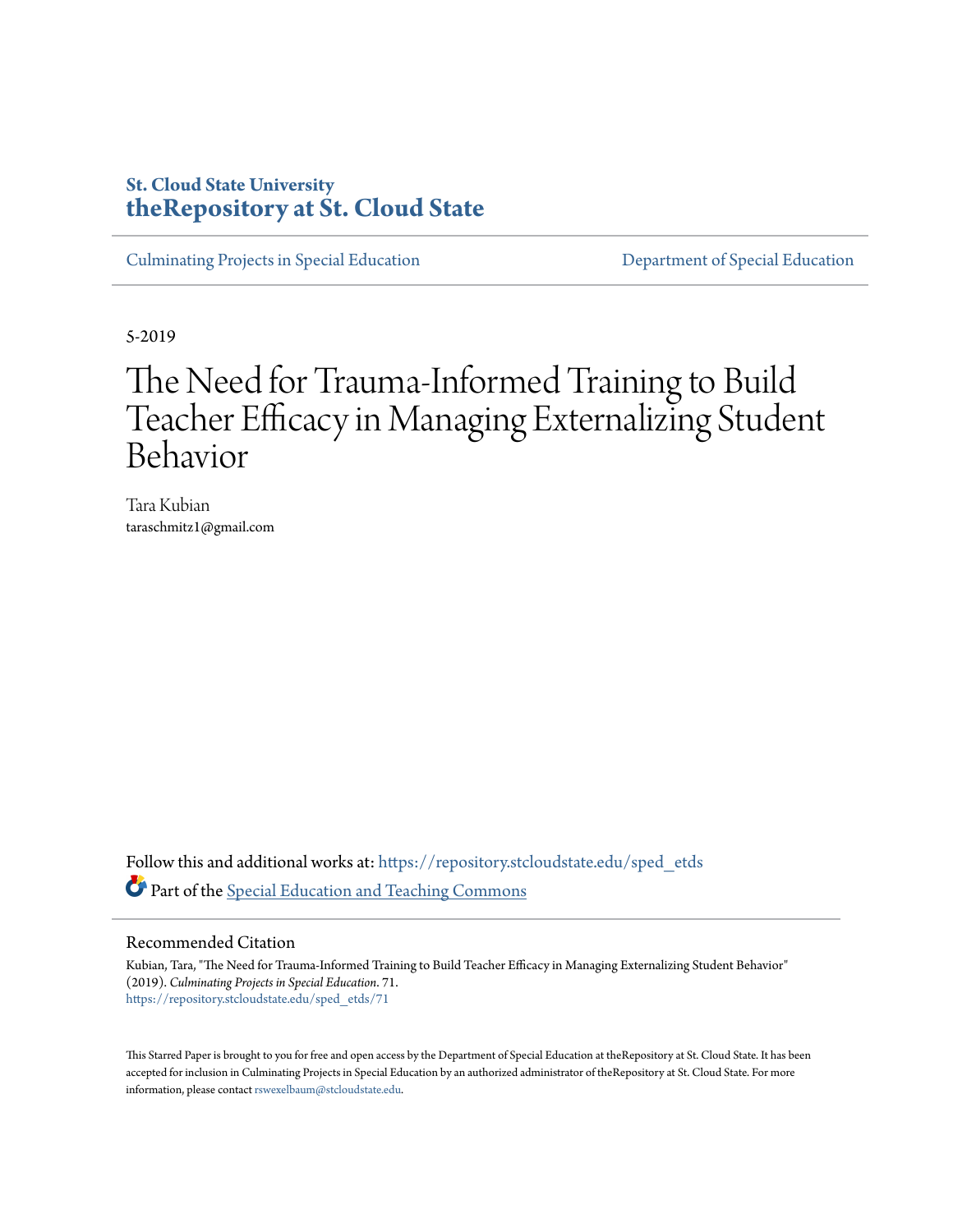## **The Need for Trauma-Informed Training to Build Teacher Efficacy**

## **in Managing Externalizing Student Behavior**

by

Tara L. Kubian

## A Starred Paper

Submitted to the Graduate Faculty of

St. Cloud State University

in Partial Fulfillment of the Requirements

for the Degree

Master of Science in

Special Education

May, 2019

Starred Paper Committee: Kyounghee Seo, Chairperson Jennifer Christensen James Johnson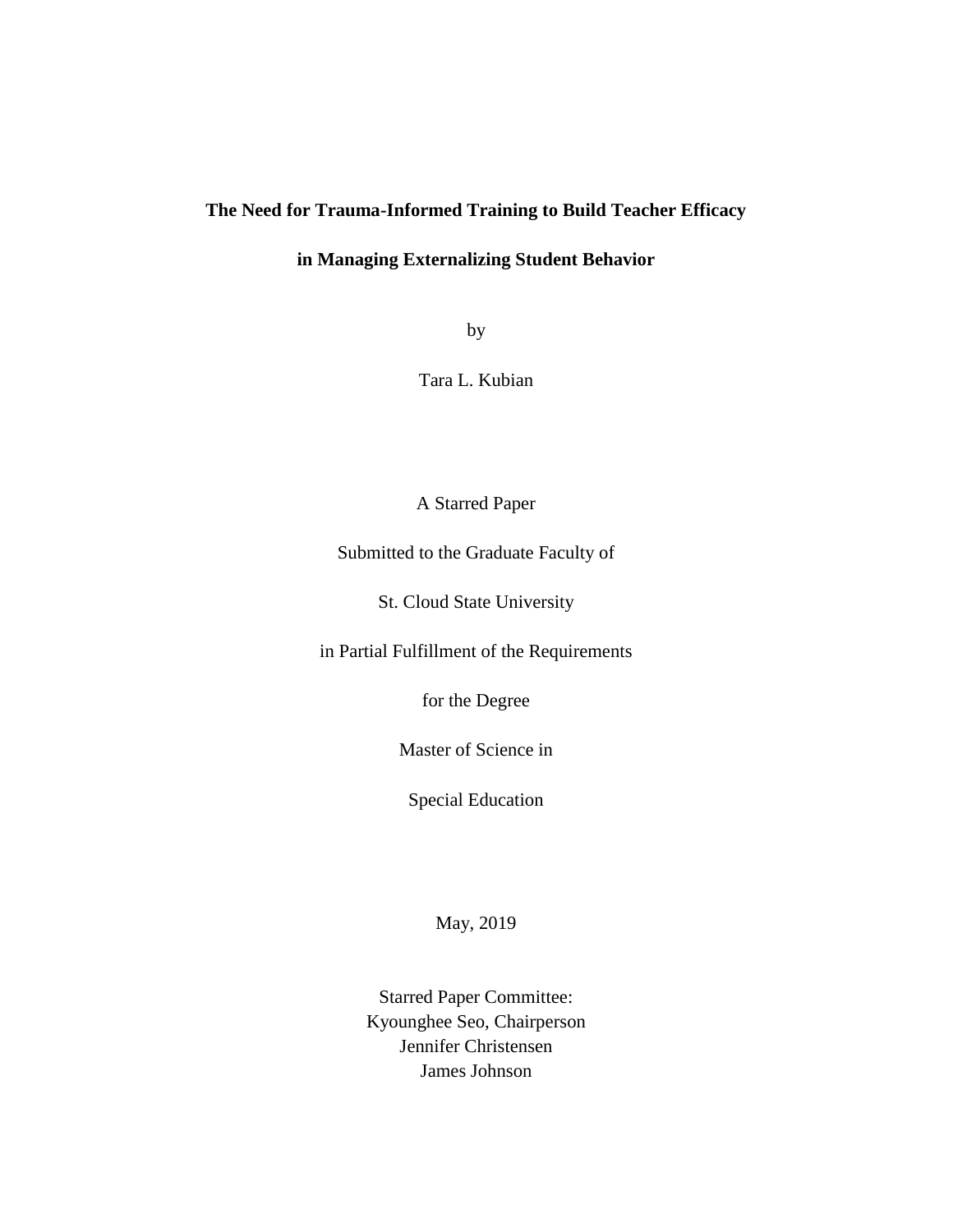## **Table of Contents**

|         | Page |
|---------|------|
|         | 4    |
| Chapter |      |
| $1_{-}$ | 5    |
|         | 5    |
|         | 7    |
|         | 12   |
|         | 13   |
|         | 13   |
| 2.      | 17   |
|         | 17   |
|         | 21   |
|         | 32   |
| 3.      | 52   |
|         | 52   |
|         | 54   |
|         | 56   |
|         | 58   |
|         | 60   |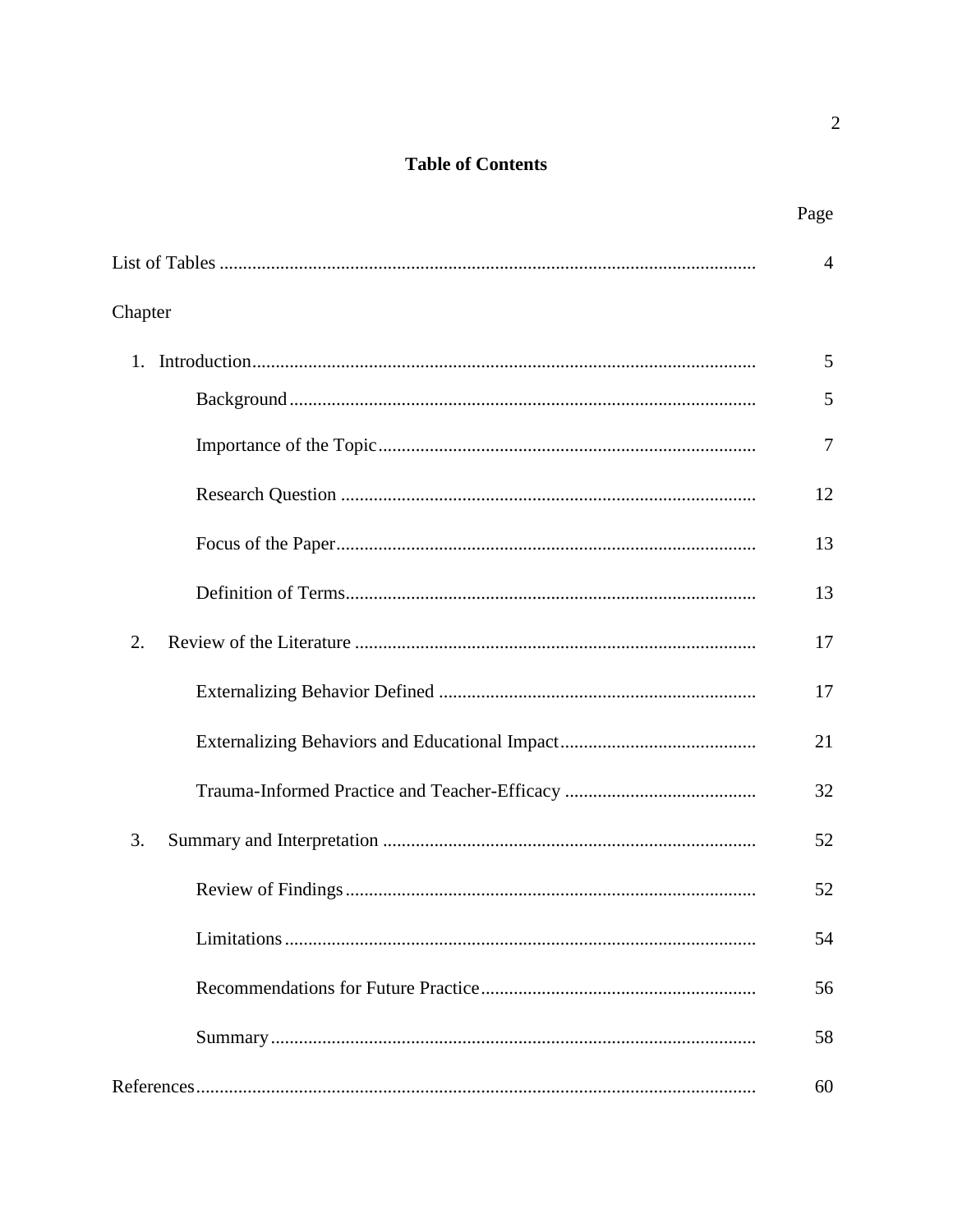| Chapter | Page |
|---------|------|
|         |      |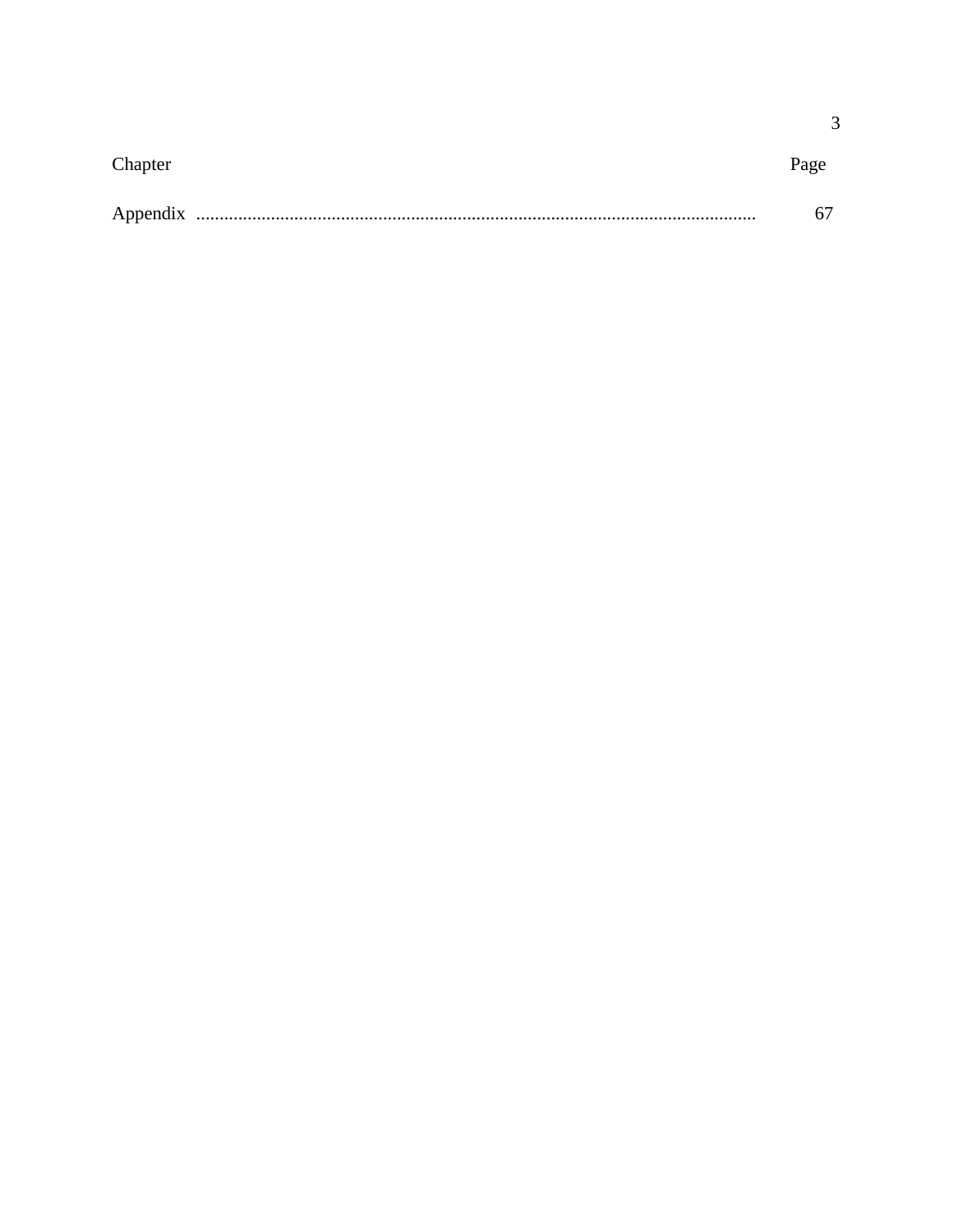# **List of Tables** Table Page

| Adjusted Odds Ratios for Academic Status and Adaptive |    |
|-------------------------------------------------------|----|
|                                                       | 24 |
|                                                       | 49 |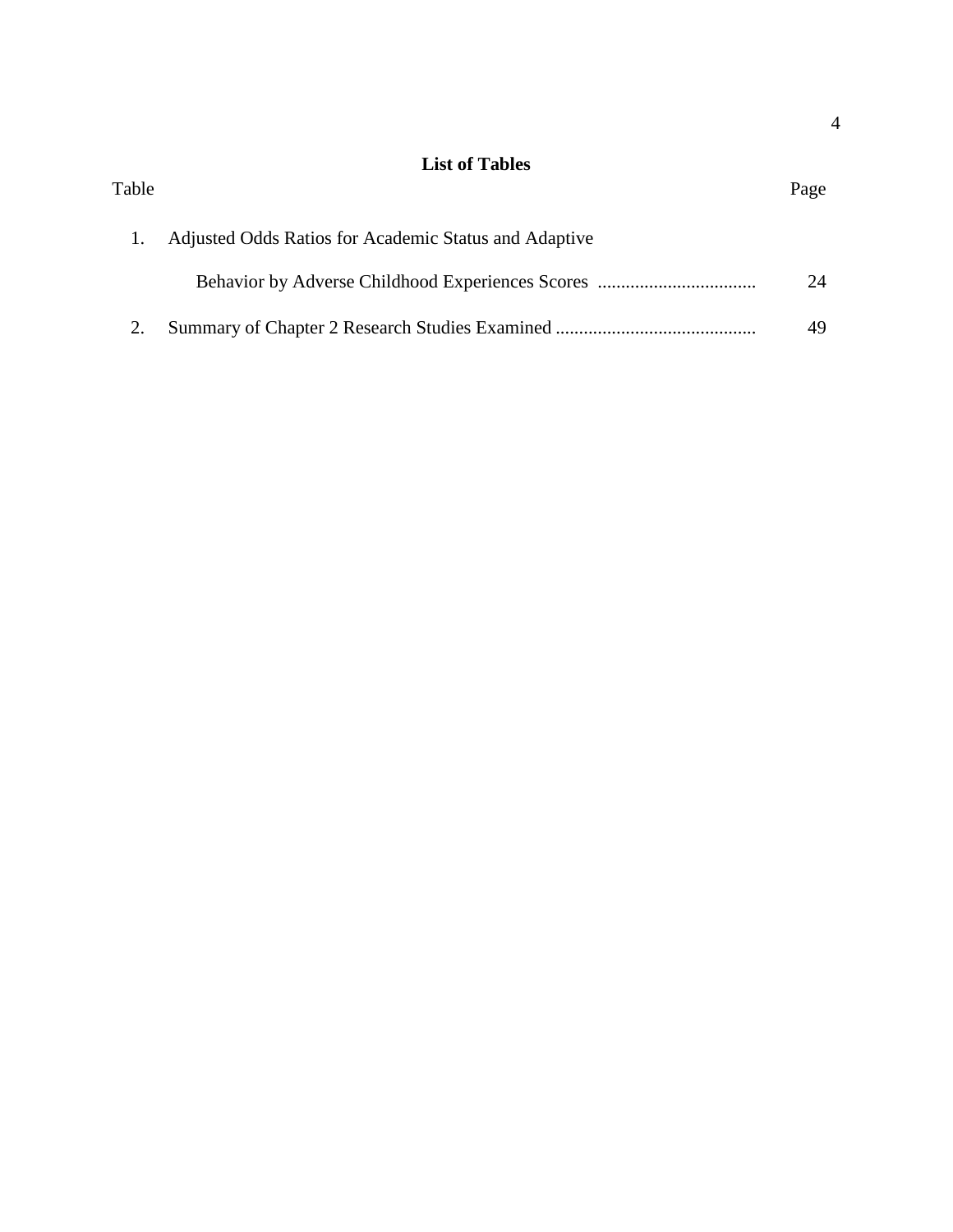#### **Chapter 1: Introduction**

#### **Background**

As a special education teacher responsible for providing support to students who struggle with managing their behaviors and self-regulating their emotions, I notice a continuing trend of traumatic events within their histories. As a result, these students struggle academically and socially as they exhibit externalizing behaviors that include physical aggression, verbal aggression, running away and hiding, lying, stealing, and property damage. According to the Substance Abuse and Mental Health Services Agency (SAMHSA), trauma is defined as:

An event, series of events, or set of circumstances that is experienced by an individual as physically or emotionally harmful or life threatening and that has lasting adverse effects on the individual's functioning and mental, physical, social, emotional, or spiritual wellbeing. (*Trauma and Violence*, 2019)

Felitti et al. (1998) identified three abuse markers (psychological, physical, sexual) and four home-life dysfunction markers (caregiver substance abuse, caregiver mental illness, violence toward mother, and parent incarceration) they termed adverse childhood experiences (ACEs) incurred from birth through 18 years of age. These criteria were evaluated through a questionnaire they created to measure the trauma histories of over 17,000 participants surveyed. Monnat and Chandler (2015) added parental divorce to this list through their own examination of ACEs and long-term health consequences, with over 52,000 participants in their study.

The 1998 ACEs study became the foundation of branches of studies linking ACEs markers to chronic adult health issues, childhood neurological development, chronic chemical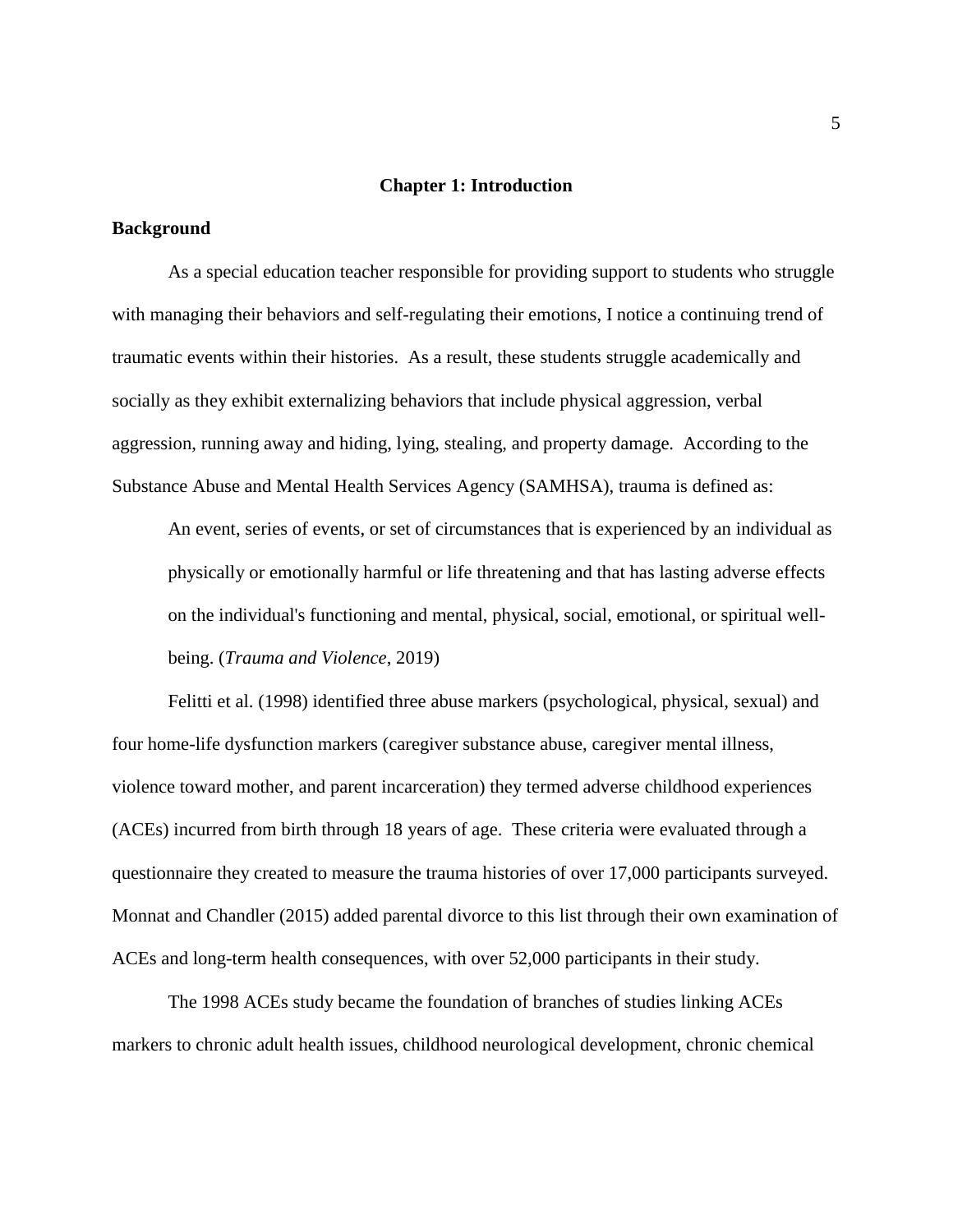dependency studies, and a list of other current social issues in this country today (*Adverse Childhood Experiences,* 2018).

Dr. Bruce Perry, the founder and senior fellow of The Child Trauma Academy in Houston and an adjunct professor of psychiatry at the Feinberg School of Medicine at Northwestern University is a leading expert on toxic stress created and perpetuated by childhood complex trauma. Through his extensive work evaluating the effects of trauma exposure on childhood neurocognitive development, he and his colleagues explained the scientifically confirmed relationship between abnormalities in neural development that decrease or shut down the interplay between parts of the brain responsible for moderating physiological stress response in developing children creating a positive feedback loop in the ability to cope with life stressors, which is directly related to externalizing problem behaviors and learning deficits (Perry, Blakely, Baker, & Vigilante, 1995). Perry (2016) advocated for trauma-informed school policies and programs.

Further establishing and validating the connection between toxic stress, child development, and negative childhood academic and behavioral outcomes, the American Academy of Pediatrics published a technical report written by lead authors Shonkoff and Garner (2012) that provided explanation for toxic stress being the repeated or "prolonged activation of the body's stress response in the absence of the buffering protection of supportive, adult relationship" (p. e236).

The authors explained how repeated and prolonged exposure to environmental stressors, such as abuse, neglect, and poverty in the absence of caring and loving attachments directly impair or reduce a developing child's brain growth, particularly the parts of the brain responsible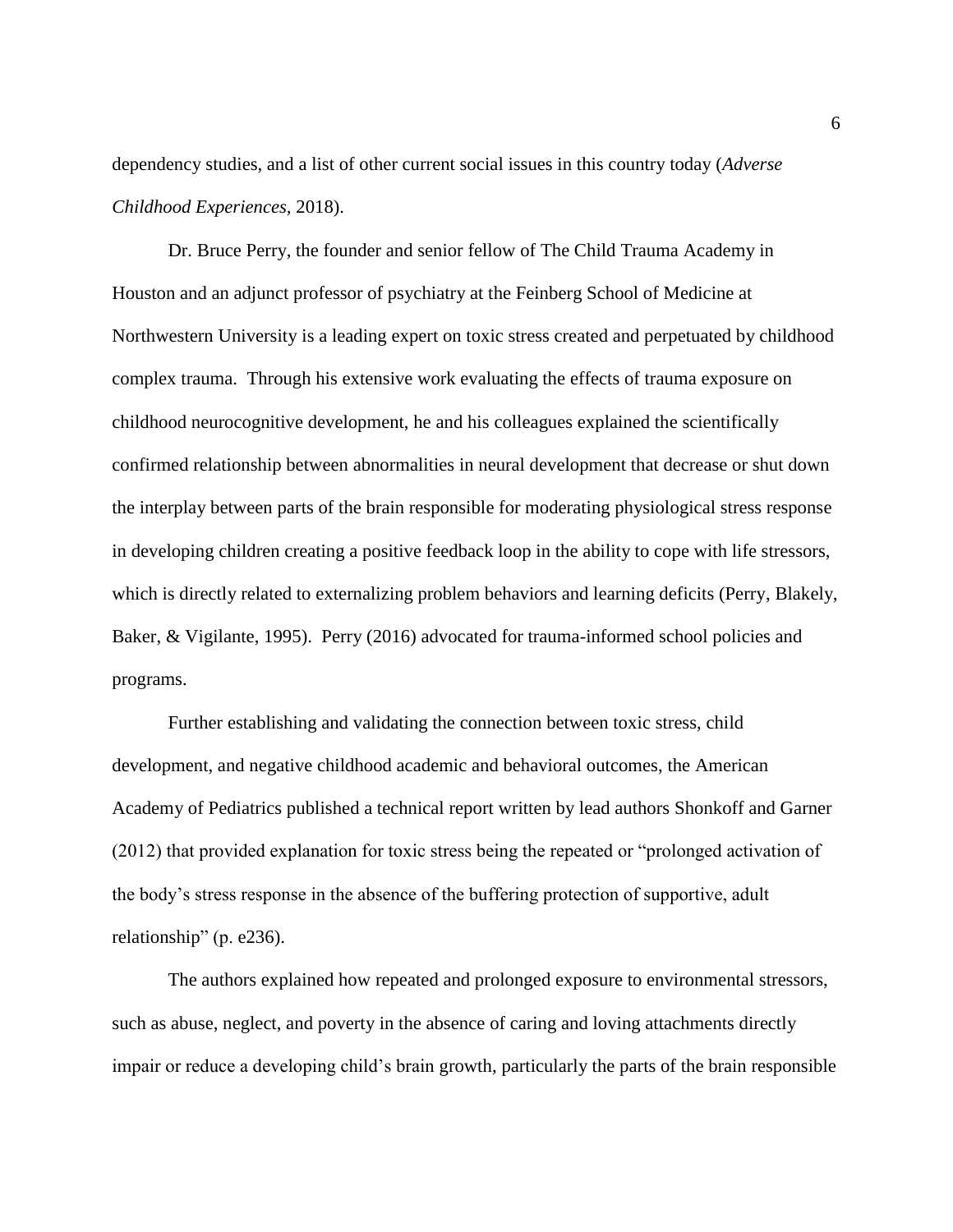for emotion and self-regulation, memory, language, and how these deficits lead to clinically significant problems with lifelong health, learning, and behavior. They concluded that more is required of the pediatric community in collaboration with professionals across multiple scientific and social disciplines to become proactive in meeting the social and emotional needs of children in early development by using an eco-bio-developmental approach to reduce toxic stress and its intergenerational cycle, with an emphasis on preemptively improving health care and socioeconomic supports, while teaching and supporting positive caregiver attachments to children.

#### **Importance of the Topic**

I work with a relatively high number of students who have trauma histories or are exposed to trauma recurrently. Fourteen out of 20, or 70% of the students I currently work with have two or more ACEs markers, according to the diagnostics used by Felitti et al. (1998). This percentage is solely based on known student background information and parent reports gathered throughout my time working with the families. This percentage does not include any events that are not reported. It would seem that the inability to overcome the effects of trauma make it difficult for some of my students to complete one class period without engaging in aggressive and destructive behaviors triggered by toxic stress, created by trauma exposure. Sadly, my students range in age from only 6-10 years old.

Through my own experience in working with traumatized students, I have formed two very important tenets for supporting students' emotional and behavioral needs: build safe, trusting, and caring relationships with students and their caregivers, and provide tailored support to each student by increasing my own understanding of their needs. I have found that by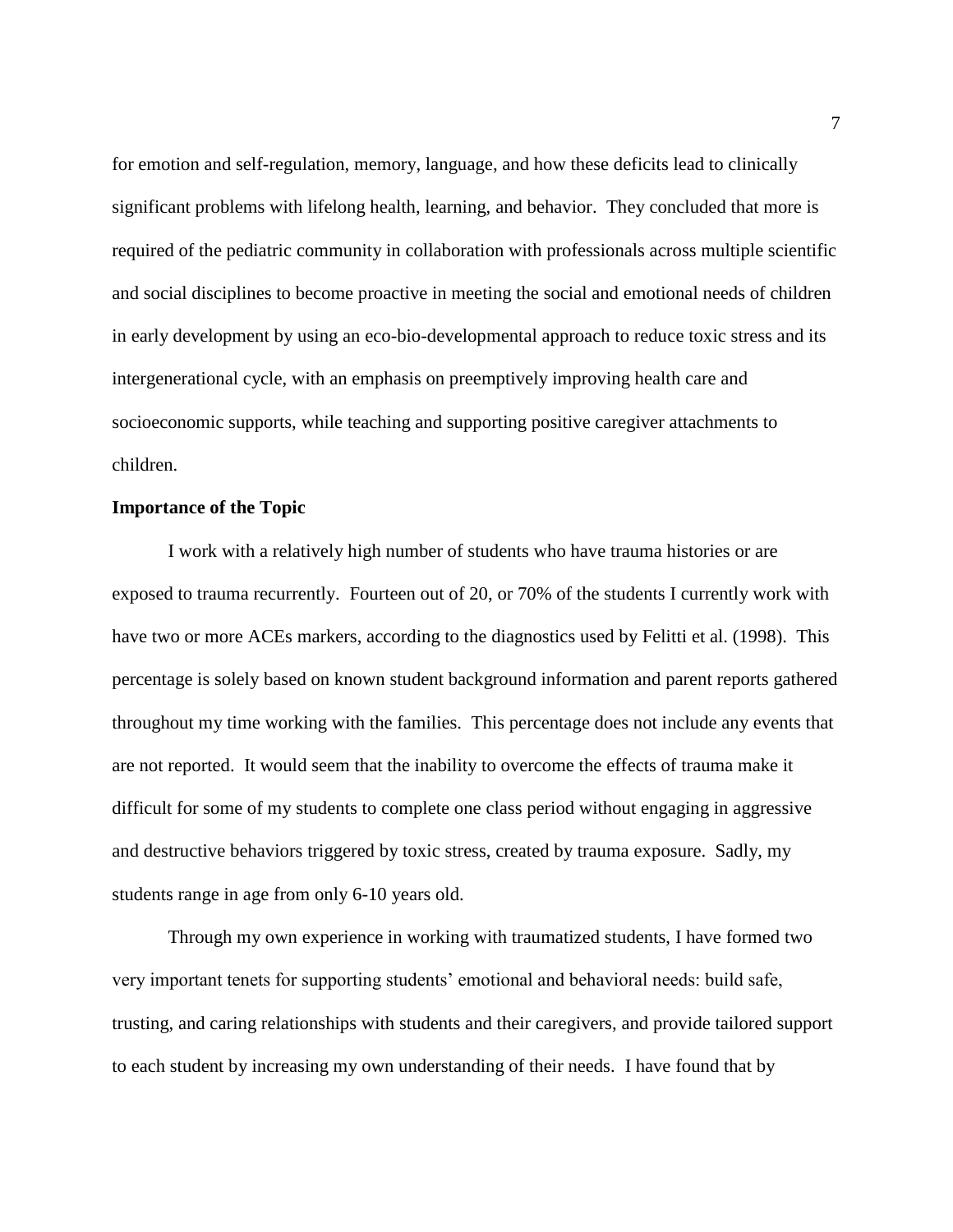investing time into truly understanding my students and their caregivers through a traumasensitive perspective, I have become strongly efficacious in supporting their needs. It is my belief that teachers who believe they are able to create and build positive relationships with traumatized students can act as a protective barrier to complex trauma and increase opportunities for learning.

There is a pathway created by complex trauma that leads to toxic stress, deficits in brain development, and externalizing behaviors (Center on the Developing Child, 2007; Perry et al., 1995). Through understanding the relationship between childhood adversity and toxic stress, we are made more aware of the negative impact that unmediated complex trauma has on a child's neuro-cognitive development by way of toxic stress, leading to struggles with learning and prosocial behavior (Perry et al., 1995).

The prevalence of childhood trauma makes this topic important. National prevalence rates for traumatic childhood events are difficult to accurately obtain. Saunders and Adams (2014) discussed this topic directly by examining the existence of obstacles in the nature of identifying and reporting childhood traumatic events. Through their examination of prevalence reporting, they found that even the main data banks used for identifying crime and child abuse in this nation, including institutions such as the Federal Bureau of Investigation, rely solely on data collected from child protection agencies and law enforcement only, leading to the publication of prevalence rates by these entities to be underestimated (Saunders & Adams, 2014).

Saunders and Adams (2014) analyzed and compared four nationally conducted surveys and studies designed to allow children and adolescents (ages 0-17 years cumulatively) to selfreport: the National Survey of Children's Exposure to Violence (NatSCEV); the National Survey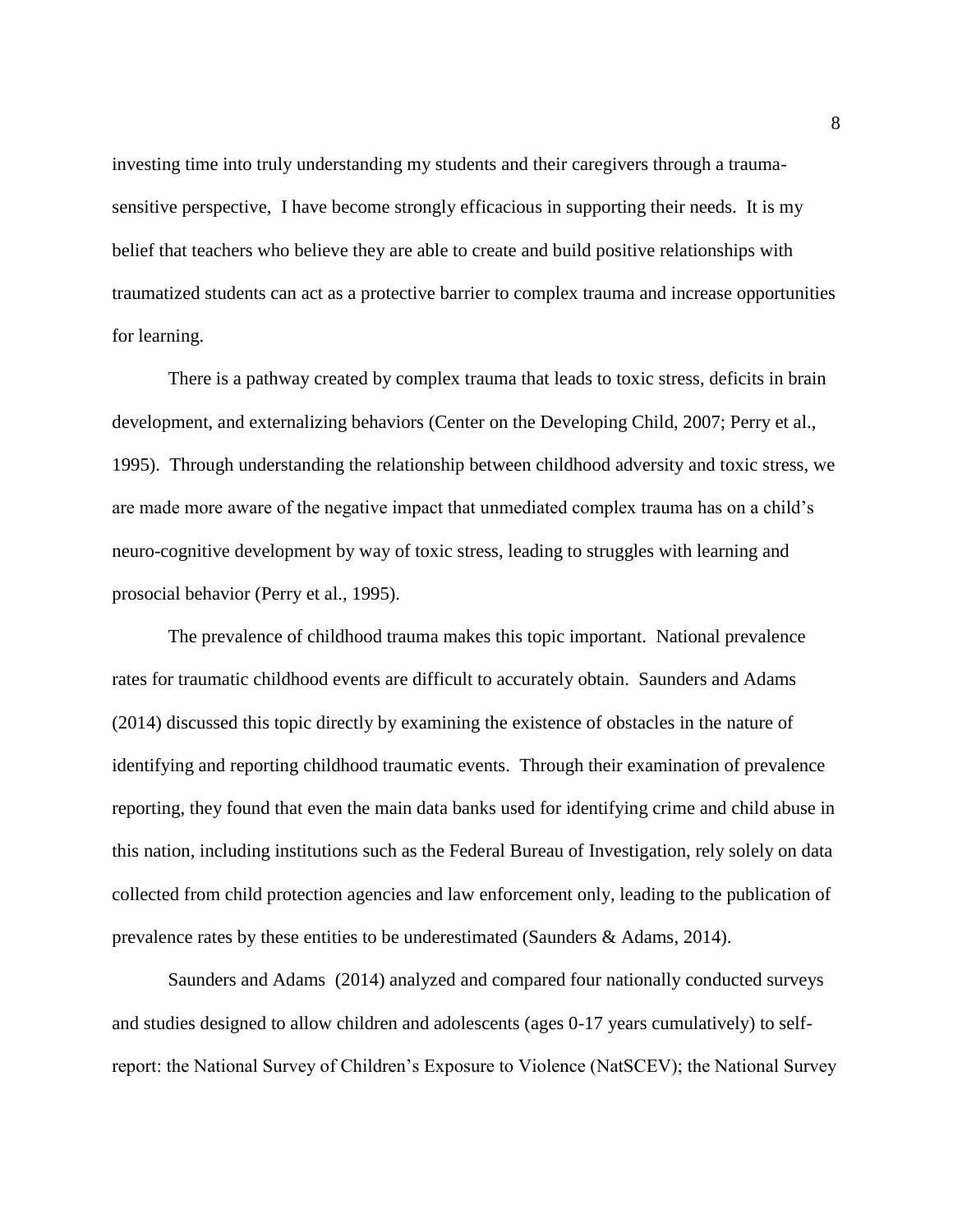of Children's Exposure to Violence II; the National Survey of Adolescents (NSA); the National Survey of Adolescents-Replication (NSA-R), and the National Comorbidity Study-Adolescent Supplement (NCS-A). To include very young children, parent reporting was used.

The research indicated that trauma prevalence rates are high through self-report data and the implications endure and compound as children continue to age:

At any point in time approximately 1 out of 6 American girls and 1 out of 25 boys have experienced a sexual assault involving some sort of physical contact. The rates increase to 1 out of 5 girls and 1 out of 20 boys when using data from a 17-year-old age cohort, the best estimate of the full risk during childhood. (Saunders & Adams, 2014, p. 7)

Findings for physical abuse illustrated a 19% lifetime prevalence rate through NatSCEV, 18% through NatSCEV II, 9% through NSA, and 4% through NCS-A, with how abuse was defined being a factor in the discrepancy in scores between surveys (Saunders & Adams, 2014).

Through their analysis of the NSA-R, Saunders and Adams (2014) found that "2 out of 5 adolescents (38%) reported witnessing one or more serious incidents of community violence, and 9% had witnessed violence between parents or caregivers" (p. 10). Additionally, the NatSCEV analysis showed "70% of adolescents aged 14-17 endorsed a history of any witnessed violence, with approximately one-third witnessing family violence" (p. 11). Additionally, adolescence was identified as being a developmental stage within which traumatic events themselves and their effects can compound.

Due to high prevalence rates and lasting effects of childhood trauma found during their comparisons, Saunders and Adams (2014) used the findings to express the empiricallysubstantiated need for physicians to screen for childhood trauma as part of comprehensive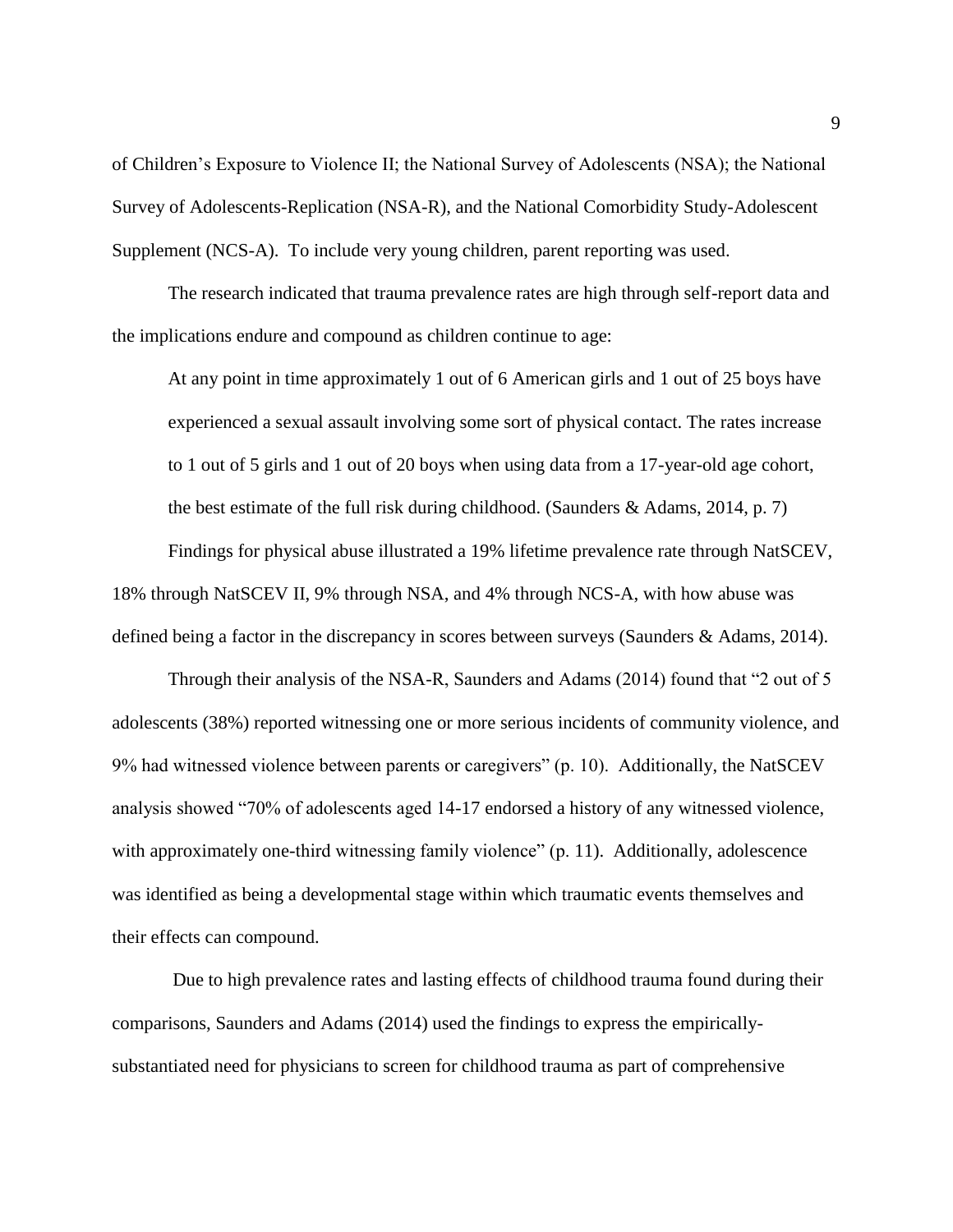patient care. Neglect, emotional abuse, and psychological abuse were not included in Saunders and Adams review. The Administration of Children and Families office of the U.S. Department of Health and Human Services reported the prevalence of childhood neglect to be over 400,000 children nationally in 2017 (U.S. Department of Health and Human Services, 2019).

Teachers are often the first point of contact for a traumatized child, with the means to make a positive difference in their circumstances (National Association of School Psychologists [NASP], 2015). Farmer, Burns, Phillips, Angold, and Costello (2003) and Ko et al. (2008) agreed, stating "Schools have a significant impact on youth well-being, being the most common institutional entry point to mental health services" (as cited by Crosby, 2015, p. 224).

In addition to providing students with a fair and appropriate education, teachers are legally obligated to provide reasonable protection from suspected maltreatment, in their role as mandated reporters (Bell & Singh, 2017, p. 7). A mandated reporter is defined as anyone required by state law to report maltreatment to the designated state agency (Crosson-Tower, 2003, as cited in Bell & Singh, 2017)

Bell and Singh (2017) cited the Fourth National Incidence Study of Child Abuse and Neglect to identify that school staff made more reports of child maltreatment than any other group of mandated reporters, a total of 52% of all reports made by all groups responsible. Bell and Singh also cited the Child Welfare Information Gateway report which stated that across the nation in 2013, 3.9 million children were reported for possible maltreatment, with 17.5% of those reports made by school staff, a total of 682,500 reports.

In their review of mandated reporting by educators, Bell and Singh (2017) noted that all 50 states have some form of mandatory reporting laws set for reasonable suspicion of child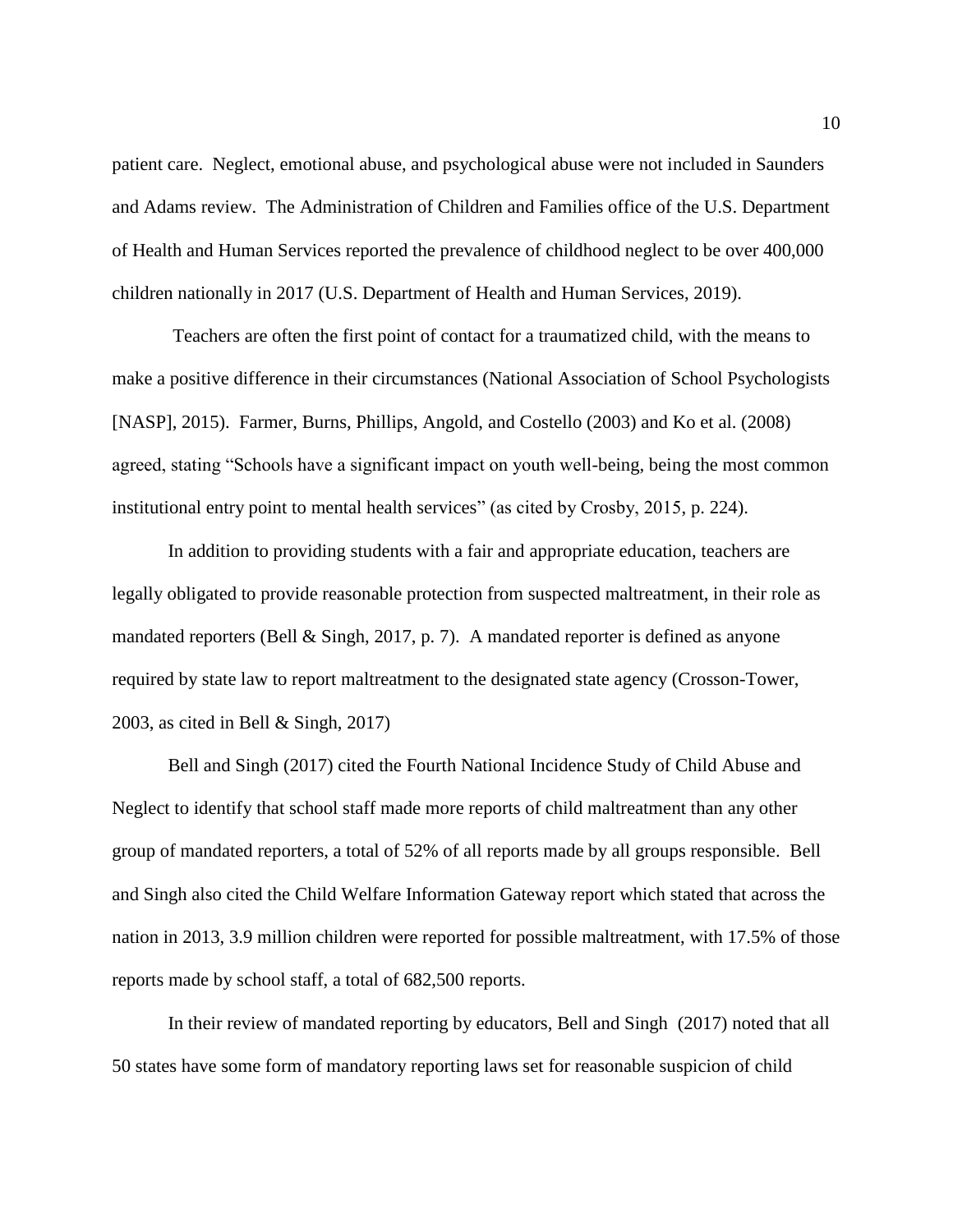maltreatment. However, underreporting by educators continues, largely due to a lack of annual training on how to determine when, what, and how to report. Bell and Singh found that many school districts do not provide any training in mandated reporting, nor do they have a schoolwide system that sets and adheres to protocols for the determination, action, and follow through of a mandated reporting process. Teachers are required to report suspected maltreatment and can benefit from trauma-informed training to identify trauma and abuse risk factors in order to provide intervention (Trauma and Learning Policy Initiative, 2019).

Parents or other caregivers close to the child may not be equipped to recognize or identify trauma-inducing events. They may be unable to appropriately intervene in continued exposure to trauma in a child's life; they may be perpetrating the traumatic events themselves. In approximately 80% of child maltreatment cases that lead to child death, at least one of the parents was identified as the perpetrator (*Child Abuse Statistics & Facts*, n.d.).

Teachers are in a prime position to make a positive and lasting difference in the lives of these children not only as a first line of defense and prevention through mandatory reporting, but also by building secure relationships with students, modeling positive and healthy behaviors related to coping skills, conflict resolution, and self-perceptions (Crosby et al., 2017). Conversely, the absence of positive relationships between teachers and students can have negative effects on a student's self-esteem (Crosby et al., 2017).

Teaching children with externalizing problem behaviors can be difficult and emotionally draining for educators to manage (Alisic, 2012) and can lead to secondary, or vicarious, trauma response in teachers (Minero, 2017; Perry, 2014). Given trauma-informed training and continued professional development that addresses the effects of trauma on children, teachers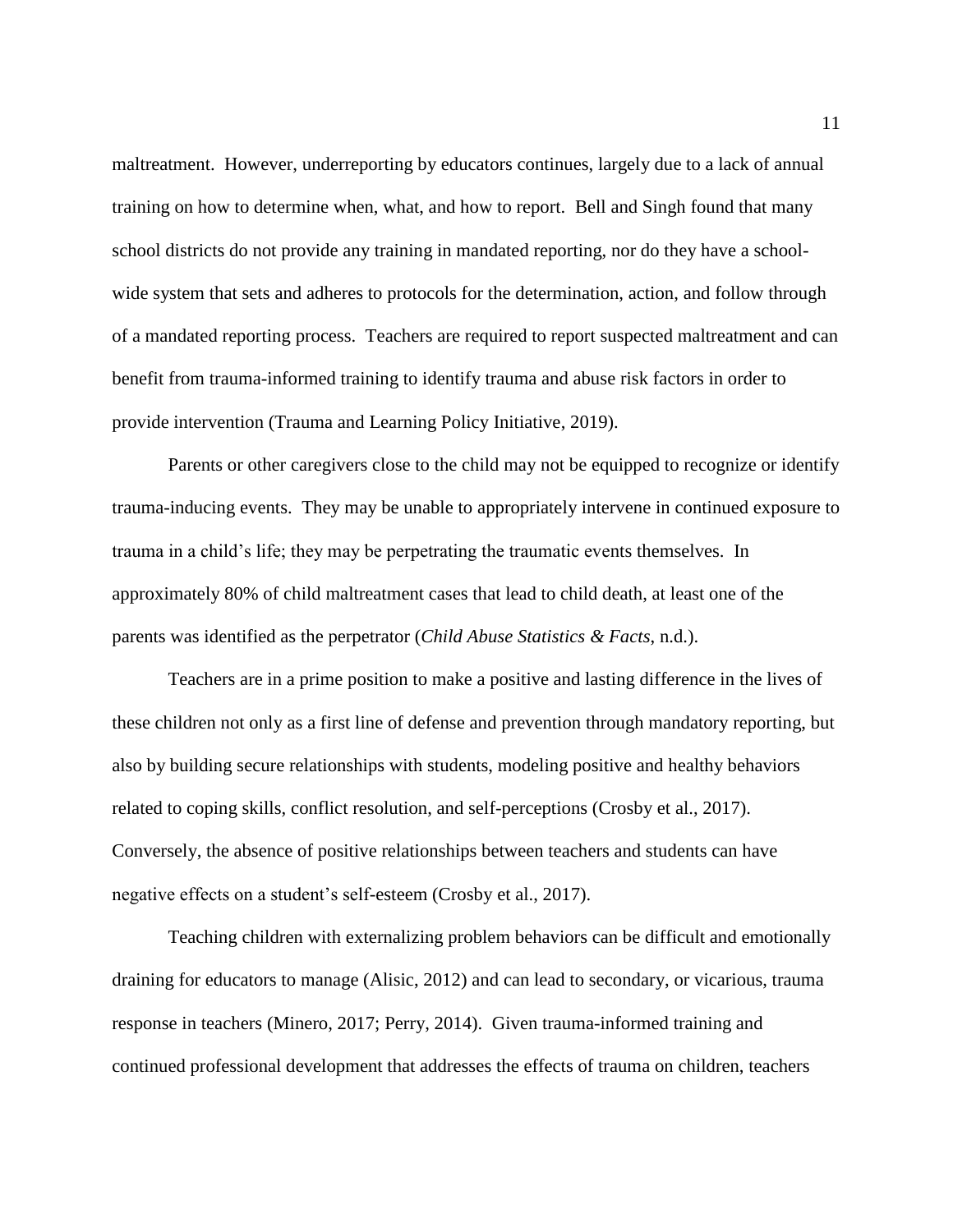can increase their ability to build and maintain positive relationships with students who have challenging externalizing behaviors, with positive effects on both teacher and student experiences (Dorado, Martinez, McArthur, & Leibovitz, 2016; Longhi, 2015). Additionally, trauma-informed training may decrease the negative impact that a teacher's own trauma history has on their ability to reach students and lessen symptoms related to secondary trauma created through working daily through the difficult behaviors and the high needs of affected students (National Child Traumatic Stress Network, 2018; Perry, 2014;).

Trauma-informed training is not traditionally included in school staff training (Crosby et al., 2017) and implementation requires multiple components such as: administrative support, restructuring punitive discipline programs, staff professional development, and collaboration between school staff and mental health professionals (Crosby, 2015).

I propose that when educators receive evidence-based, trauma-informed training and continued professional development, more children will be effectively supported at the core of their needs. Only then can true student focus be put toward learning. Additionally, I propose that educators will feel more efficacious in teaching without the fear of doubt in how to manage challenging behaviors that stem from trauma, and their efforts will have lasting positive effects on student outcomes.

#### **Research Question**

When given comprehensive school-wide trauma informed training and continued professional development within a trauma-informed system, will educators view themselves as more efficacious managing externalizing student behaviors (e.g., physical aggression, verbal aggression, property damage, arguing, refusal, elopement), while maintaining and sustaining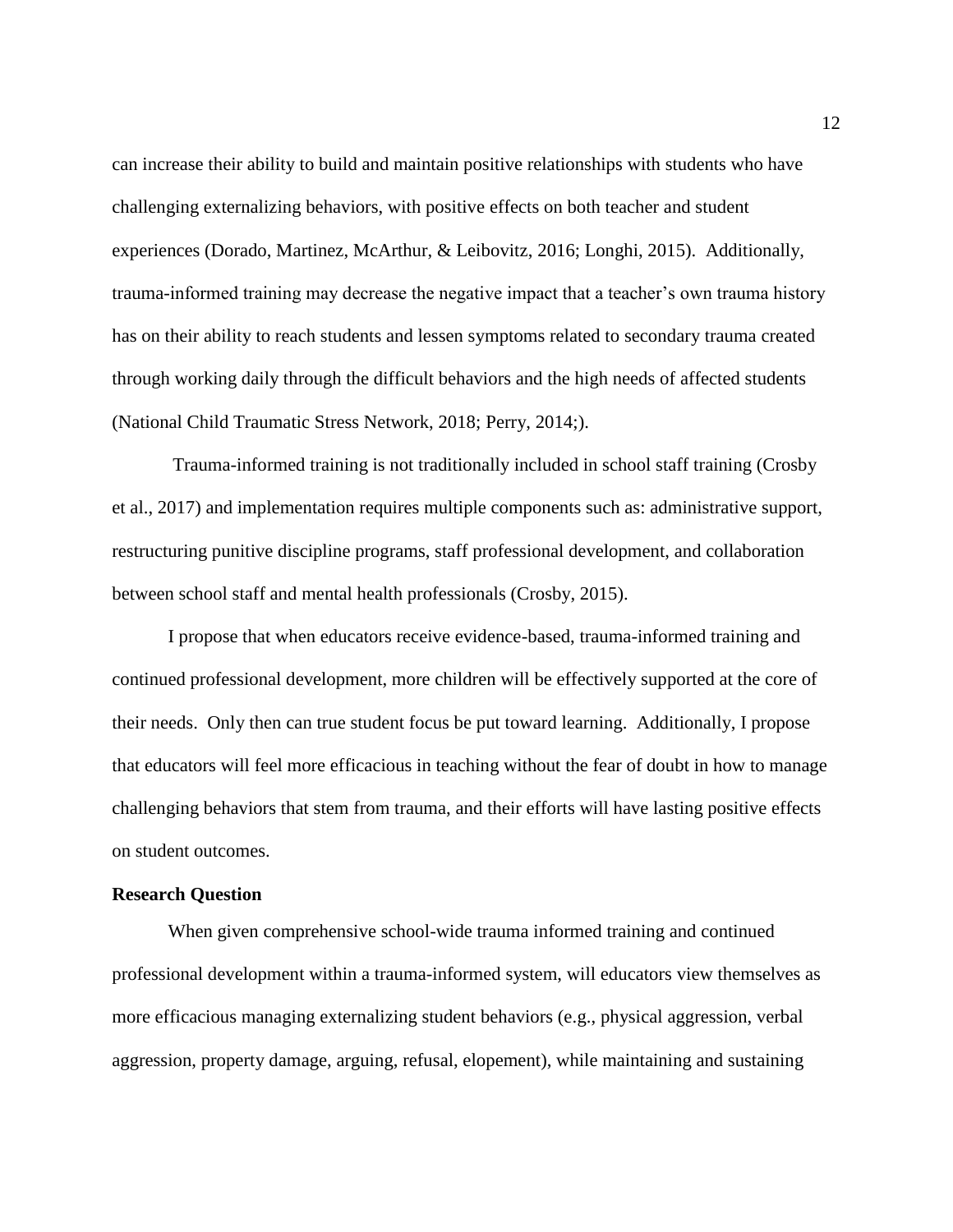truly caring relationships with students who engage in those behaviors? What are the effects of a trauma-informed school system on externalizing student behavior, grades, and attendance?

#### **Focus of the Paper**

The review of literature in Chapter 2 defines externalizing behavior as it relates to school settings and its relationship to student behavioral and academic outcomes. Literature highlighting teacher self-efficacy in managing externalizing behaviors while building positive relationships is presented. Additionally, the impact of research-based, whole-systems approaches to creating trauma-informed schools will be examined. The following is a list of defined terms found within the literature review.

#### **Definition of Terms**

- **ACEs: Adverse Childhood Experiences**: an acronym created by Felitti et al. (1998) that represents defined adverse childhood experiences or significant life stressors that research has statistically correlated to negative adult health outcomes. The initial ACEs study continues to be the foundation of many proceeding studies, including those examining childhood toxic stress and its impact on neurologic and physiologic childhood development.
- **Complex Trauma**. Complex trauma is sometimes referred to as Post Traumatic Stress Disorder (PTSD). The most relevant definition I found during my research was provided within a publication written specifically for children who have or currently are experiencing complex trauma (Spinizzola, et al., 2017). I have added it as Appendix A due to its length, but its importance and relevance should not be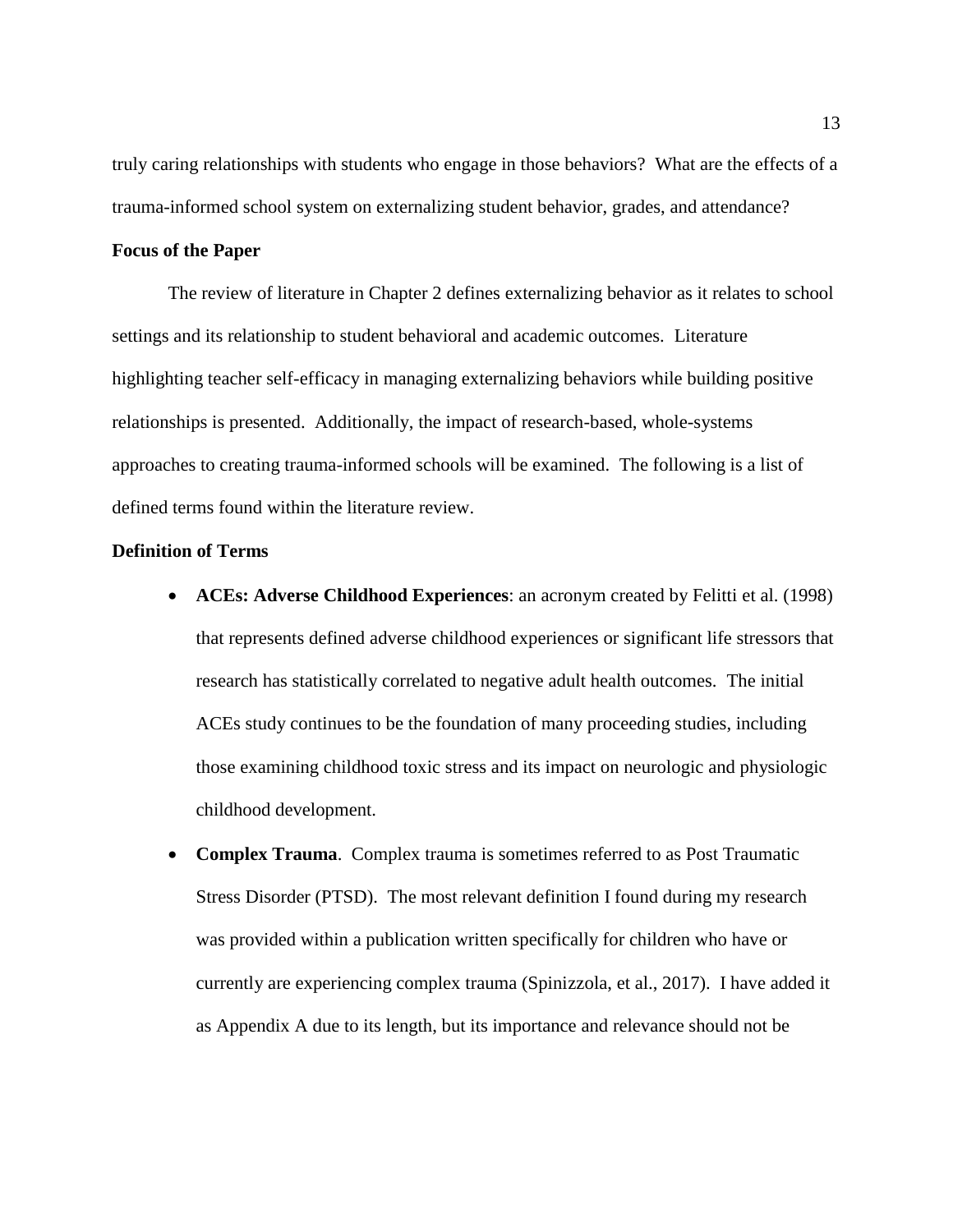dismissed from this paper. Alternately, The National Child Traumatic Stress Network (2019) defines complex trauma as:

Children's exposure to multiple traumatic events—often of an invasive, interpersonal nature—and the wide-ranging, long-term effects of this exposure. These events are severe and pervasive, such as abuse or profound neglect. They usually occur early in life and can disrupt many aspects of the child's development and the formation of a sense of self. Since these events often occur with a caregiver, they interfere with the child's ability to form a secure attachment. Many aspects of a child's healthy physical and mental development rely on this primary source of safety and stability

**Individualized Education Program Plan (IEP).** The following definition is provided by Pacer Center, Inc. in their 2018 guide to parents:

> The Individualized Education Program (IEP) is the document that outlines the special education and related services that your school district will provide for your child at no cost to you. It is developed for children who have been evaluated and are in need of special education. This includes children who are homeless or incarcerated. IEP services will be based on information gathered from evaluations, state and district assessments, and current levels of achievement on IEP goals and in the general education curriculum. The IEP provides a written record of decisions made at IEP meetings. The development of the IEP is required as part of the federal Individuals with Disabilities Education Improvement Act (IDEA 2004), its regulations (known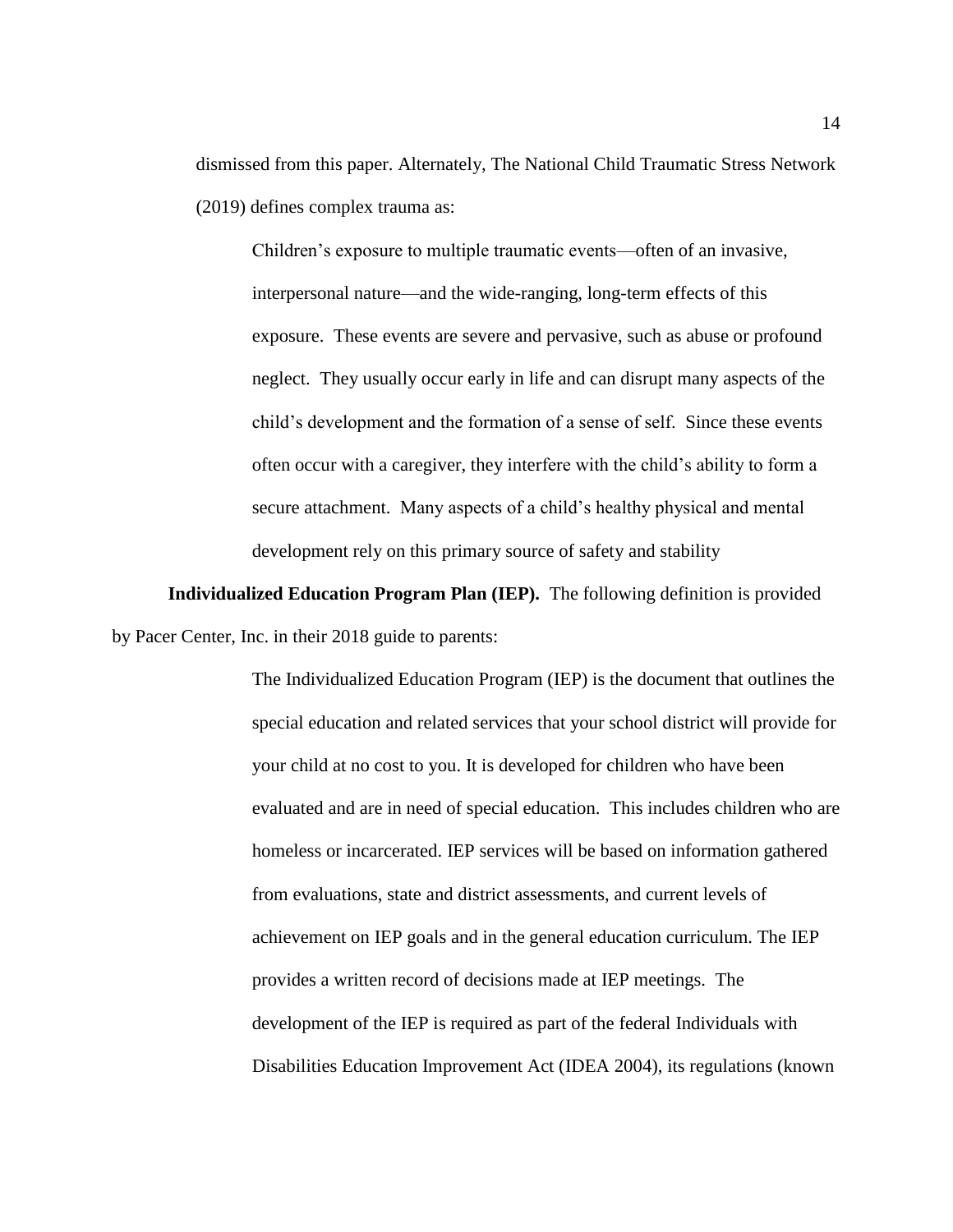as 34 Code of Federal Regulations [CFR] Parts 300 and 301), and state special education rules and statutes in Minnesota. The federal regulations, which have the force of law, explain how the law will be carried out.

- **Resilience.** According to the National Child Traumatic Stress Network (2019), "Resilience is the ability of a child to recover and show early and effective adaptation following a potentially traumatic event." Also noted are factors that enhance resilience that include community-wide support to build and instill hope and encouragement, focus on student strengths, support empowerment and self-esteem, and teaching and modeling coping skills, and practical problem solving for presenting issues.
- **Secondary Trauma:** Also known as "vicarious trauma," physiological and emotional response to caring for people who are directly exposed to trauma. Teachers who work with children exposed to trauma may experience similar fight, flight, or freeze responses from "hearing [people's ] trauma stories and becoming witnesses to the pain, fear and terror that trauma survivors have endured" (Minero, 2017).
- **Teacher's Self-Efficacy (TSE)** is the belief in the capability to "organize and execute the courses of action required to produce given attainments" (Bandura, 1997, p. 3, as cited by Zee, deJong, & Koomen, 2017). Zee et al. (2017) noted that contemporary TSE is largely based on a 3-factor educational model that includes: instructional strategy, classroom management, and student engagement.
- **Toxic Stress:** To understand toxic stress, a definition of positive stress response and tolerable stress response are required. As defined by the Center on the Developing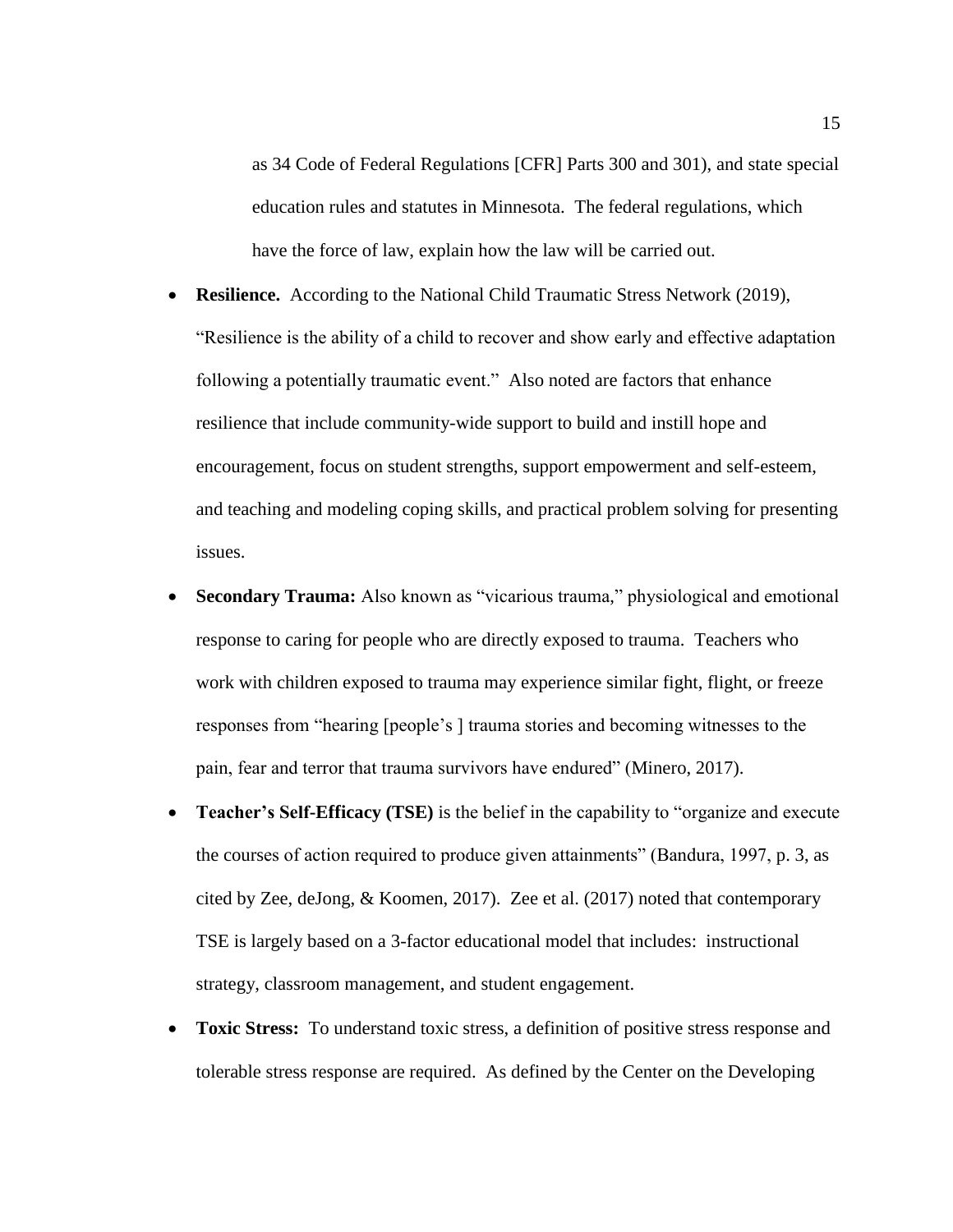Child (2007) at Harvard University, positive stress response (brief and mild) and tolerable stress response (serious but temporary) are a person's physiological coping reaction to the perception of being harmed or threatened. The body activates a protective response to prepare for fight or flight or freeze or faint. Stress hormones are released, blood pressure and heart rate increase. In these two stress responses, the individual who has an environment of supportive relationships is better able to manage bio-social-psycho systems to cope with the stress and bring their body back to a baseline sense of calm. Those who experience toxic stress encounter recurring traumatic events that prolong the activation of the stress response. In developing children, prolonged stress response in absence of an environment of supportive relationships can lead to deficits in the systematic development of the brain, the interplay between related regions of the brain due to these deficits, which can ultimately lead to cognitive impairments, stress-related disease, and the cyclical, systemic problems that result from inability to manage the stress response.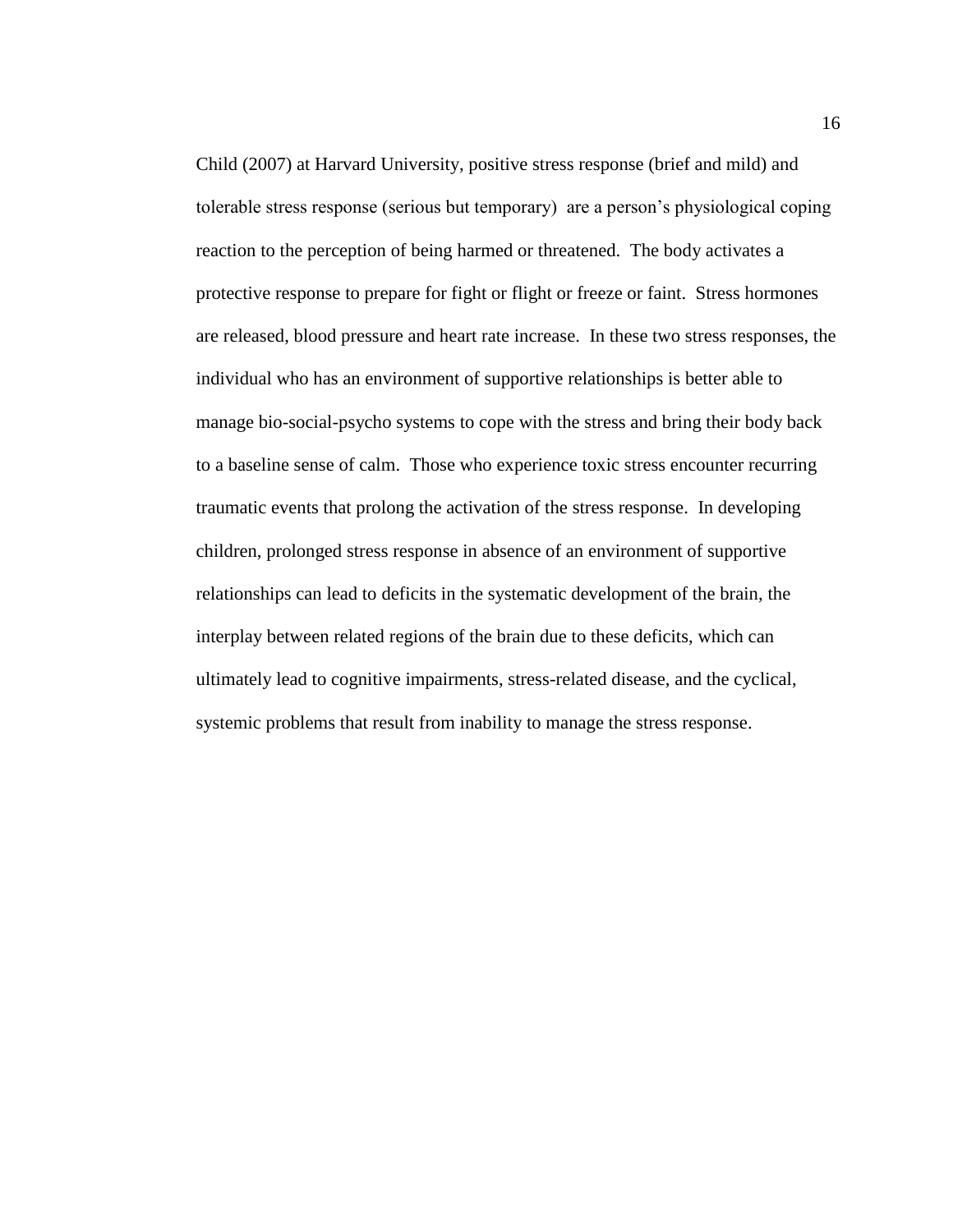#### **Chapter 2: Review of the Literature**

Chapter 1 established the continued cultural situation that exists for children: complex trauma, which begins as childhood trauma exposure, the developmental consequences of toxic stress, and the cyclical relationship of these concepts as a system of complex trauma. I discussed child protection by mandated teacher reporting, highlighting the need for improved support and training on how to report with integrity and what symptomology to look for. I introduced the need for trauma-informed training in school districts that could address deficits in mandated reporting, decrease externalizing behaviors related to complex trauma, but to also strengthen educators' own perceptions and feelings of their own professional ability to care for these students and feel efficacious in managing student behaviors and meeting student needs.

Chapter 2 examines externalizing behaviors as they relate to school settings. Even though not all externalizing behaviors observed in children within the school setting originate from or are motivated by trauma exposure or complex trauma, there is a substantiated relationship between these behaviors and trauma, which will be discussed in this chapter. Regardless of the relationship to trauma, information in Chapter 2 attests to the qualities and characteristics of educators and school systems that benefit children who struggle with externalizing behaviors while creating the supportive network to catch and care for any student whose behaviors may stem from traumatic experience, while also supporting teachers and staff to feel more confident and able to meet student needs.

#### **Externalizing Behavior Defined**

Children who experience complex trauma related to exposure to ACEs (e.g., violence, abuse, and neglect) engage in externalizing behaviors related to their trauma exposure (Flotz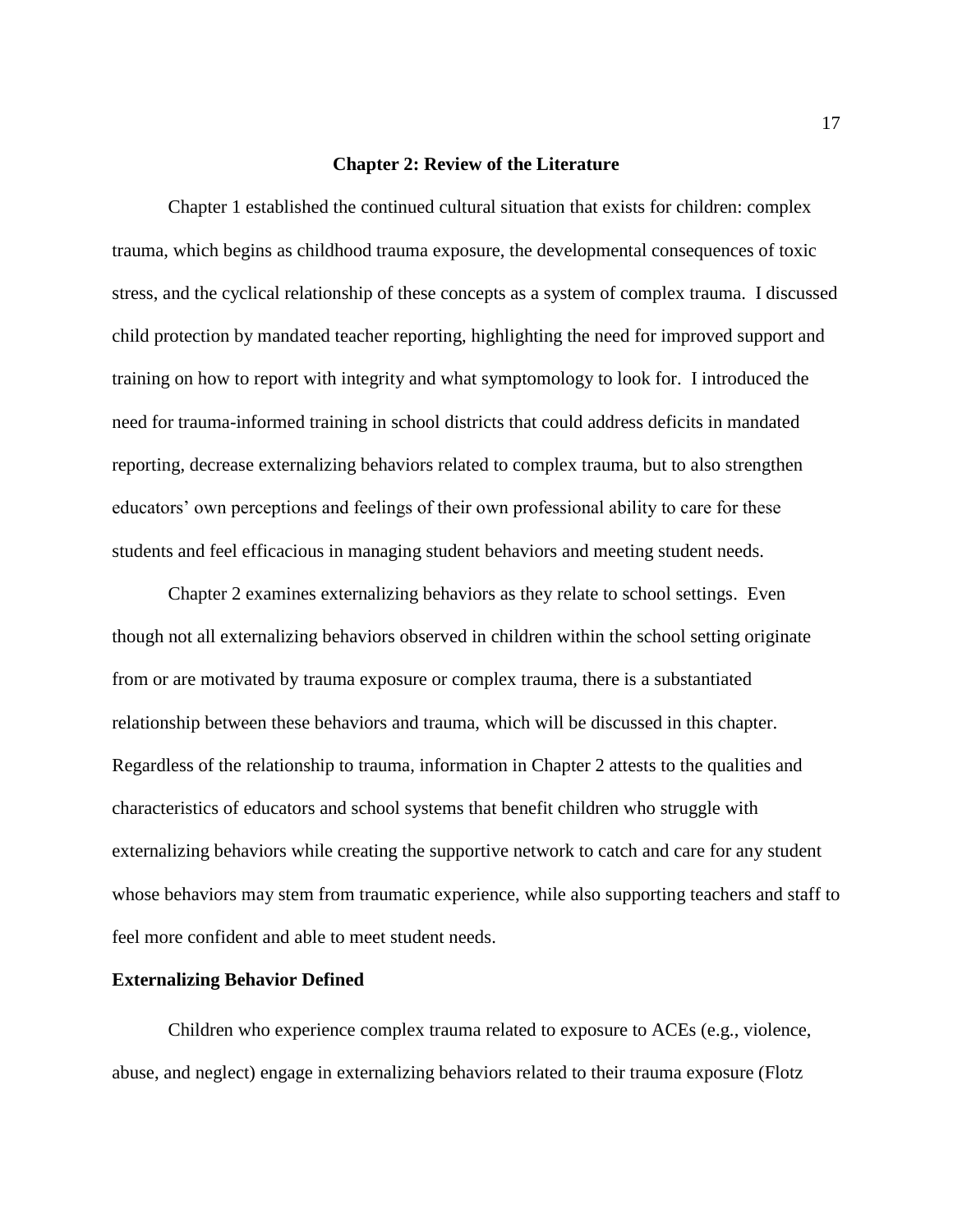et al., 2013; Liu, 2004; McKelvey, Edge, Mesman, Whiteside-Mansell, & Bradley, 2018; Yoon, 2018). Externalizing behaviors related to trauma exposure are often only observed at face value and considered representative of a student's lack of effort, care, concern, or willful maliciousness. These misunderstandings can lead to mishandling of behavior situations by school staff, who may respond in relation to their own stress in dealing with the behavior in the moment, or who struggle with secondary trauma in relation to managing student behaviors stemming from complex trauma (Minero, 2017).

Ineffective behavior management can create a positive feedback loop between the child's behavior, the teacher's response, the child's self-esteem, and the teacher's self-efficacy. Conversely, teachers who are able to build structured, caring emotional bonds with students who exhibit externalizing behaviors can support those students in learning and using pro-social, selfregulatory, and emotion regulatory skills, and decrease externalizing behaviors in the classroom (Baker et al., 2008, as cited by Williford et al., 2017). The relationship between teacher efficacy in managing externalizing behaviors related to trauma and ACEs stressors is largely understudied (Alisic, 2012).

Literature review of externalizing behavior produced variability in how the term is defined. According to the online American Psychological Association (APA) Dictionary of Psychology, in response to stressors, "externalizing behaviors and disorders are characterized primarily by actions in the external world, such as acting out, antisocial behavior, hostility, and aggression" (American Psychological Association [APA], 2018). In the publication, Children and Trauma: Update for Mental Health Professionals (2008), externalizing behavior also includes anger, irritability, and somatic complaints in a list of reactions that care professionals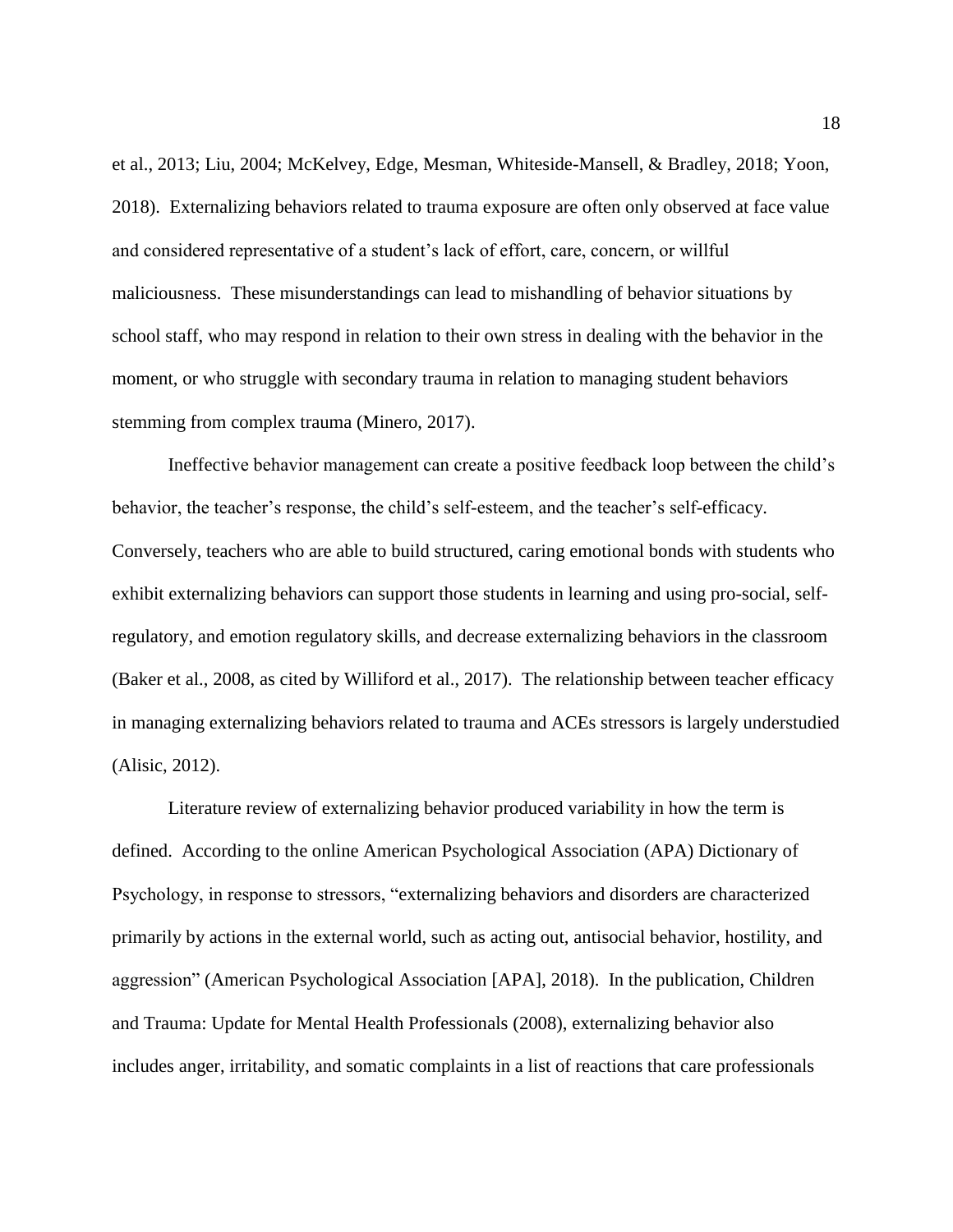will observe in children who have experienced one or many traumatic events (APA, 2018). Other authors (Krueger & South, 2009; Liu, 2004; Williford et al., 2017; Yoon, 2018) cited the following behaviors to fit within the externalizing behaviors category:

- Impulsivity
- Hyperactivity
- Non-compliance
- Aggression (physical or verbal behaviors that harm or threaten to harm others, including children, adults, and animals (APA, 1994, as cited in Liu, 2004).
- Rule-breaking
- Disruptive behavior
- Delinquency, as measured by Achenbach's Child Behavior Checklist (Achenbach, 1991, as cited in Liu, 2004).

The Diagnostic and Statistical Manual of Mental Health (DSM-V) includes Oppositional Defiant Disorder (ODD), Conduct Disorder (CD), Intermittent Explosive Disorder (IED), Attention-Deficit Hyperactivity Disorder (ADHD), and Antisocial Personality Disorder as some of the externalizing behavior disorders classified within the diagnostic manual (American Psychological Association, 2013).

From an educational perspective, the Minnesota Department of Education (MDE) website provides a checklist of criteria for meeting special education criteria under the category of Emotional or Behavioral Disorders (EBD). The criteria covers both internalizing and externalizing behaviors, labeling them "significantly different behaviors" and goes on to define externalizing behaviors as "aggressive, hyperactive, impulsive behaviors that are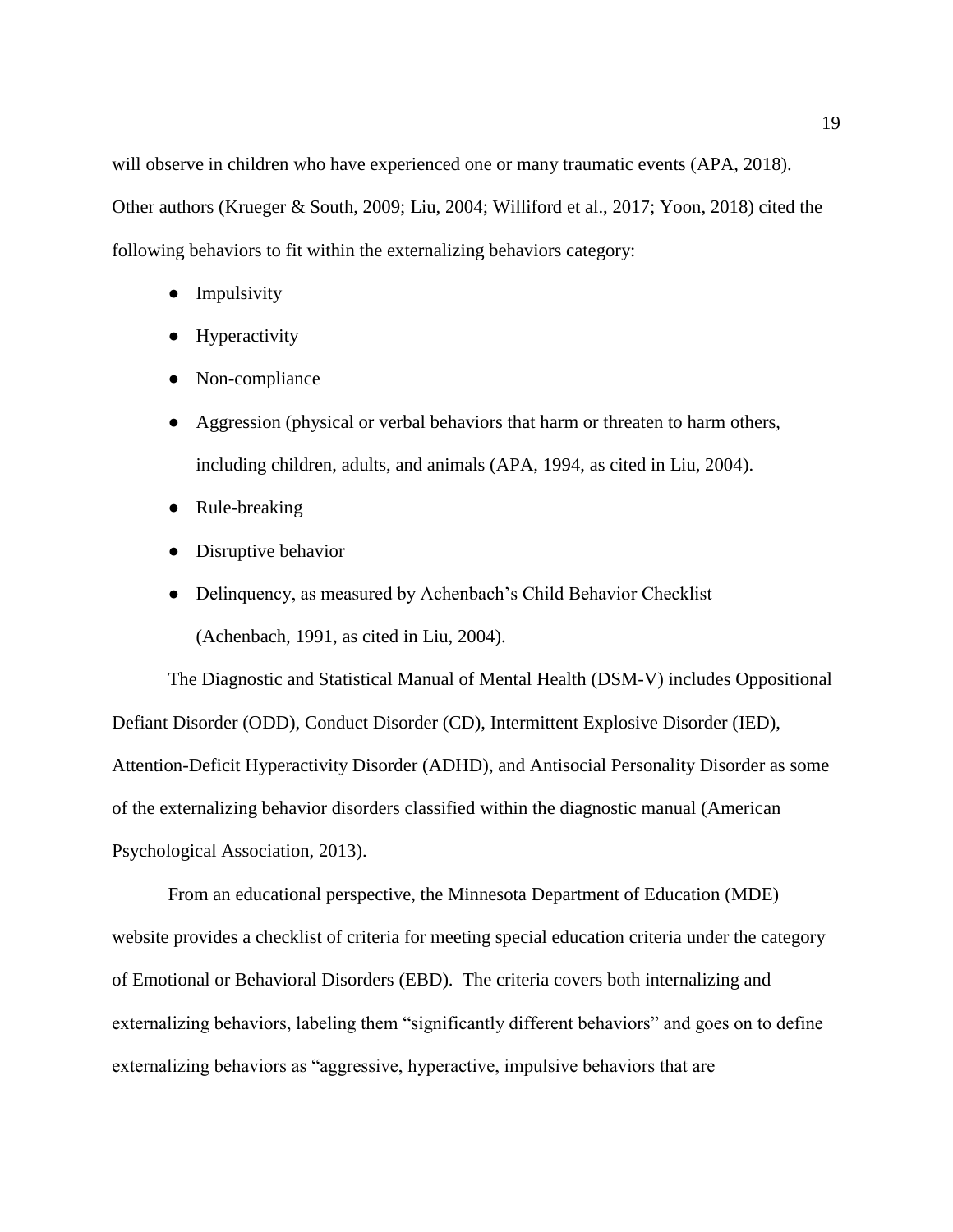developmentally inappropriate, occurring across settings for at least 6 months, and significantly impede academic and/or social progress. These behaviors include:

- Physically or verbally abusive behaviors
- Impulsive or violent, destructive, or intimidating behavior
- Behaviors that are threatening to others or excessively antagonistic (Minnesota Department of Education, 2018).

Meeting special education criteria for EBD and other special education categories leads to the creation of an Individualized Education Program (IEP) plan, a legal document that outlines student strengths, needs, goals, services and accommodations necessary to support student progress in academics and social functioning within the school setting.

Externalizing behaviors should not be considered at face value but must be considered in more depth and with more care by school staff and educators. Krueger and South (2009) reviewed criteria presented by a task force created to examine classification of externalizing disorders within the then newly written DSM-V. They confirmed the theory that an externalizing disorder cluster exists, based largely on the shared characteristics of disinhibition in distress, comorbidity with other mental health disorders, relationship to substance use, and biomarkers still being explored within the scientific community. Their research included a review of an earlier study by Krueger, Markon, Patrick, Benning and Kramer (2007) of the etiologies of manifest symptoms that characterized externalizing behaviors within the previous DSM-IV. Krueger et al. found that manifest, or observed externalizing behaviors resulted from a number of sources, both individual and combined, and that more focus should be placed on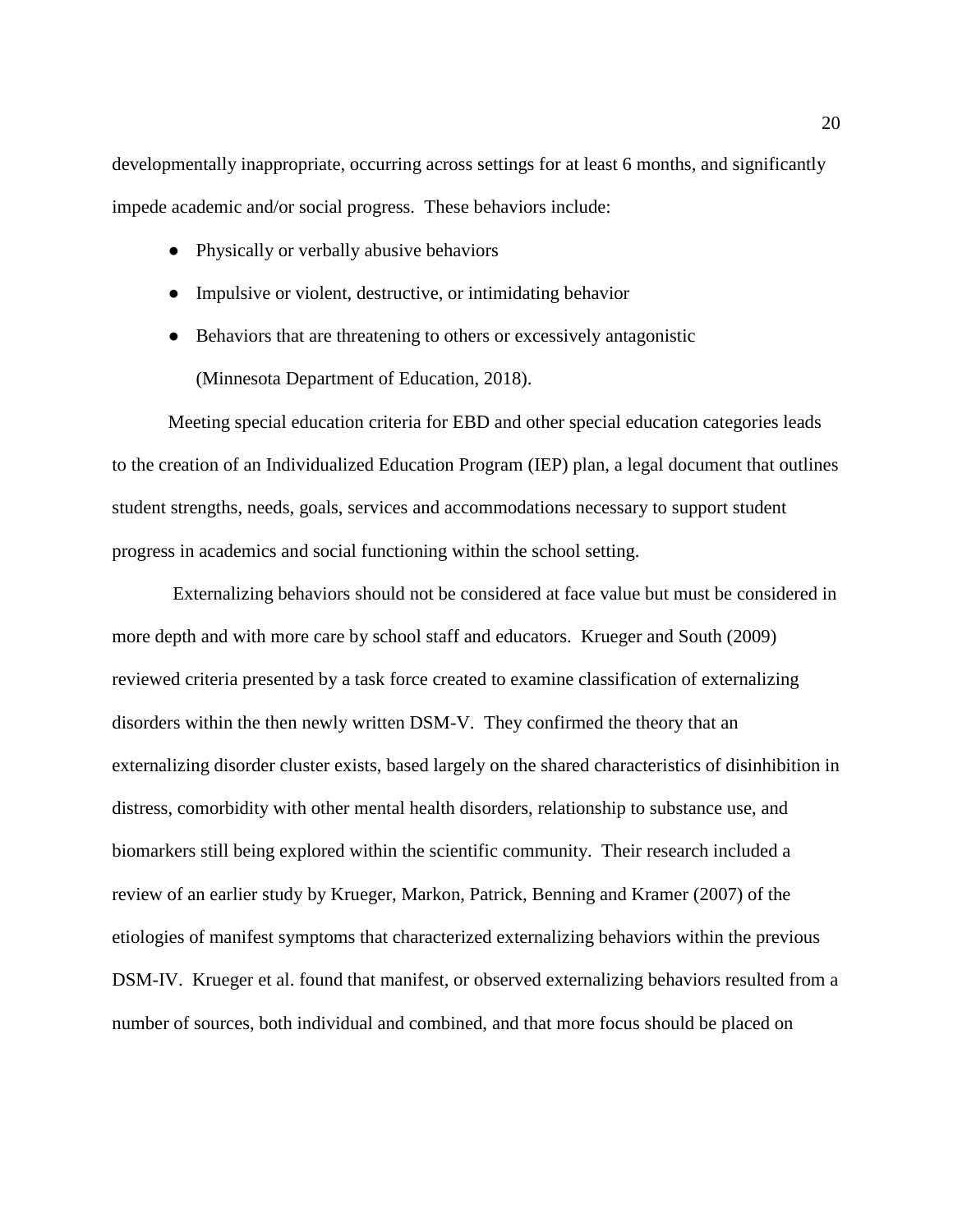source, or etiology of the behavior for determination of clinical diagnosis, versus sole reliance on the presented behaviors themselves.

Flotz et al. (2013) further argued that use of clinical diagnosis based on observed behaviors alone leads to clinical pharmacological treatment that does not address histories of abuse, neglect, loss, or other ACEs in exposed children's lives. Ultimately, focus on relational, trauma-focused interventions is lost.

#### **Externalizing Behaviors and Educational Impact**

McKelvey et al. (2018) identified a need for further research linking early childhood exposure (infancy through toddlerhood) to ACEs with behavioral and academic problems in middle childhood. Although they identified research regarding ACEs exposure throughout childhood and related to negative health and life outcomes, they found little to no research measuring the relationship between early trauma exposure (before entering school age) and its impact on negative behaviors (externalizing, internalizing and attention) and academic outcomes (grade retention and Individualized Education Plan status). They hypothesized that childhood exposure to ACEs during infancy and toddlerhood were stronger predictors of negative externalizing behavior and academic outcomes in later childhood due to timing and influence on crucial cognitive development.

The researchers conducted a qualitative study using data collected for the Early Head Start Research and Evaluation Project (EHSRE). Participants in the project were low-income pregnant women and families with children birth to age three who met eligibility requirements for Early Head Start (EHS) programming. The data used for the study were collected at ages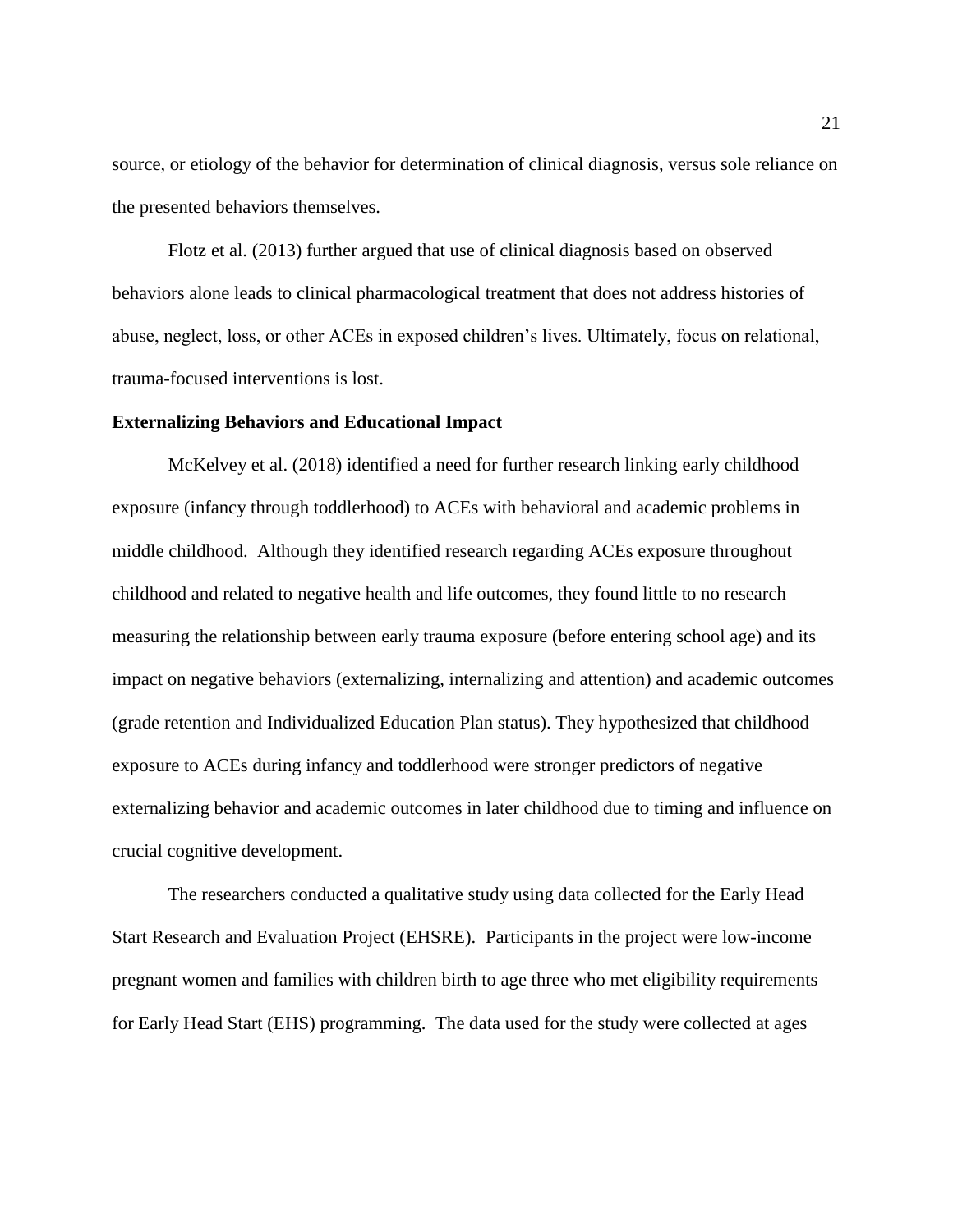1-3, and 11, a sample total of 1469 children. To measure ACEs exposure, an EHS-ACE Index was created for the study to match ACEs constructs, using responses at each age based on hypothetical discipline situations, checklist of stressful life events, and other standardized instruments. Observations were conducted in participant homes longitudinally, using the Home Observation for Measurement of Environment (HOME), resulting in a high level of interrater reliability, 80-85%. Physical abuse, emotional abuse, and neglect markers were measured. Parental mental health was measured using both the Center for Epidemiological Studies Depression Scale-Short Form (CESD-SF) and the Composite International Diagnostic Interview-Short Form (CIDI-SF) as measures of depression, in association with the stressful life events checklist to measure ACEs exposure. In all measures, the highest 10% were rated as highest risk.

The impact on academic outcomes was measured at the age 11 stage of the study, using the constructs of "ever or currently using an Individualized Education Program plan (IEP)," and "having ever had repeated any grades" (McKelvey et al., p. 171).

Lastly, the researchers used the Child Behavior Checklist for Ages 6-18 (CBCL/6-18) at the age 11 stage, to measure externalizing and internalizing problem behaviors, attention problems. Scores used were at the recommended levels to indicate borderline to clinically significant ranges of problem issues.

Logistic regression analysis was the statistical test used to measure associations with EHS-ACEs with problem behavior and academic outcomes, as compared to children rated with zero ACEs exposure. Researchers controlled for covariate influence related to EHS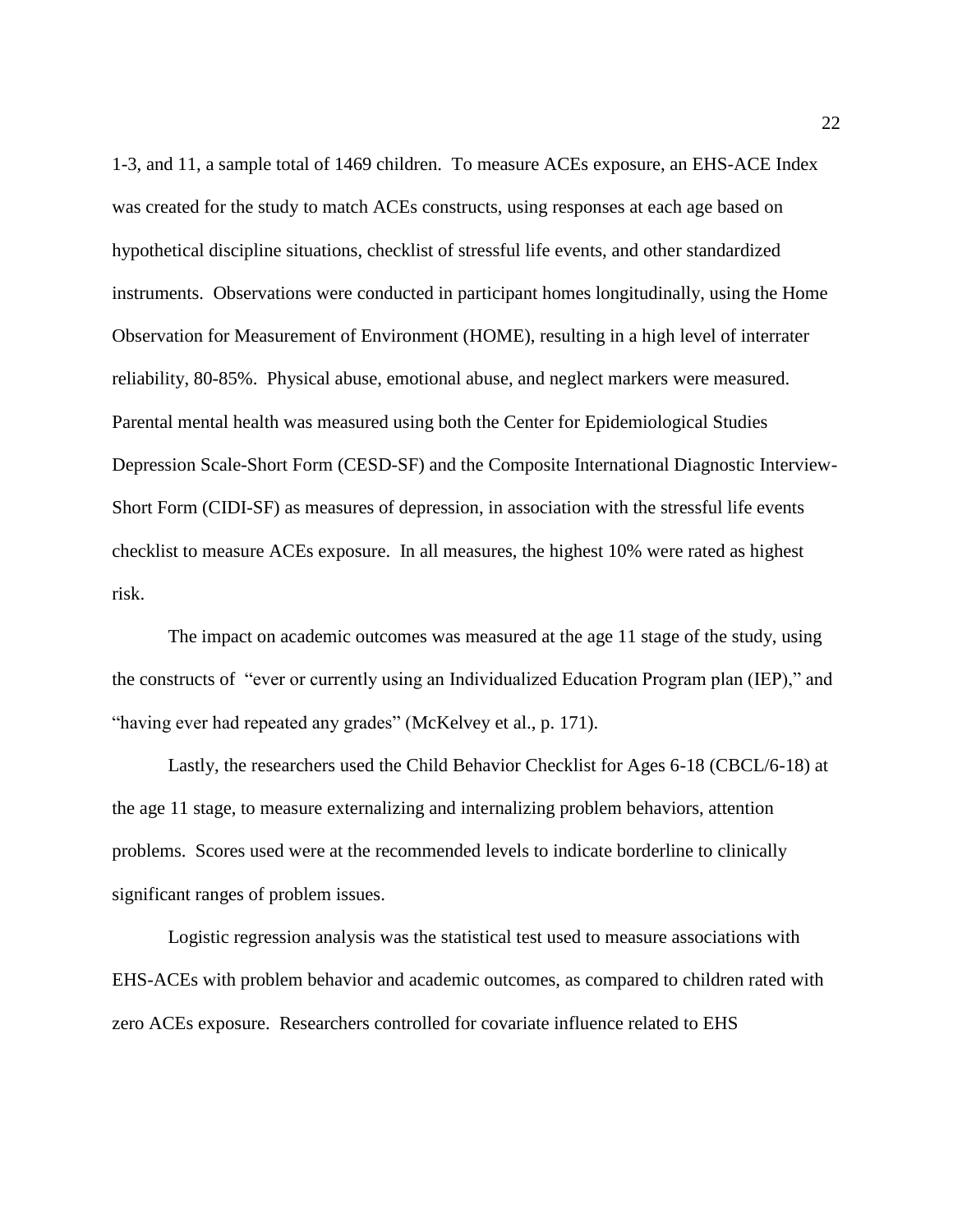programming, parent variables (race, education, age and income at age 11), and school (using free and reduced lunch), as well as child variables of intelligence and temperament.

The results of the study indicated that early childhood exposure to ACEs were significantly associated with academic outcomes. Parental report of children having an IEP since starting school were significant with just one ACEs at the p<.05 level, and even greater given exposure to three or more ACEs, at the  $p<01$  level of significance. Current IEPs were significant at the p<.01 level with three or more ACEs as well, but not in the categories of one or two ACEs exposure. This may indicate a child's initial inability to cope when entering school, but then acquiring coping skills or a reduction of ACE exposure over time. This may also illustrate the greater academic support need that remains ongoing for children who continue to be exposed to trauma and toxic stress.

Regression analysis also indicated statistically significant associations between EHS-ACEs and problem behaviors and attention. Analysis showed odds of having clinically elevated externalizing behavior problems to be "nearly three times higher for children with two, and over five times higher for children with three or more average ACEs" at the p<.001 level" (McKelvey et al., 2018, p. 173). ACEs were significantly associated with ADD/ADHD diagnoses during schooling, again with the aggregate influence of two times greater odds with two ACEs and three times greater odds with three or more ACEs. See Table 1, recreated from the original table found on page 173 of the study, for further examination of construct outcomes.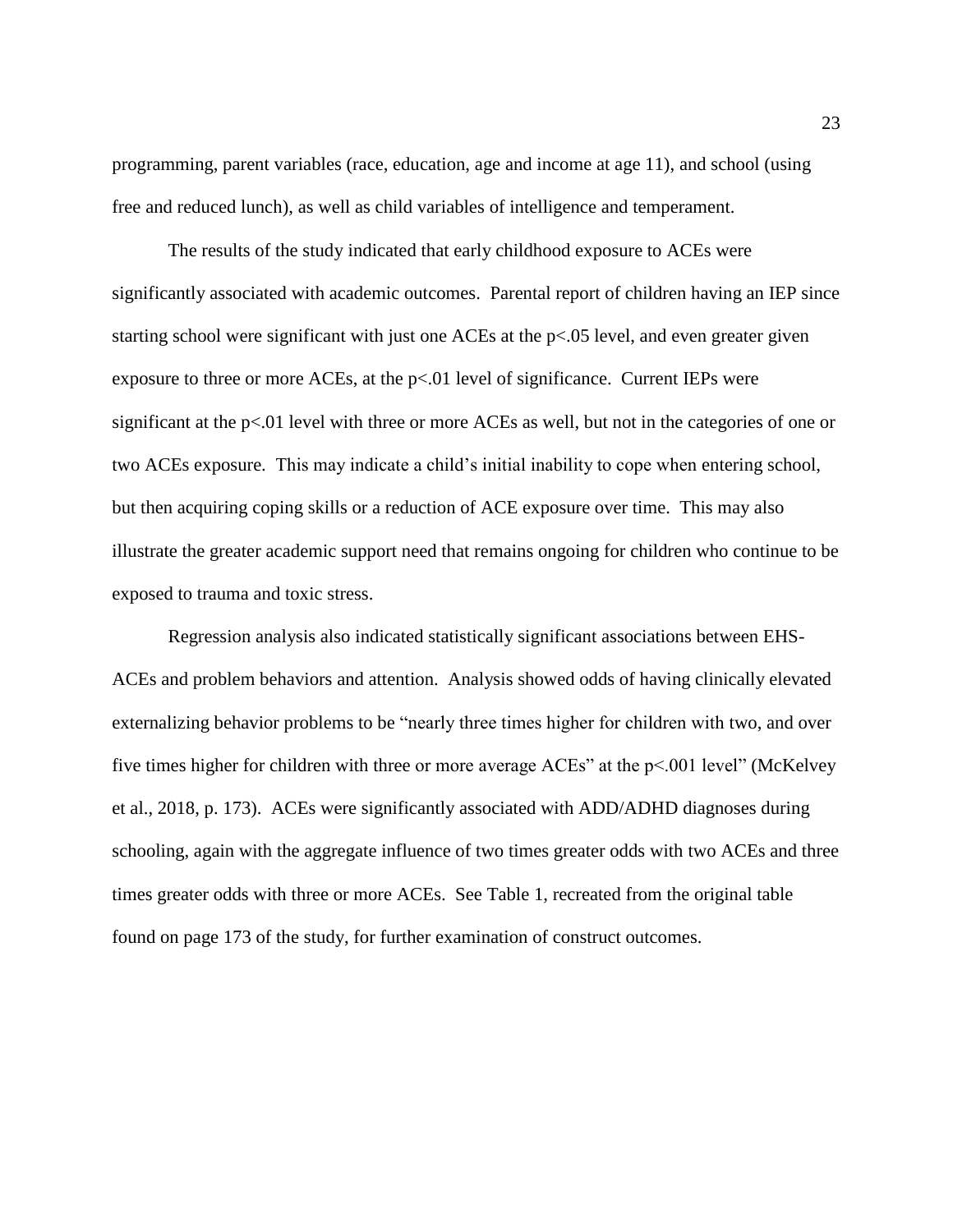#### Table 1

*Adjusted Odds Ratios for Academic Status and Adaptive Behavior by Adverse Childhood Experiences Scores*

|                                   | Number of ACEs        |                       |                        |              |
|-----------------------------------|-----------------------|-----------------------|------------------------|--------------|
| Construct                         |                       | 2                     | 3 or More              | Wald         |
| <b>Academic Status</b>            |                       |                       |                        |              |
| Child ever had IEP                | $1.84(1.04-3.25)^{*}$ | $1.62$ (.88-2.97)     | $2.65(1.42 - 4.95)$ ** | $10.62*$     |
| Child has current IEP             | $1.49(0.76-2.9)$      | $1.51(0.75-3.03)$     | $2.48(1.22 - 5.08)$ ** | $7.82*$      |
| Grade Retention since First Grade | $1.60(0.79-3.28)$     | $2.06(0.98-4.34)$ †   | $2.58(1.2-5.55)$ **    | $6.5\dagger$ |
| <b>Adaptive Behavior</b>          |                       |                       |                        |              |
| <b>Externalizing Problems</b>     | $1.42(0.83-2.44)$     | $2.67(1.54-4.64)$ *** | $5.36(3.02-9.53)$ ***  | 48.14***     |
| <b>Internalizing Problems</b>     | $1.34(0.78-2.3)$      | $1.99(1.14-3.48)$ *   | $3.92(2.19-7.01)$ ***  | 29.84***     |
| <b>Attention Problems</b>         | $0.91(0.45-1.83)$     | $1.57(0.78-3.14)$     | $2.73(1.34-5.55)**$    | $17.08**$    |
| ADD/ADHD since First Grade        | $1.56(0.79-3.08)$     | $2.08(1.04-4.18)$ *   | $3.15(1.53-6.48)$ **   | $11.66**$    |

*Notes:* Odds Ratios (90% CIs) represent comparisons to a zero ACEs score. Adjustments included EHS random assignment and location, parental race, education, age at enrollment, family income at age 11, percent free and reduced lunch of the school at age 11, child gender, temperament at age 1, and cognitive abilities at ages 1, 2, 3, and 11.  $\frac{4}{3}p < .10$ ; \**p*<.05; \*\**p*<.01; \*\*\**p*<.001.

This study concluded that early childhood exposure to adversity has a significant relationship to externalizing behavior and the need for greater academic support at middle childhood, with more exposure leading to more negative effects in both domains. The researchers also identified a continued need to examine cause and effect relationships between early exposure to ACEs, parental/child interaction and attachment, toxic stress, and early child physiological development in the impact of toxic stress on self-regulatory systems that impact behavior outcomes. The researchers stated in their conclusion that their study was the first in their review of studies that showed clinical elevation in attention problems using standardized tools; attention deficit hyperactivity disorder being comorbid with externalizing problem behavior trajectories (Ahmad & Hinshaw, 2017, as cited in McKelvey et al., 2018).

Another recent study examined the behavioral trajectories and protective factors of maltreated children over the course of 8 years. Yoon (2018) used data from the National Survey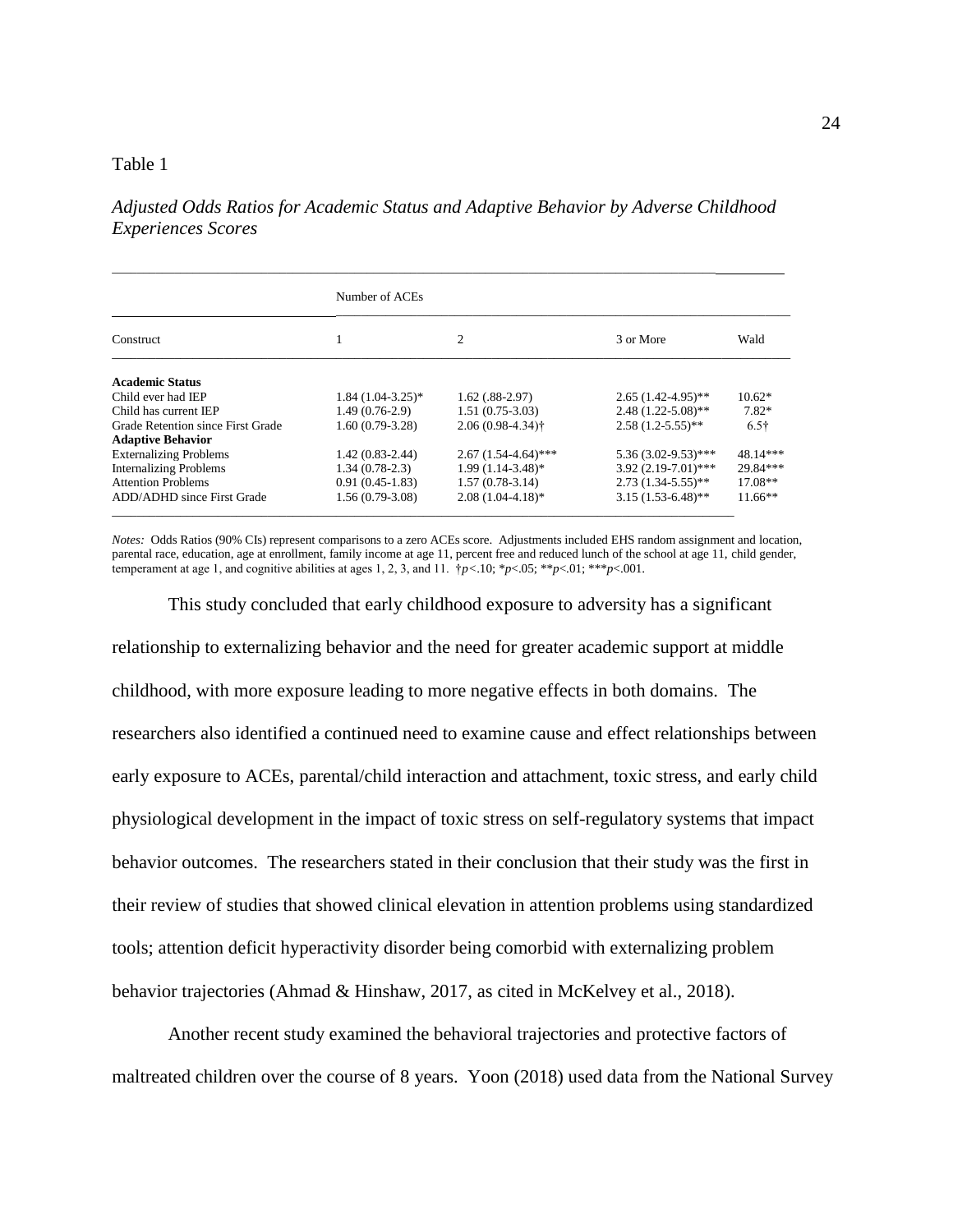of Child and Adolescent Well-Being (NSCAW-I) to conduct secondary research. The initial survey consisted of 5501 children who were identified as subjects of abuse or neglect investigations by Child Protective Services (CPS) between 1999-2000. Waves of data were collected over an 8-year span from children, caregivers, teachers, and case workers. Yoon's analysis sample focused on 449 of those children who remained in the home after investigation and were between the ages of 4 to 5 years at the baseline of her investigation. Given the data collected, Yoon investigated patterns of externalizing behavior problems over time in relation to earlier onset child maltreatment. Additionally, Yoon set out to determine what, if any, protective factors exist to produce more positive behavioral adjustment in light of earlier onset of maltreatment.

Yoon (2018) identified three externalizing behavior trajectory groups: High-decreasing (10%), moderate-increasing (13%), and low-stable (77%). To define externalizing problem behaviors, Yoon used the externalizing behavior subscale of the Child Behavior Checklist for children age 4-18 (CBCL 4-18), which highlights delinquent and aggressive behavior syndromes, completed by primary caregivers. Other measures examined included: maltreatment type and timing, child's prosocial skills within the first wave (approximately 1.3 years after baseline), and caregiver well-being (based on major depression, heavy drinking, and drug dependence) within the first wave. To measure this construct, the Composite International Diagnostic Interview-Short Form (CIDI-SF) was used. Yoon controlled for child's gender, race, and caregiver's current employment status.

Using Latent Class Growth Analysis (LCGA), Yoon (2018) found that the subjects of her study best fit within a 3-class model of *high-decreasing, moderate-increasing, and low-stable.*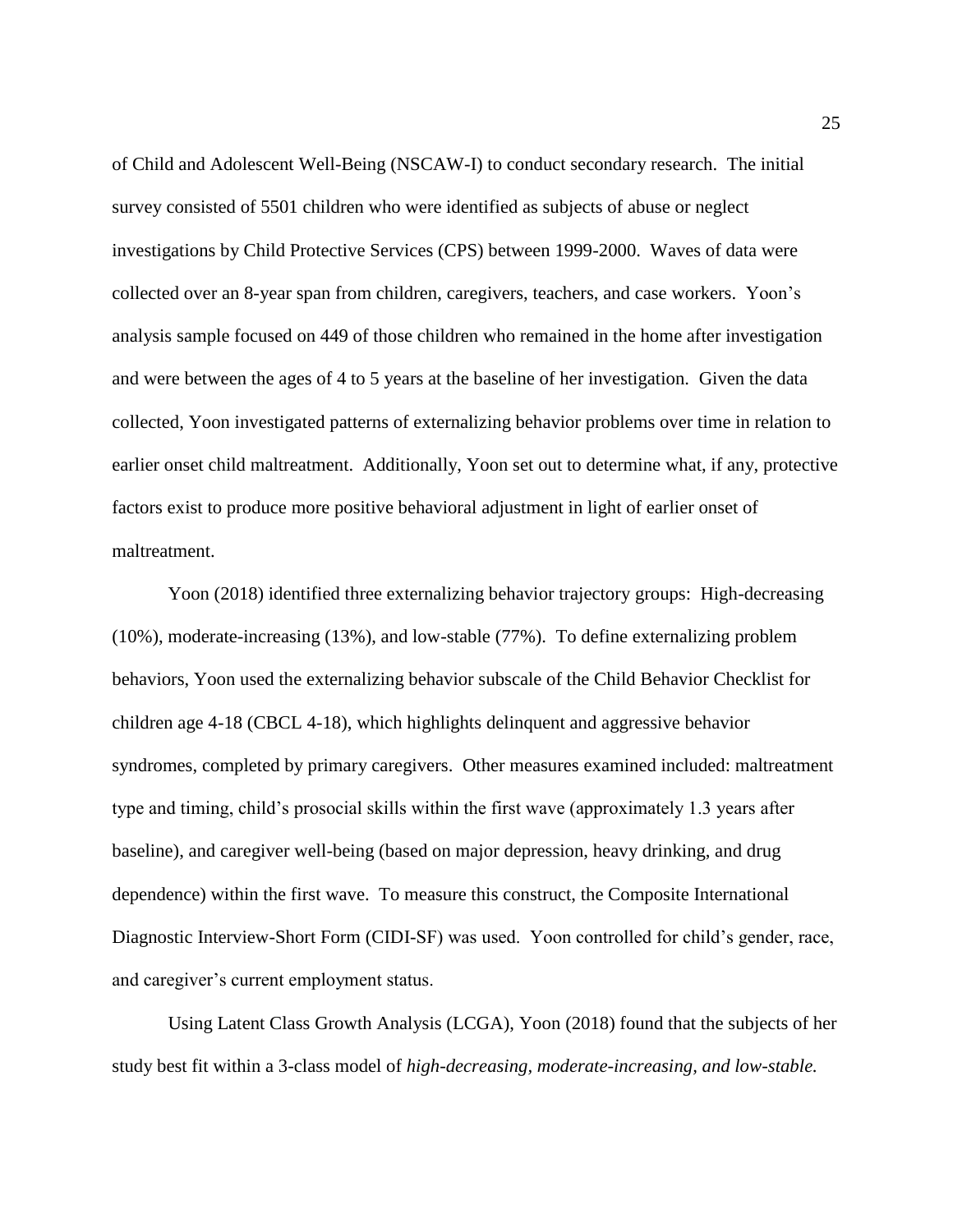High-decreasing class membership was indicative of clinically significant externalizing behaviors at each data wave period, gradually decreasing over time. Moderate-increasing class identified children in the sample with borderline externalizing behaviors that increased to clinical levels over the school age years. Low-stable membership included children who consistently showed normal levels of externalizing behaviors.

Yoon (2018) also examined predictive factors in those trajectory groups using logistic regression analysis and found that prosocial skills and caregiver well-being both significantly decrease the probability of child classification within the high-decreasing class as compared to the low-stable class.

A significant relationship was found between physical and sexual abuse and membership within the high-decreasing class, suggesting that clearly identified abuse at baseline may be related to clinical levels of externalizing behaviors throughout the school years. Yoon (2018) attributed the gradual decrease over time to interventions that may have decreased or eliminated direct abuse, along with the protective factors examined. Yoon also stated that a gradual reduction of externalizing behaviors over time is normative within the general population.

The moderate-increasing class was not identified directly by specific maltreatment at baseline and behavior was not significantly moderated by child's prosocial skills or caregiver well-being. Covariates of gender (male) and race (black, non-Hispanic) were found to have clinically significant bearing on membership within that classification. Yoon's (2018) analysis suggested that the absence of clear markers of maltreatment being related to increasingly significant externalizing behaviors within this group is attributed to those markers only being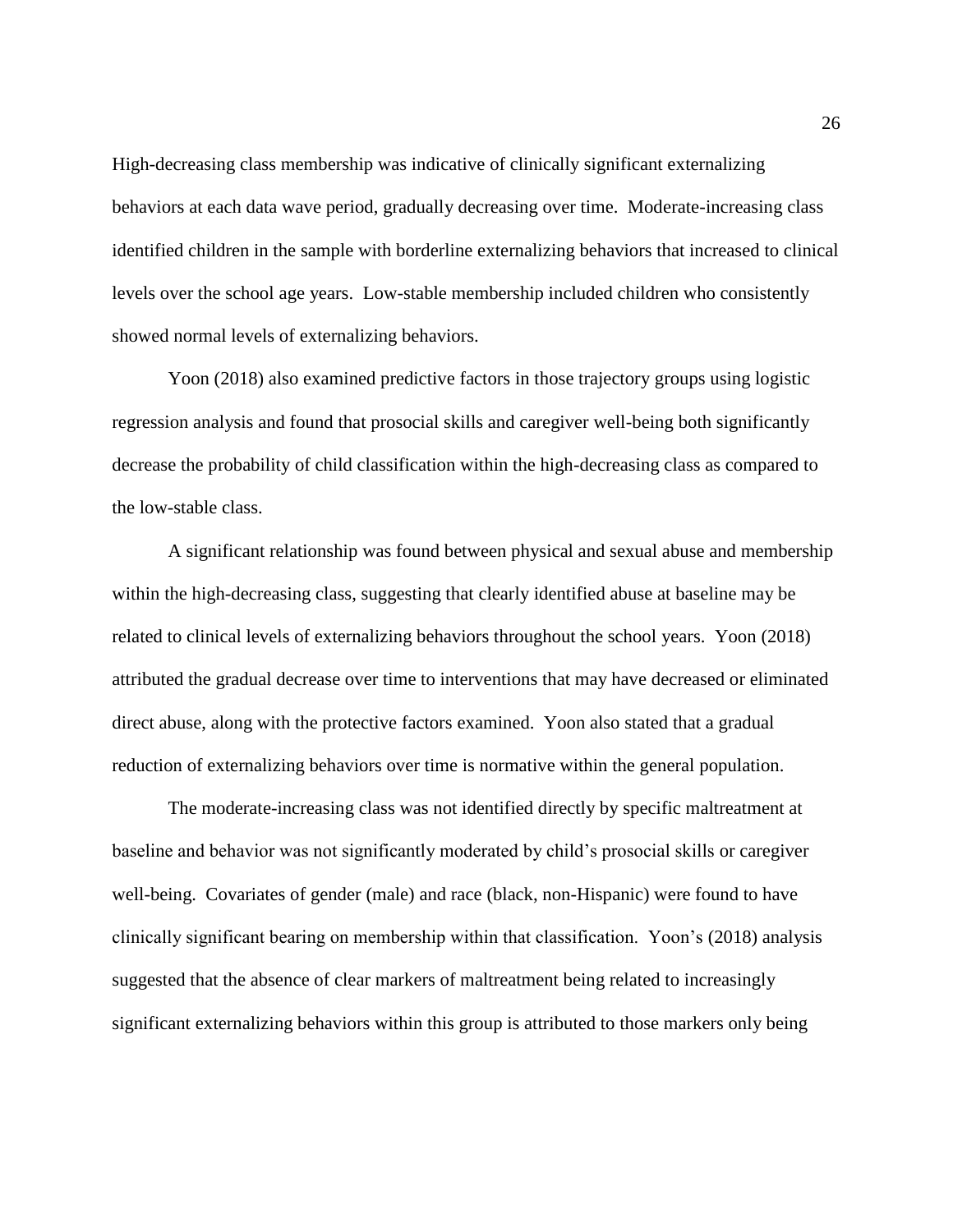rated at baseline, without examination of level of maltreatment at baseline, and measures of continued or chronic maltreatment exposure at each data wave.

Protective factors of prosocial skills and caregiver well-being were found to be significant in decreased membership within the high-decreasing class, indicating that a child's ability to manage behavior in prosocial ways in collaboration with a caregiver's ability to consistently provide care to self and to the child, is optimal for normal childhood behavior trajectories.

Behavior trajectories can be early indicators of negative academic outcomes, as identified in a study conducted by Vaughn, Wexler, Beaver, Perron, Roberts, and Fu (2011). The researchers set out to examine the relationship between school disengagement and its impact on psychopathology. Two hypotheses were introduced: (1) a positive correlation between school disengagement and psychiatric disorders, and (2) that school disengagement is related to externalizing behavior disorders. School disengagement was identified as absenteeism and cutting class, ultimately leading to adult social and life impairments, including not graduating high school and psychiatric diagnoses.

Data was taken from the 2001-2002 National Epidemiologic Survey on Alcohol and Related Conditions (NESARC), which is a nationally representative sample of 43,093 noninstitutionalized U.S. residents aged 18 years or older that identified background information that included behaviors related to a range of psychiatric disorders. Additional behavior data were collected through psychiatric interviews, using the Alcohol Use Disorder and Associated Disabilities Interview Schedule--DSM IV version (AUDADIS-IV), with adequate test-retest reliability for antisocial personality disorder, and good internal consistency reliability for the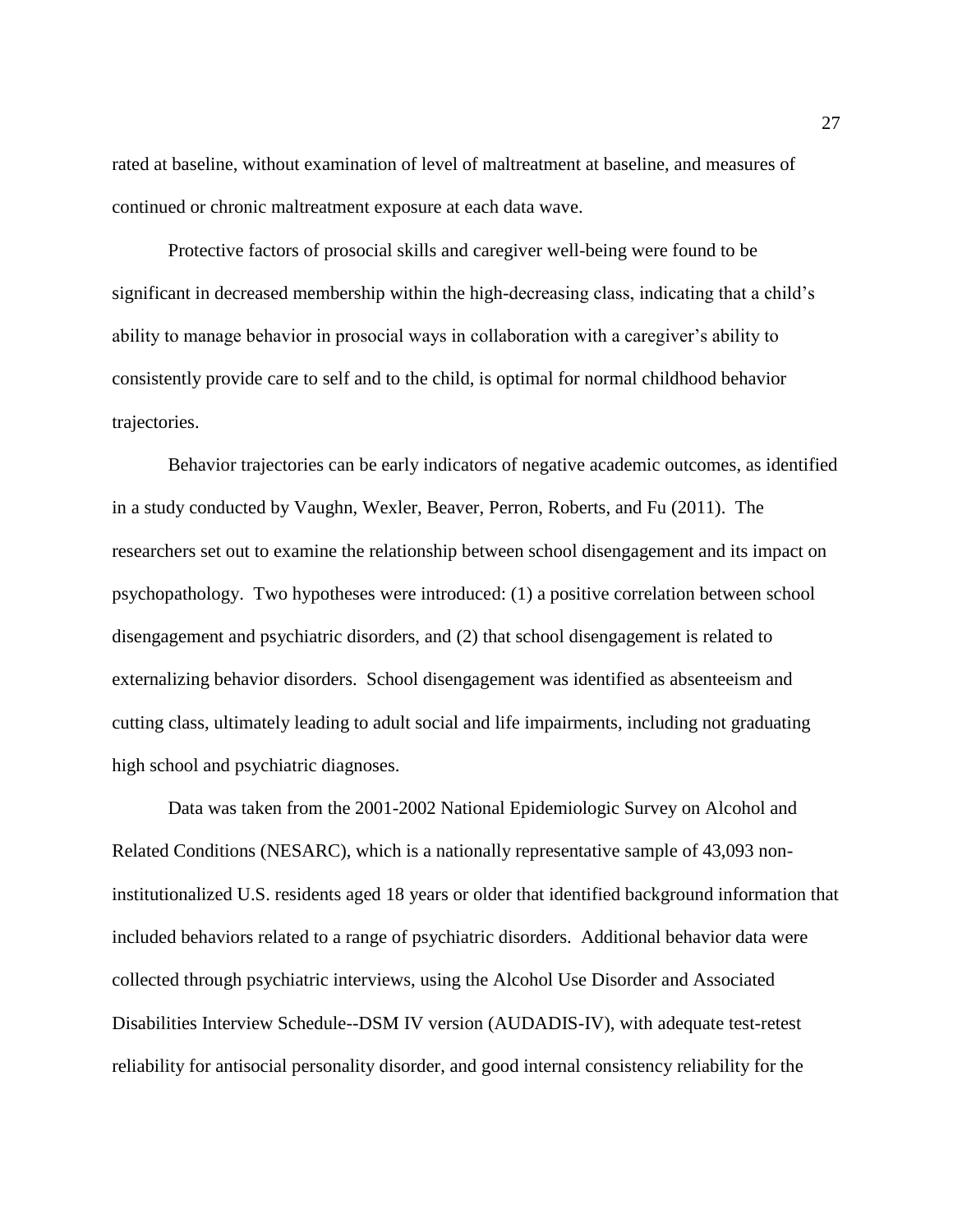entire antisocial personality disorder criterion. To measure school disengagement, answers to embedded questions within the conduct disorder and antisocial behavior disorder sections were assessed: 1) "In your entire life, did you ever often cut class, not go to class or go to school and leave without permission;" 2) "In your entire life, did you ever have a time when you were often absent from school, other than when caring for someone who was sick;" and 3) "In your entire life, did you ever more than once quit a school program without knowing what you would do next?" (Vaughn et al., 2011, p. 194)

The researchers identified two levels of school disengagement based on the answers to those questions, labeled *Moderate* and *Severe*, with *Moderate* identified as answering yes to one of the three questions, and *Severe* identified as answering yes to two or three of the items. The moderately disengaged and severely disengaged groups were compared to a control group identified as *Engaged*, of which the respondents answered no to all three items. Adjusted odds ratios within 95% confidence intervals were used to reflect relationship strength when comparing lifetime school disengagement with specific psychiatric disorders, after controlling for: lifetime chemical abuse (alcohol, drugs, and nicotine), pathological gambling, and lifetime DSM-IV mood and anxiety disorders, and socio-demographics.

Findings showed that engaged respondents showed the lowest levels of antisocial behaviors. Severely disengaged respondents were shown to have five to ten times greater prevalence of antisocial behaviors compared to the engaged group and were six times more likely to receive an antisocial personality disorder diagnosis. Aggression and violent behavior that included bullying, pushing others around, hitting someone so hard to injure, and getting into fights using physical aggression were found to be highly correlated to the severely disengaged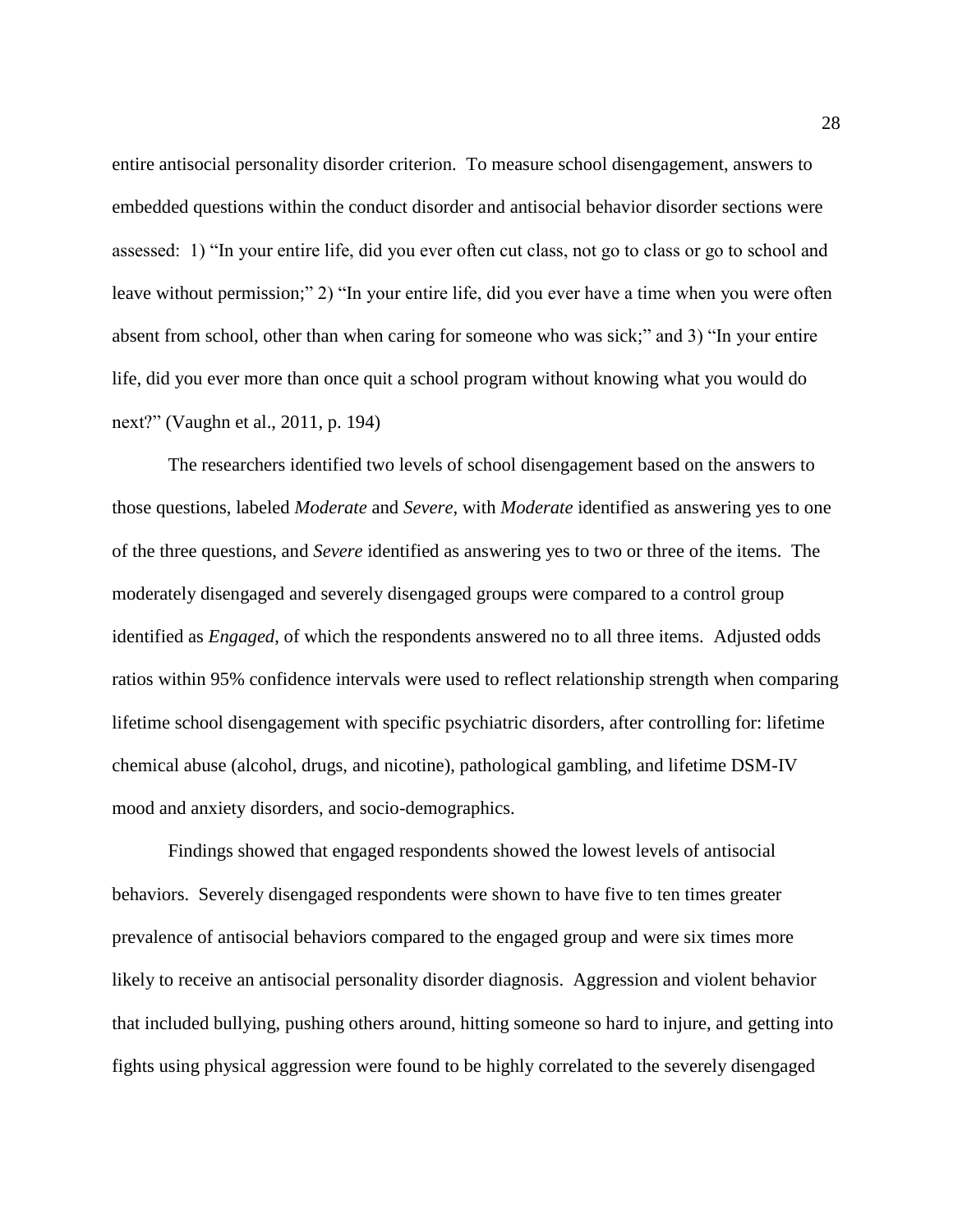group. Within both the Moderate and Severe groups, school disengagement was significantly associated with additional antisocial behaviors of animal cruelty, property destruction, lying, stealing, and harassment.

Findings also indicated significantly increased odds of not finishing high school or going to college within the group demographic found to make-up the severely disengaged group: white, U.S. born males within urban, midwest and southern states. Researchers stated that this could indicate something within the American culture that increases school disengagement. The research suggested that school disengagement is part of a process of conduct disordered behavior that culminates in school dropout.

In light of their findings, Vaughn et al. (2011) found a deficit in evidenced-based intervention programs designed to increase school engagement. A noted limitation to their study that bears significance to this topic was the causal structure of school disengagement and the lack to non-existence of longitudinal studies that examine environmental stress earlier in life that may affect genetic and phenotypic expression that could lead to the behavioral presentations within their own study of later life outcomes. The need for more research into the relationship between toxic stress, brain development, behavior, and academic outcomes was also identified in the other studies previously presented. Although the Vaughn et al. study did not link ACEs to participant history, the researchers amplified the significant role that school engagement has in later life outcomes as they relate to conduct issues and behavioral disorders, regardless of the initial source of participant behavior problems.

Blodgett and Lanigan (2018) further acknowledged the need and explored the opportunity for school personnel to identify student ACEs markers while conducting records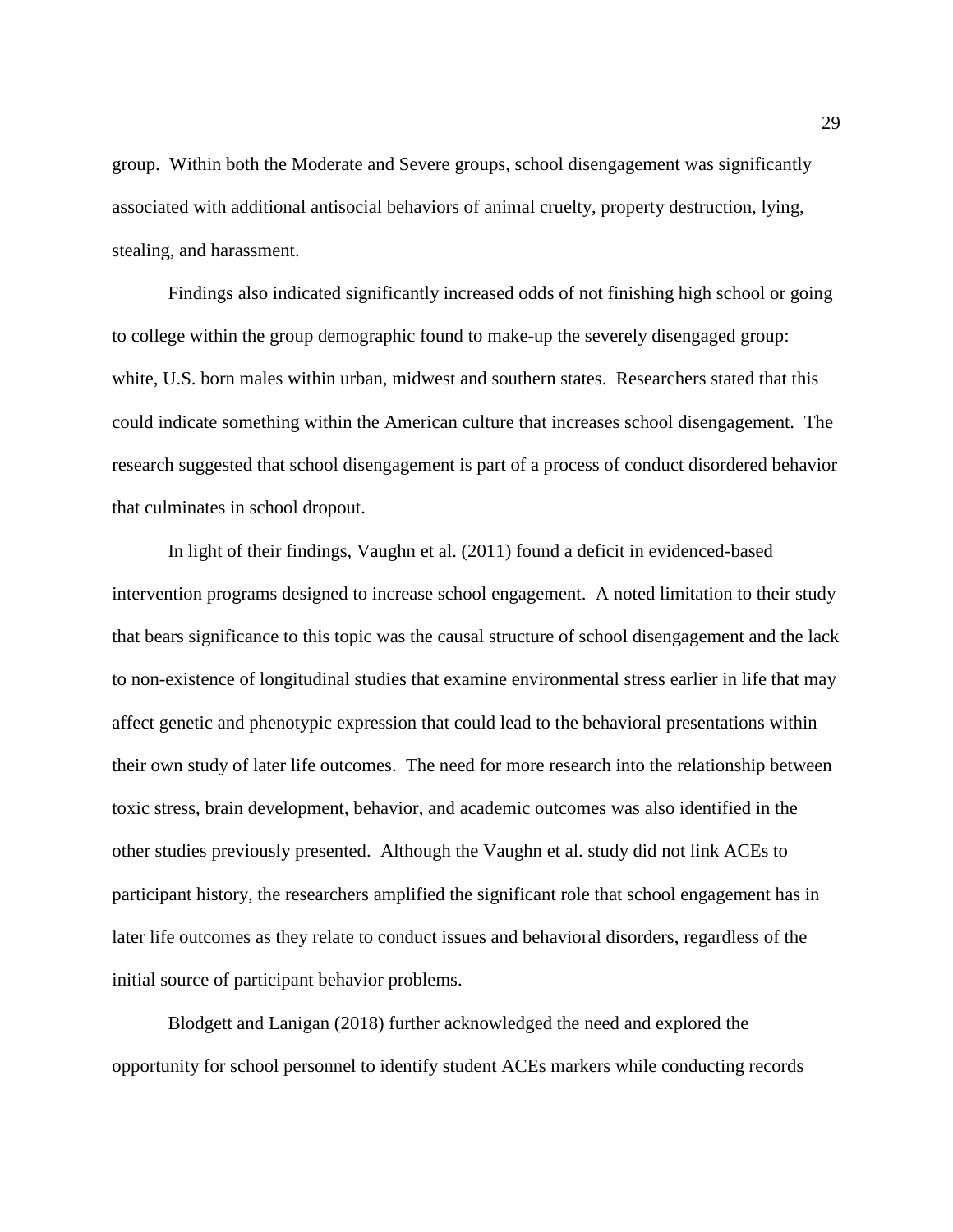review of academic risk factors (absence, failure to meet grade level standards, and behavior concerns) to facilitate needed interventions in order to change negative outcome trajectories for troubled students. They reinforced the need for research into present-day ACEs identification versus previous studies conducted that relied upon caregiver and adult retrospective reporting on ACEs and later adult outcomes. As in previously examined studies, Blodgett and Lanigan explained the substantiated link between cumulative risk factors identified as ACEs markers and resulting chronic stress response that leads to atypical neural development due to the continued activation of physiological stress responses.

In their study, Blodgett and Lanigan (2018) used a representative sample of 2,101 K-6 public elementary school students from ten elementary schools across four school districts. To determine student risk, they used a 10-item questionnaire adapted from the original ACEs survey (Felitti et al., 1998), with replacement questions that were consistent with previous research recommendations as appropriate determinants of child maltreatment risk. Staff were trained on proper identification of ACEs risk factors using known, not supposed, information provided to them or to the school, by parent/caregivers, social service and child protection agencies. Data were collected as a measure of "during the previous 12 months, and since the child's birth" (p. 10) and covered the 10 questions adapted by the researchers. Affirmative answers were scored as "1" and no exposure was scored "0," with the sum of scores the child's ACE score.

Academic concerns were rated as "true" or "not true" in three domains: failure to meet grade level academic expectations, absence that interfered with student learning, and patterns of behavior problems (both internalizing and externalizing) that disrupted student learning and classroom environments.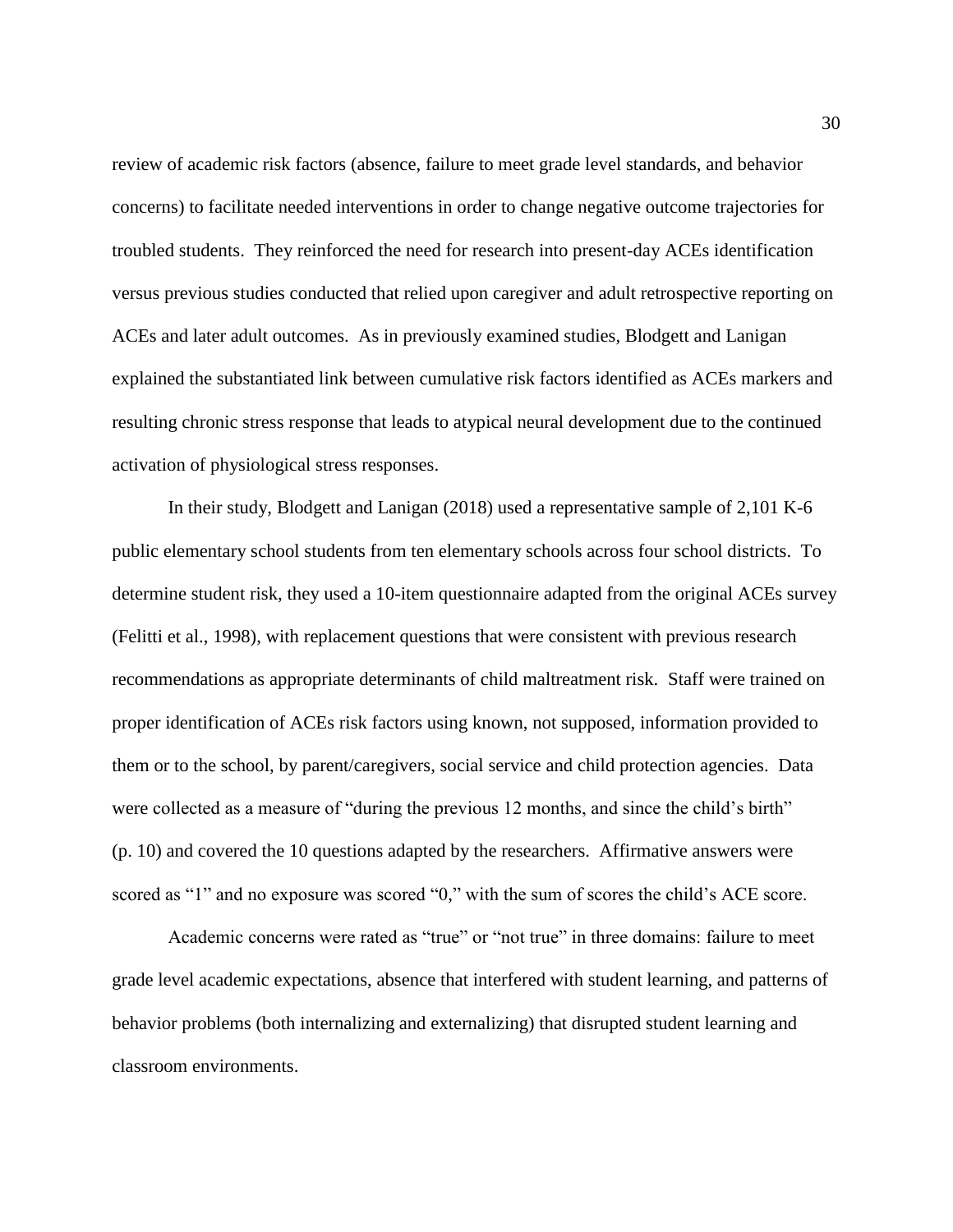Using binary logistic regression analysis and Generalized Estimating Equations were used to determine the impact of ACEs scores on the trajectory of school concerns after controlling for differences in school programming (varying school districts, personnel, and programs) and demographics (race, gender, socio-economic status, special education enrollment, grade level). Odds ratios were used to reflect the predictive strength of ACEs on academic success, attendance, and behavior while controlling for the other demographic and school program variables.

Researchers found that based on known ACEs and school functioning data, half of the students were reported to have no school concerns (51%). Of the population with school concerns (attendance, failure to meet grade level academic expectations, and problem behavior), 27% of the students had one area of concern, 17% had two areas of concern, and 5% had concerns with all three areas. Of the students with no known ACEs, 12% had at least two areas of school concerns. However, 52% of students identified as having concerns in at least two areas of school also had ACEs scores of three or greater, with 34% failing to meet grade level standards. Mean ACEs scores increased two to three times with an increase in school concerns. For example, the mean ACEs score for "no reported concerns" was 0.5. The mean ACEs score for "One Concern" was 1.1, and "Two or Three Concerns" was 1.9. This pattern existed for each individual concern reported.

Academic failure was moderately correlated to attendance,  $r(2101)=0.24$ ,  $p<0.001$ . Significant attendance problems were identified for 13% this population. Means comparisons showed students with significant attendance problems having mean ACEs score of 1.8, while students with no attendance issues having mean ACEs score of 0.8.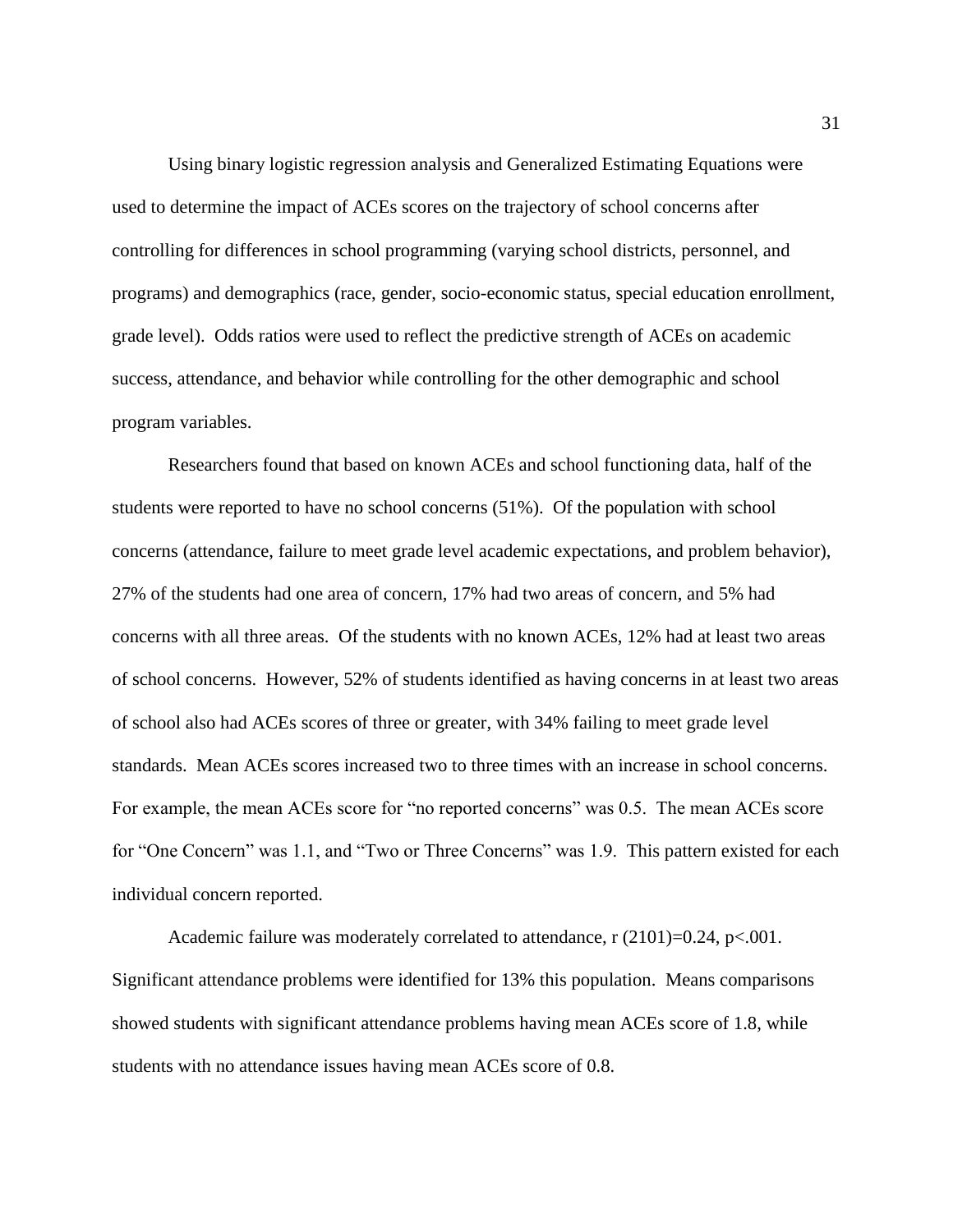Problem school behavior was significantly related to ACEs scores, with increases in ACEs scores (mean ACE score range of 1.7-1.9) identified with externalizing behavior (16% of students), internalizing behavior (6%), and both externalizing and internalizing behaviors (6%). The mixture of both externalizing and internalizing behaviors was identified with the highest mean ACEs score (1.9). Academic failure was moderately correlated to school behavior, r (2101) =0.34, p<.001. While attendance and school behavior were only weakly correlated, each area of school concern significantly increased with an increase in ACEs scores,  $F(1, 2,098) = 169.9$ , p<.0001. Through ANOVA analysis, researchers also concluded ACEs risk was significantly related to income, race, and special education enrollment.

Blodgett and Lanigan (2018) concluded that schools can improve in their ability to identify students in need of trauma-informed practices by way of understanding and interpreting current and known information about their students. Their study demonstrated that school personnel are reliable assessors of ACEs risk, given known information about a student and when provided training in how to record and use the information to guide intervention and adjust school system approaches to student trauma. This non-clinical identification of risk can be used to drive programming interventions with school-wide sensitivity and support by understanding ACEs impact on the trajectory of school success outcomes.

#### **Trauma-Informed Practice and Teacher Efficacy**

Very little research exists that identifies teachers' own feelings and thoughts about working with students with externalizing behaviors (whether or not related to ACEs/trauma) and their own ability to meet student needs in relation to those issues. In a 2012 qualitative study, Alisic examined teachers' perspectives on working with traumatized children. Alisic stated that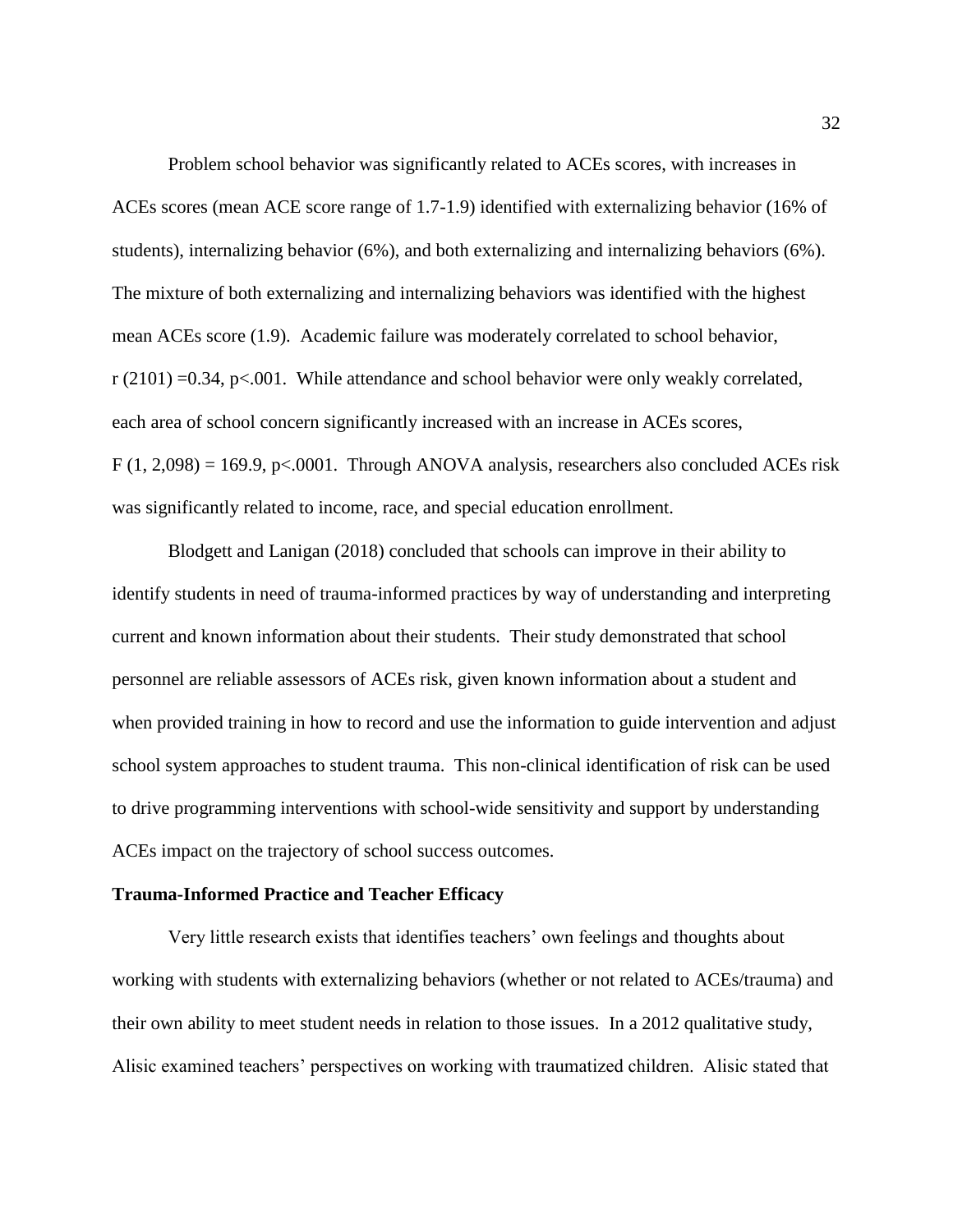'research on teachers' perspectives regarding child trauma is virtually non-existent' (p. 52). She aimed to use semi-structured teacher interviews to provide qualitative data analysis to better understand teacher perspectives in relation to supporting school children who have experienced trauma.

Twenty-one teachers from 13 schools participated in interviews conducted by two-person interview teams. The interviews were put through summative analysis and a summary process that illustrated themes in interview responses, while limiting subjectivity in responses. Current and former students of the teachers interviewed who had experienced a significant trauma demonstrated a variety of behaviors in the classroom, from internalizing (withdrawing), and externalizing ("acting out").

Results of Alisic's (2012) study indicated themes of teacher concern and self-doubts in four areas: (1) role of the teacher, (2) finding a balance in answering different needs, (3) need for more professional knowledge and know-how, and (4) emotional burden of working with children after trauma. Overall findings indicated that the teachers who participated in this study felt ineffective in their knowledge base and skills for management of student needs, specifically related to trauma exposure, and largely identified by student behaviors in the classroom and other school settings. Alisic made note of quantitative evidence from Kos, Richdale, and Hay (2006) that showed a relationship between teacher attitudes toward the perceived additional role of providing psychosocial support to students in need and their feelings of competency in doing so.

Teachers in this study also identified a lack of knowledge and competency in knowing when problem behaviors are related to trauma, when to refer troubled students to receive services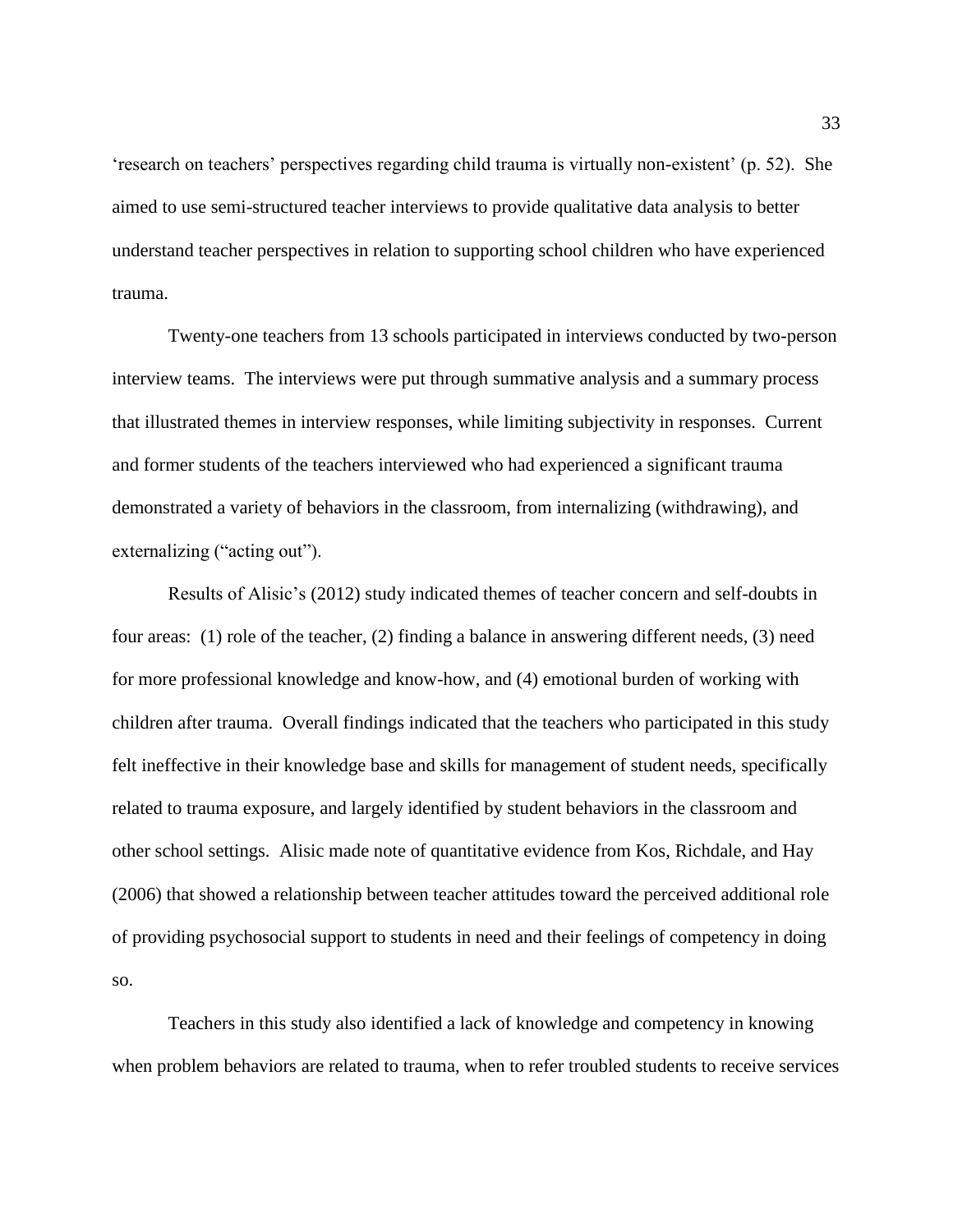that the teachers themselves do not feel capable of providing, and where and how to refer those students. This study exposed the need for more research regarding teacher efficacy in managing student behaviors and classroom needs, potentially stemming from trauma history or continued trauma exposure.

Through her study, Alisic (2012) confirmed that teachers question the etiology of problem student behaviors that they are tasked to mediate daily--are they due to trauma or not, and does it matter? Blodgett and Lanigan (2018) argued that because school systems are in a position to meet the developmental needs of young children, a systemic, trauma-informed school approach is necessary, not only to address the needs of known and diagnosed student needs, but to reach those students who demonstrate both externalizing and internalizing behaviors of which underlying cause may never be confirmed. More research is needed to evaluate the outcomes of trauma-informed whole school approaches and how such approaches impact teacher efficacy and school outcomes (Alisic, 2012; Blodgett & Lanigan, 2018).

An article written by Delale-O'Connor, Alvarez, Murray, and Milner (2017) examined the relationships between teacher self-efficacy beliefs and how those beliefs impact their ability to manage behaviors in the classroom. The authors based their discussion on the impact of race, poverty, and trauma as sources of childhood adversity that, in many urban areas, leads to what they referred to as the "Cradle-to-Prison Pipeline (CTTP)" and they argued that the way in which teachers manage relationships with students can change the course down that path for many students, but that changes need to occur to affect teacher's own beliefs in their ability to reach troubled students.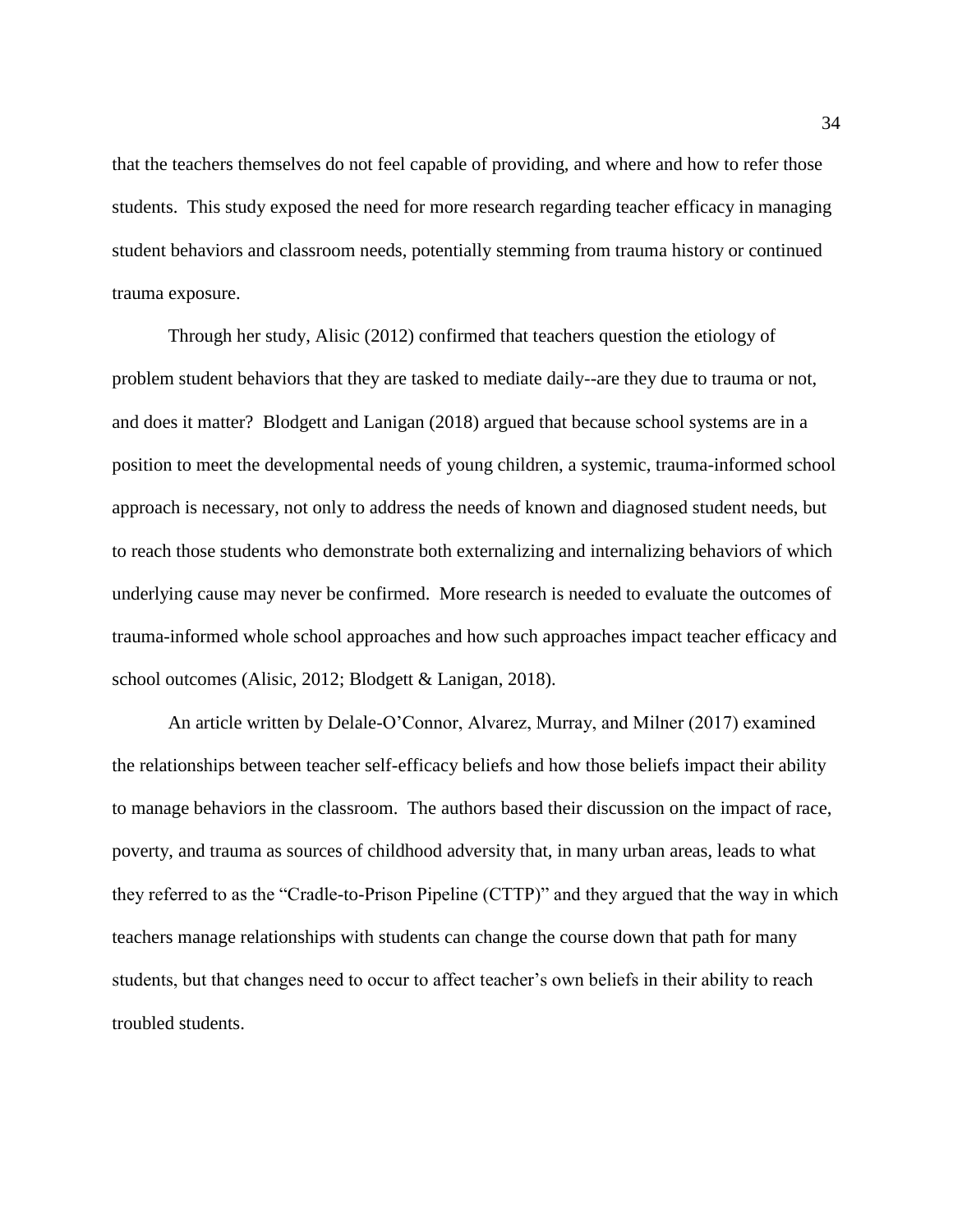Delale-O'Connor et al. (2017) that three domains exist that are essential to increasing teachers' own feelings about their abilities to manage behavior in the classroom: (1) learning about, building and sustaining powerful relationships with students; (2) learning about and developing an understanding of student experiences outside of school; and (3) recognizing and responding to students' traumatic experiences. Through their own literature review, the authors outline 10 themes that contribute to the CTTP, and they include traditional exclusionary school practices that focus on discipline and control reactions to behaviors, lack of understanding by educators, and unaddressed trauma.

To build teacher self-efficacy in working with students who deal with adversity, the authors stressed that educators must learn deeply about their students in order to build strong, supportive relationships that express earnest care for students, their strengths, and their needs. They cited previously conducted research by Milner (2010), who outlined relationship-building practices focused on learning about student interests, connecting and collaborating with students to build student-driven assignments and sharing, student-centered discussions that allow for students to share their experiences, and attending student events outside of the classroom to demonstrate a teacher commitment to students lives holistically (Delale-O'Connor et al., 2017). The authors proposed that by building this connectedness, teacher self-efficacy increases due to teachers' increased ownership of student success.

Further, Delale-O'Connor et al. (2017) stressed that the context of care must go beyond the classroom by teachers truly learning and understanding the societal context that surrounds their students by engaging in "community immersion" (p. 182). Through community immersion, teachers are provided the opportunity to learn about and participate within the communities that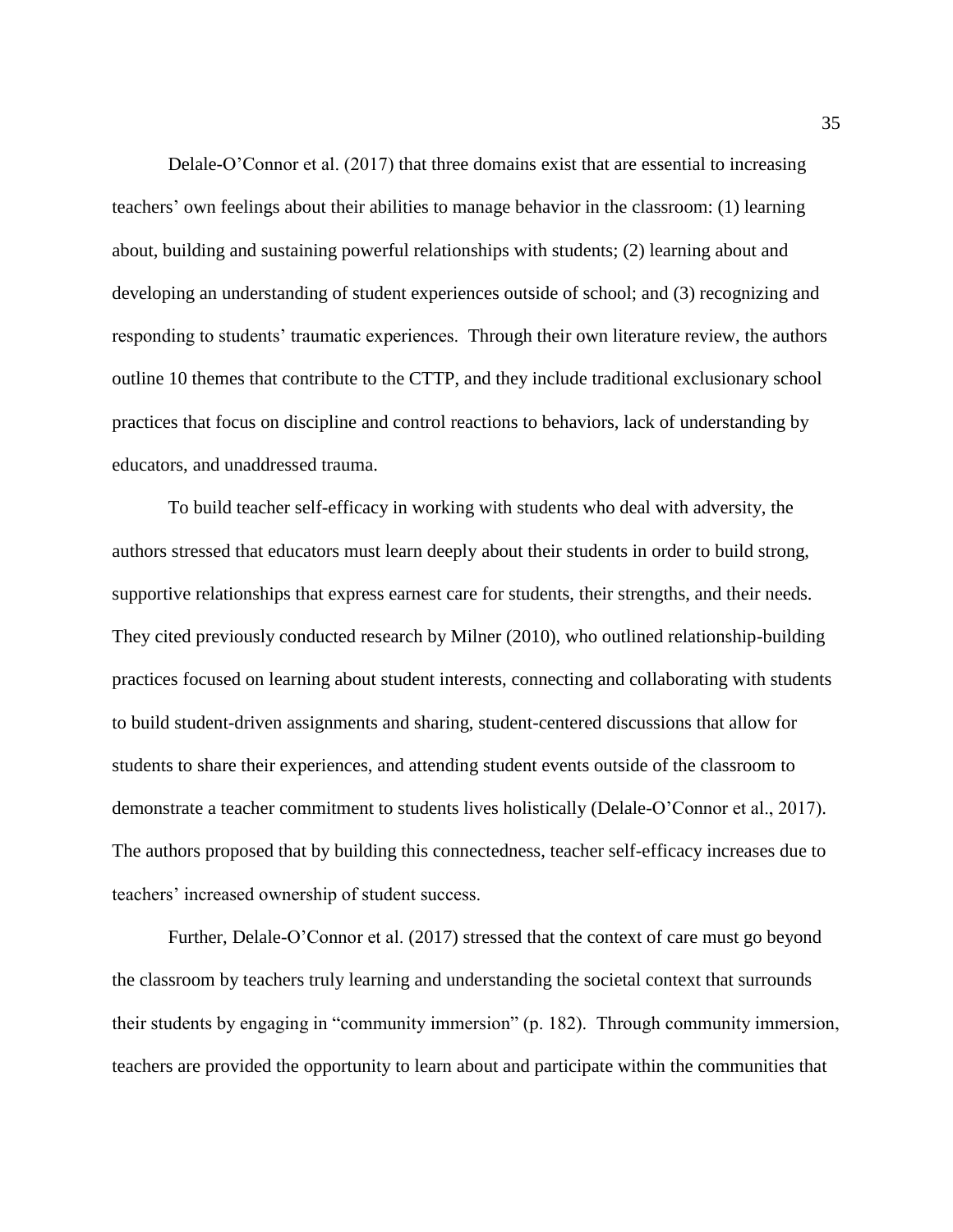they teach, again increasing their knowledge about strength and adversity that surrounds and shapes students outside of the school. The authors argued that this contextual knowledge can be taken back into the classroom and reinforce building strong relationships based on better understanding of the societal and cultural components that work to shape student behaviors within the classroom.

Lastly, Delale-O'Connor et al. (2017) explored increasing teacher self-efficacy by learning about and appropriately responding to students' traumatic experiences. They shared that when teachers increase their understanding of students' cultural and societal surroundings, teachers will also better understand the strain and stress that shapes student behavior--that adversity comes not only from witnessing and experiencing violence, but is also derived from deeper, historical, and structural deficits within the society itself that bleed into students' daily lives that can include poverty, racial bias, and crime.

Again, Delale-O'Connor et al. (2017) stressed that increased understanding of family and societal context and building strong relationships with students will enable teachers to change their mindset from seeing only the behaviors, to acknowledging the source of behaviors and then promoting resilience and positive change for students within a caring, trauma-sensitive learning environment. They recommended that teachers use resources such as open communication with students, families, and media to stay informed about their students' neighborhoods, allowing for proactive sensitivity and support for student needs. Additional resources recommended include: collaboration with trauma-informed professionals, such as social workers and psychologists to learn more about how to identify and respond appropriately to student trauma, and to be leaders in building school-wide trauma-informed practices. The authors stated that increased teacher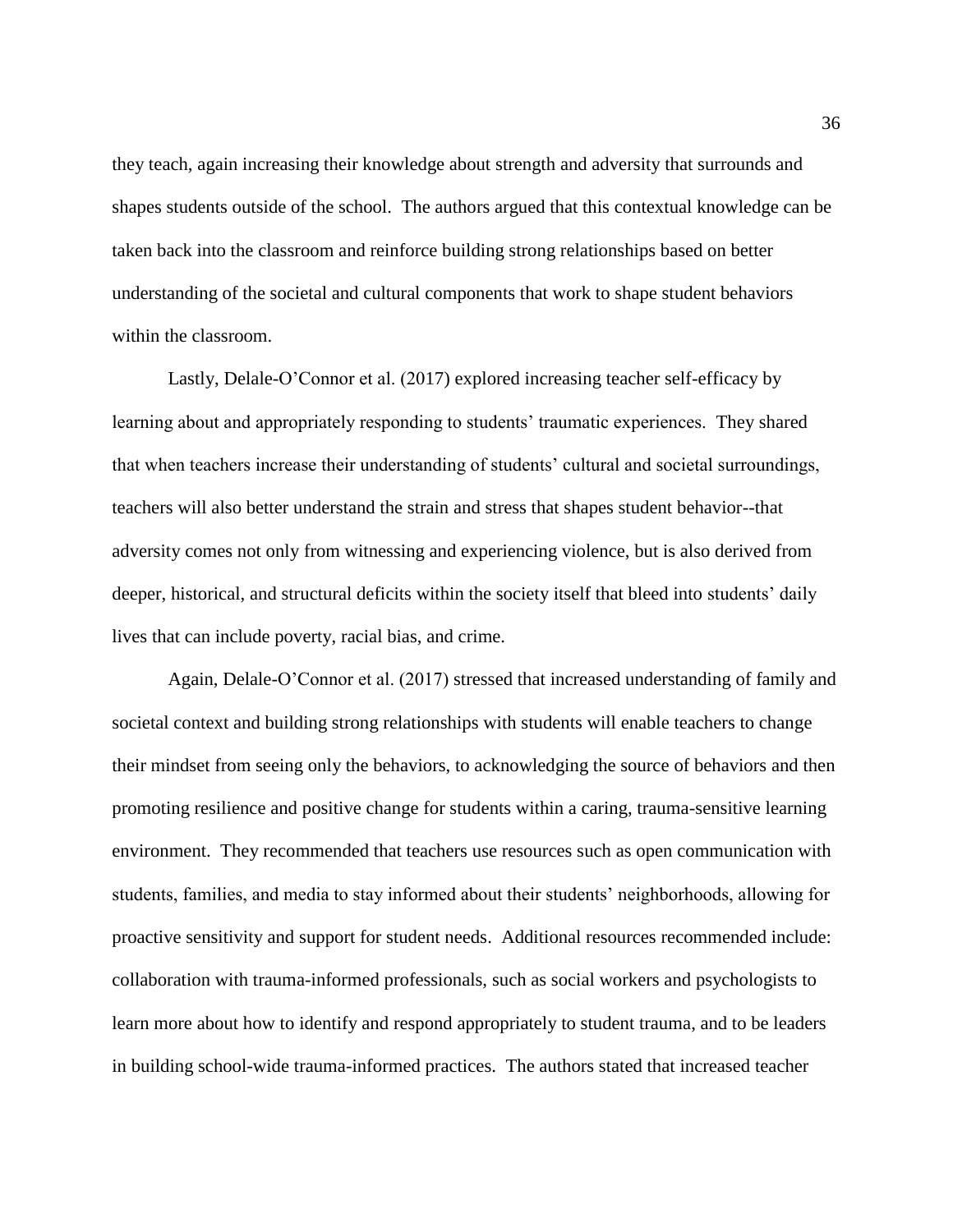understanding of the relationship between behaviors and trauma will increase their own ability to support, rather than oppose, students in need.

Brunzell, Stokes, and Waters (2018) examined "meaningful work" in relation to teacher perceptions on working with students affected by trauma. Teacher self-efficacy emerged as a condition related to meaningful work in dealing with students with trauma backgrounds. Brunzell et al. used a qualitative study design focused on thematic identification through interviews, journal entries, and audio-taped, fully transcribed discussions with 18 teachers from two Australian government schools that were identified as having traumatized students by way of low-income, transience, refugee and minority status. Researchers examined teacher responses to questions posed through two sessions during a 2-month period. Qualitative analysis was conducted and Brunzell et al. identified two major sources of meaningful work within the context of working with traumatized children: practice pedagogy and teacher well-being.

Practice pedagogy centered on student achievement and student well-being. Teacher well-being focused on workplace coping, self-regulation, relationships (with students and staff), and professional identity (including self-efficacy in terms of professional ability). Having a sense of power and control in order to make a difference in student behavior and achievement were identified as "individuation." "When teachers feel they have the power and ability to make a difference, effect change, and exercise control through their efforts...when an individual feels their self-esteem is bolstered because they believe they are valuable and worthy at work" (Baumeister & Vohs, 2002, as cited by Brunzell et al., 2018).

Teachers' reflections exposed the fortification of individuation when they felt supported in managing complex student behaviors, and when having autonomy and control to create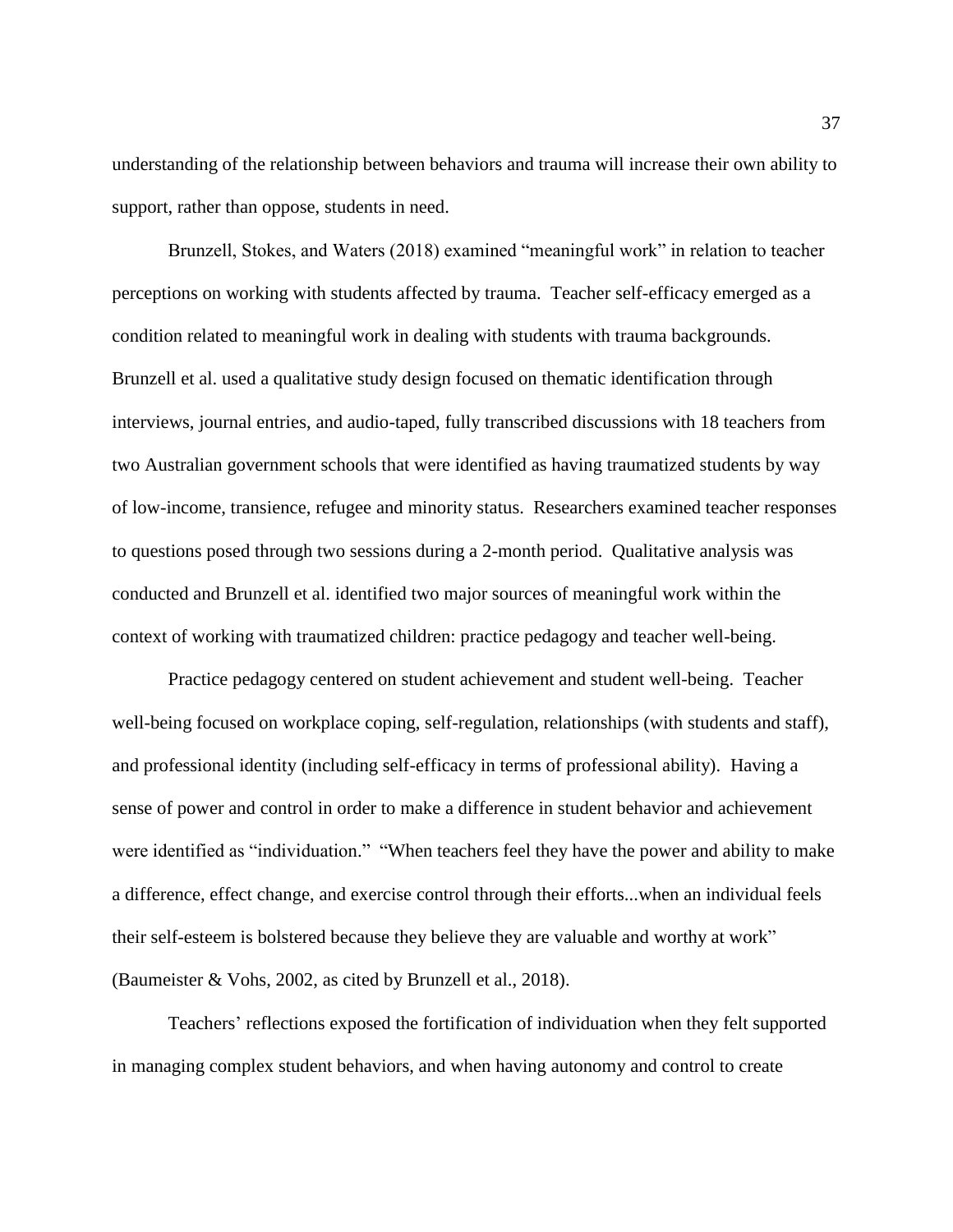lessons that mattered. Alternatively, decreased individuation stemmed from feelings that their own individual deficits in pedagogy were responsible for deficits in student achievement, behavior management, and ultimately meaningful work. Participating teachers identified a need to realize and understand the impact of social context on student behavior and learning in order to increase their own motivation to thoroughly engage within and understand the community and social structure that surrounds their students, but to also increase the teacher's own feelings of integration and purpose to affect change. Teachers identified the need for strategies to work with trauma-affected students to better manage and support self-regulatory needs in the classroom with trauma-sensitivity.

Additional findings supported the need for teachers to feel effective in contributing to a greater good as a part of teacher well-being, this component also requiring integration within the community and understanding the social context of students' lives. More importantly, teacher well-being was connected to teacher self-efficacy in managing their own emotions, thoughts, and self-regulation when dealing with students' behavioral needs in the classroom. Secondary trauma was cited as a challenge to teacher well-being, buffered by building and maintaining deeper relationships with students and with coworkers. Given stronger relationships, teachers reported stronger ability to apply and to model appropriate responses to adversity for and to their students.

Findings to the study ultimately concluded that the teachers felt they did not receive trauma-informed training, nor did their schools receive resources necessary to counter social and cultural influences related to student trauma. Additionally, they confirmed the need for more focus on teacher well-being to increase teacher self-regulation and emotional positivity in order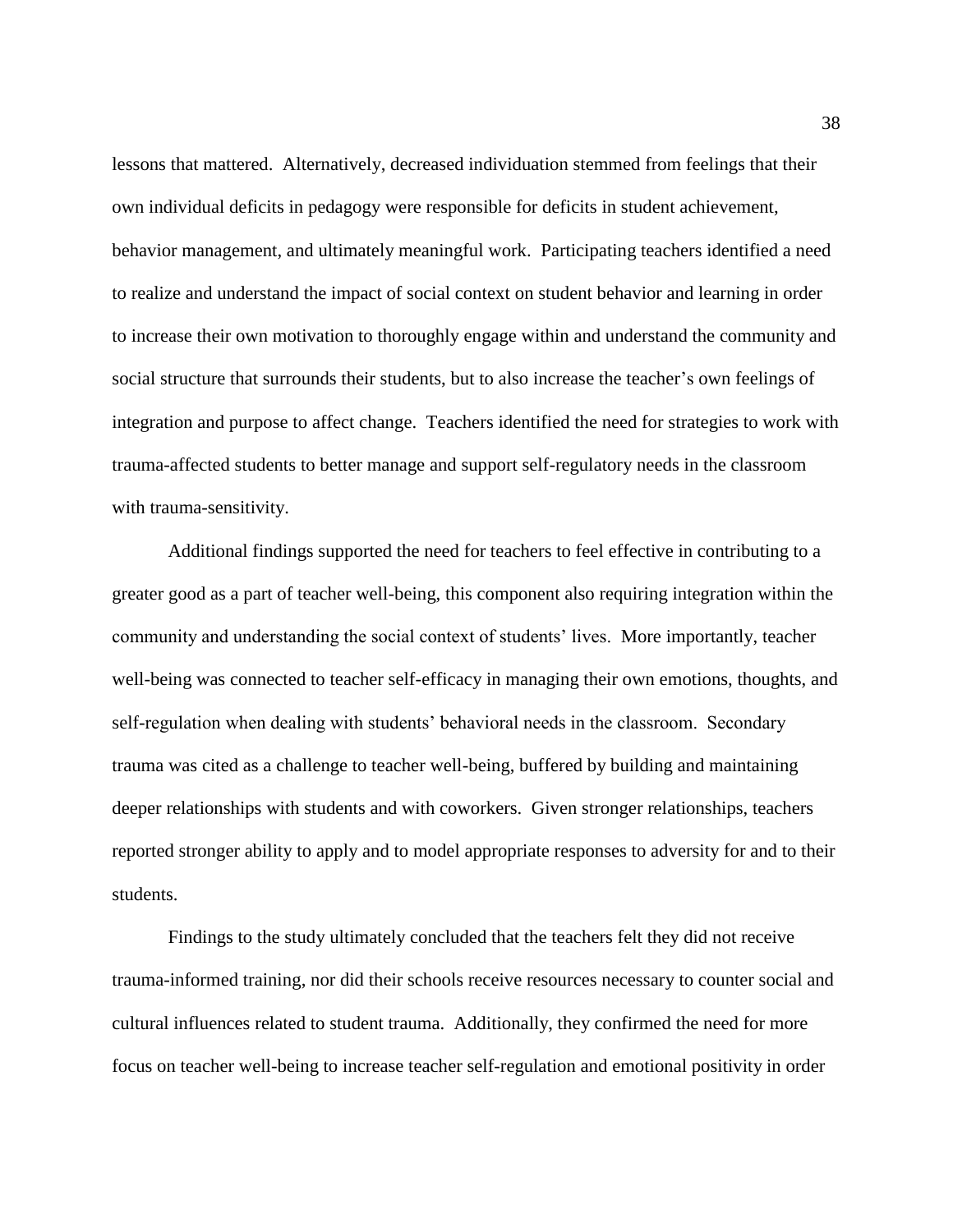to continuously manage difficult student behaviors with true compassion and empathy, and to continue to model and support overcoming adversity.

Identification and recognition of ACEs impact on student outcomes led to assertive action to change the trajectories of traumatized students, addressed through a community-wide initiative in Washington State. The community initiative opened dialogue and exploration into empirical research regarding ACEs and complex trauma, and how both create the toxic stress that negatively impacts behavior, neurodevelopment and brain function, and how these effects lead to poor social outcomes within their own communities. Given the background research on ACEs, the initiative's focus became the concept of resilience as a protective factor for coping with and managing toxic stress from ACEs. Lincoln High School became an important part of this initiative, as described and analyzed within the 2015 research report, *"*Higher Resilience and School Performance Among Students with Disproportionately High Adverse Childhood Experiences (ACEs) at Lincoln High, in Walla Walla, Washington, 2009 to 2013*."* The 2015 report written by Longhi, in collaboration with other professionals, provided statistical analysis of the process and outcomes employed by Lincoln High School in response to ACEs and the need to improve resilience.

Beginning in 2009 at Lincoln High School, an alternative school in Walla Walla, Washington, a paradigm shift in school-wide acknowledgement of ACEs and the identification of the need to build resilience, safety, and secure and caring relationships was instituted. Schoolwide, trauma-informed "virtuous cycles" began, with staff and administration focused on four interrelated cycles of care: The Safety Cycle, Value Cycle, Conversations-Normative Cycle, and Learning Cycle (Longhi, 2015, pp. 8-10). What they employed was not a specific curriculum.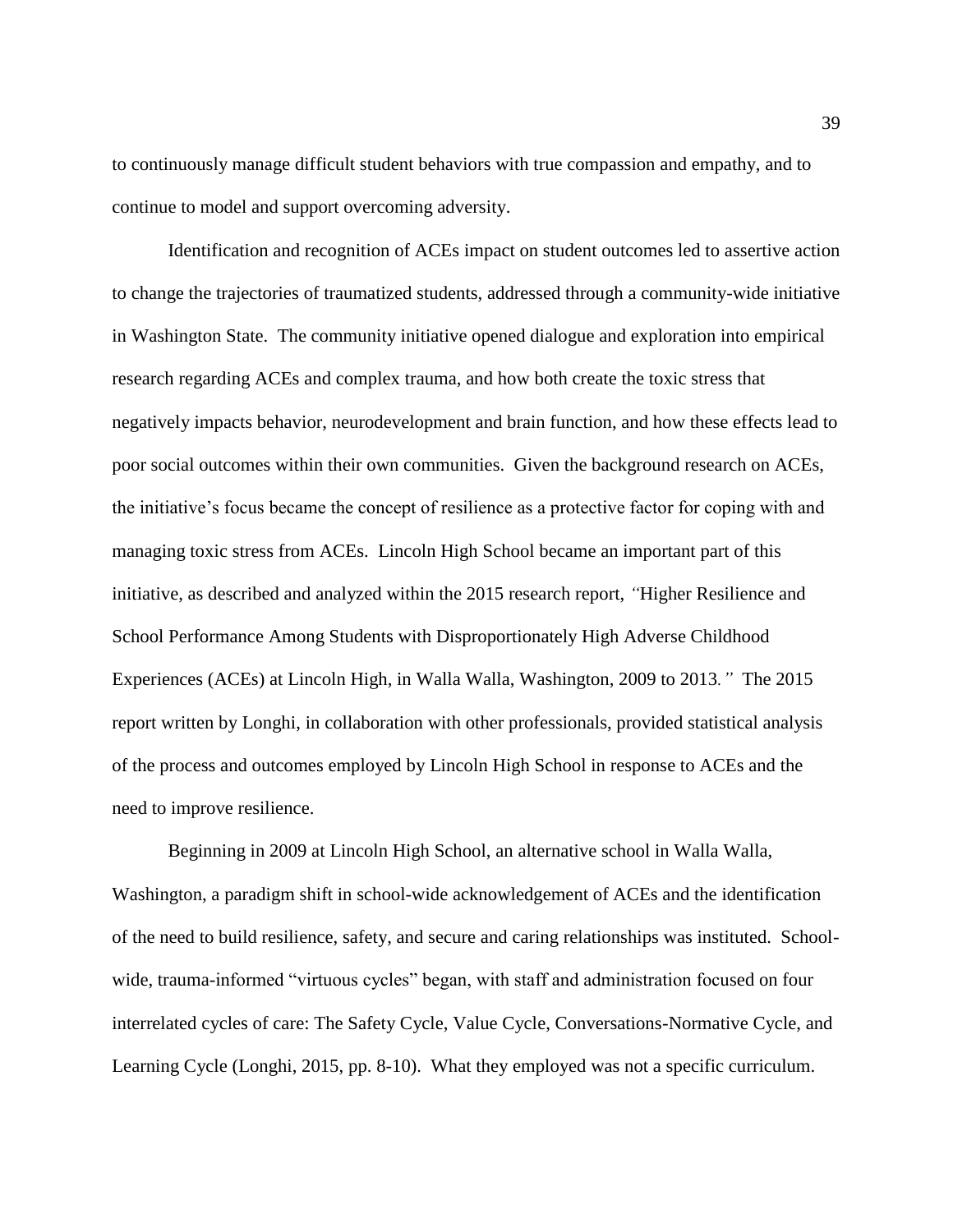Instead, the cycles were a systemic, continuous loop of action-response created through a shift in mindset and values for educators, administrators, and students, focusing on support, safety, and sensitivity to ACEs and ongoing student trauma. Lincoln High School personnel met and in focus group discussions identified the virtuous cycle concepts they deemed necessary to the creation of a trauma-informed system based on building student resilience:

- Greater learning (academic achievement) will occur due to fewer trauma triggers, generated by more sense of safety, different values and teacher-student relations, sustained by students' own reinforcement of different skills and norms.
- It is not a matter of just changing curriculum or training teachers to implement different school practices. It involves changing values and mind-sets (often difficult for some teachers and school staff). It involves engaging in 'conversations that matter' and supportive relationships, not only modifying 'ways we teach.' It involves supporting ways in which students themselves set and enforce new behavioral norms that lead to more safety, resilience, learning and academic achievements. (Longhi, 2015, p. 10)

The concepts of focus established by school personnel aligned with factors that students identified as being important experiences in school and life:

- learning to trust, confide, be liked and loved
- learning to respect themselves, to respect and help others, have healthy role models
- learning to be responsible for their actions, control themselves when upset or angry, ask for help and solve problems, have clear expectations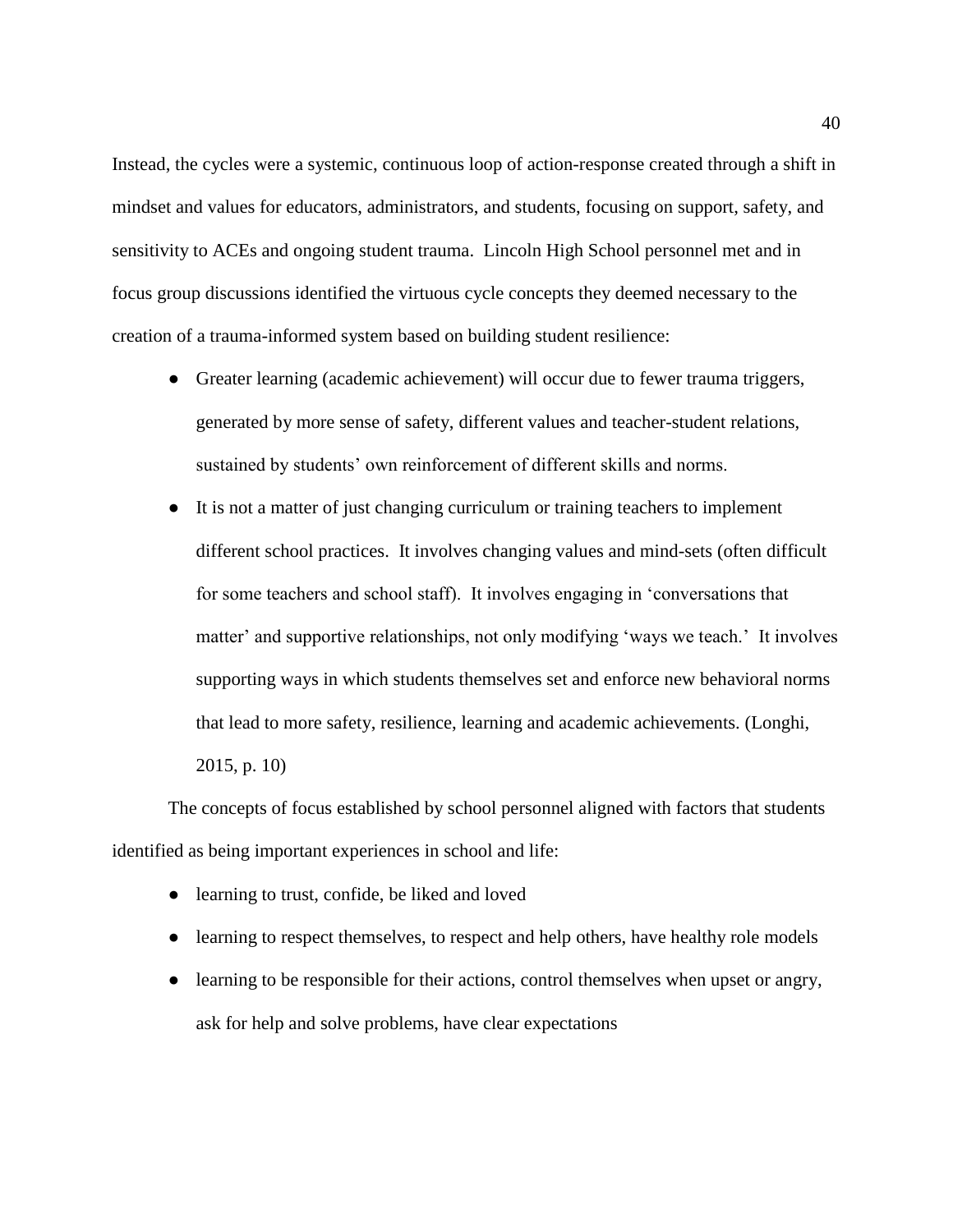● learning that others were proud of their academic achievements (grades), becoming themselves proud of their grades, doing work on time and expecting that everything will be OK. (Longhi, 2015, p. 11)

Students within the program, although scoring disproportionately high ACEs scores (mean average score  $= 4$ ) as compared to national averages, demonstrated significant growth in resilience which was statistically correlated to increased student reading and math achievement, grade point average (GPA), and attendance. Lincoln High School experienced an 85% decrease in school suspensions after implementing trauma-informed practice (Stevens, 2014, as cited by Blodgett & Lanigan, 2018).

Outcomes were measured by the Longhi (2015) study which was conducted between 2013-2014, 4 years after the implementation of Lincoln High's virtuous cycles program. The study was both quantitative and qualitative. Data were collected through student surveys on their ACEs and resilience factors prior to attending Lincoln High School and after. Students were also asked open-ended questions, with patterns in their response-type and language used as qualitative data to perform factor analysis to identify categories of meaningful life and school experiences. Staff surveys were also conducted to measure students' ACEs exposures and scores, and record reviews were completed to analyze the impact on achievement and student retention rates.

ANOVA results indicated significant mean average differences in resilience scores of 111 participants from pre to post experience at Lincoln High. Three subscales for resilience were measured: optimism, problem-solving, and supportive relationships. All three subscales resiliency scores significantly increased from pre to post experience. Additionally, this change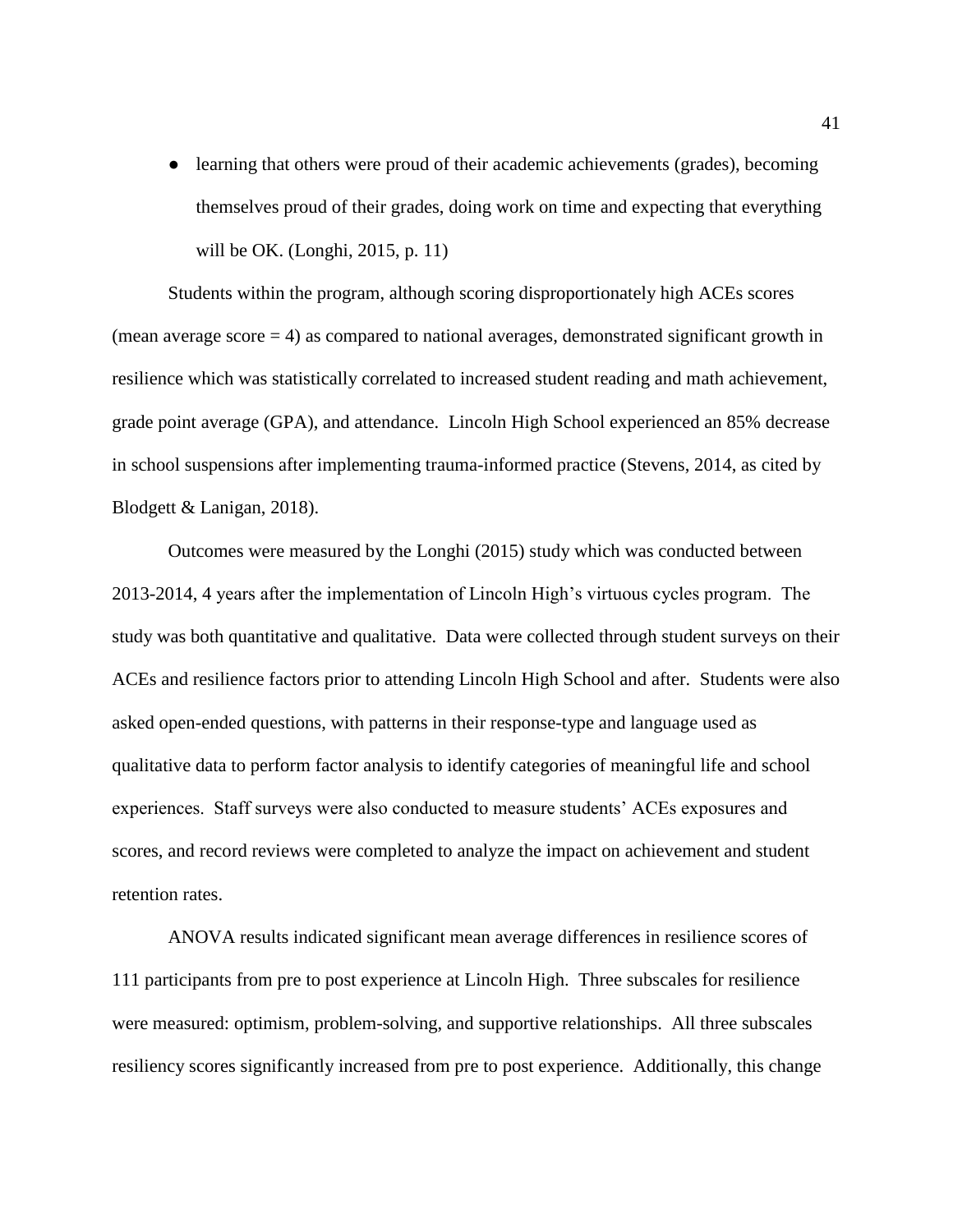in resilience was not significantly correlated to level of ACEs exposure. Those who initially scored low in resilience at the start of Lincoln High programming (35%) increased to membership within the Average grouping (26%) and the High grouping (46%), a 72% improvement. Those who initially scored within the Average group increased from 28% to 52%, with 42% scored as highly resilient post-program. Participants who initially scored within the High Resilience Group maintained membership within that group (Longhi, 2015).

The effect of increased resilience on school outcomes was also significant. Using multivariate regression analysis, Longhi (2015) reported a significant and large correlation between lower rates of absenteeism *after* program involvement for 10th graders (beta = -.225, p $\lt$ .07), and even higher significance in effect for 12<sup>th</sup> graders (beta = -.638, p $\lt$ .003). Additionally, when comparing change in resilience to standardized test scores, data indicated that the increase in resilience was significantly correlated to increased reading performance gain from 8th grade (pre-Lincoln programming) through  $10<sup>th</sup>$  grade, not due to significance in resilience growth alone, but due to the statistically significant relationship between increased resilience and decreased absenteeism; greater commitment to the program led to improvement in reading and math performance (Longhi, 2015). This same condition applied to overall GPA. A cyclical relationship was identified: greater resilience = lower absence = higher school performance.

Ultimately, Longhi (2015) determined that improved resilience was a moderator for the impact of ACEs on school performance. Regression analysis was used to compare the eighth grade GPAs of the Low to High resilience groups by ACEs level to the current GPAs of the current resilience level groups. Longhi found that high resilience attained and sustained through programming led to significantly increased GPAs, regardless of ACEs score level: "For students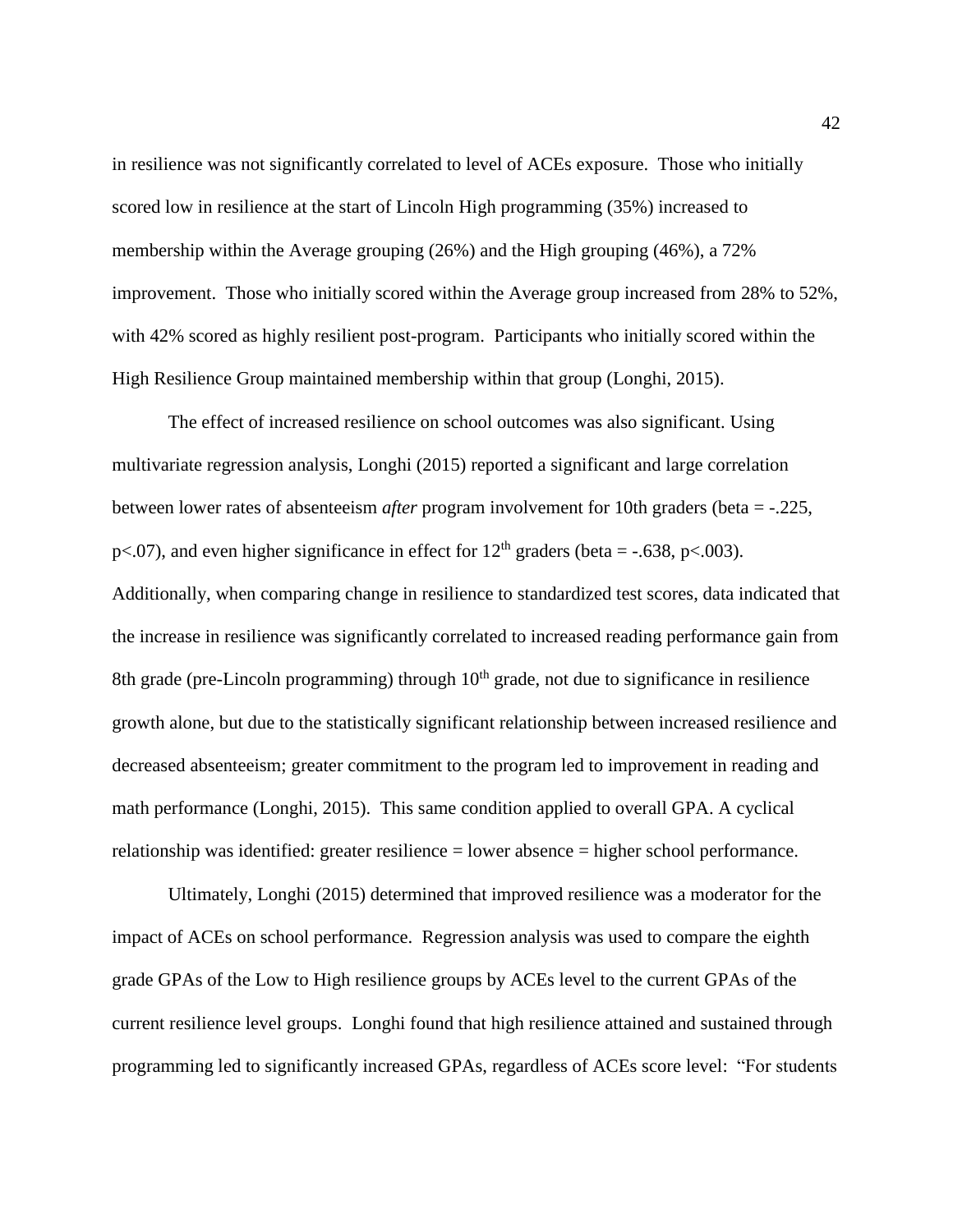with high resilience (70% of post-program participants), the regression line is almost flat, indicating no statistically significant relationship between ACEs and grades ( $r = -118$  p= .168)" (Longhi, 2015). The post-program Low resilience group (30%), who had not reached a high level of resilience eighth grade GPA scores based on low resilience and ACEs level: Low levels of resilience impacted by high level ACEs scores led to lower GPA consistently over time.

The administration and school personnel at Lincoln High School demonstrated initiative, innovation, and solidarity to form a trauma-informed system focused on building resilience. They worked to establish a cycle of trust, safety, care, and learning that created a positively reinforcing feedback system that led to increased student outcomes of attendance and reading and math achievement. The systemic, trauma-informed focus at Lincoln High School led to quantifying the statistically significant impact of high levels of resilience in moderating the damaging effects of ACEs on student school outcomes.

One school-wide program, Healthy Environments and Response to Trauma in Schools (HEARTS) addressed all components discussed throughout Chapter 2: the need for traumainformed practices to build teacher self-efficacy, decrease problem behaviors, and increase student success outcomes.

Dorado et al. (2016), working through the University of California, San Francisco (UCSF), created the HEARTS program in 2008 as a response to the identified need for schools to address chronic stress created and sustained through poverty, community violence, and both implicit and explicit societal bias. The authors noted the nation-wide awareness of the link between traditional punitive and exclusionary school discipline procedures affecting a disproportionately high number of students of color and students with disabilities that leads to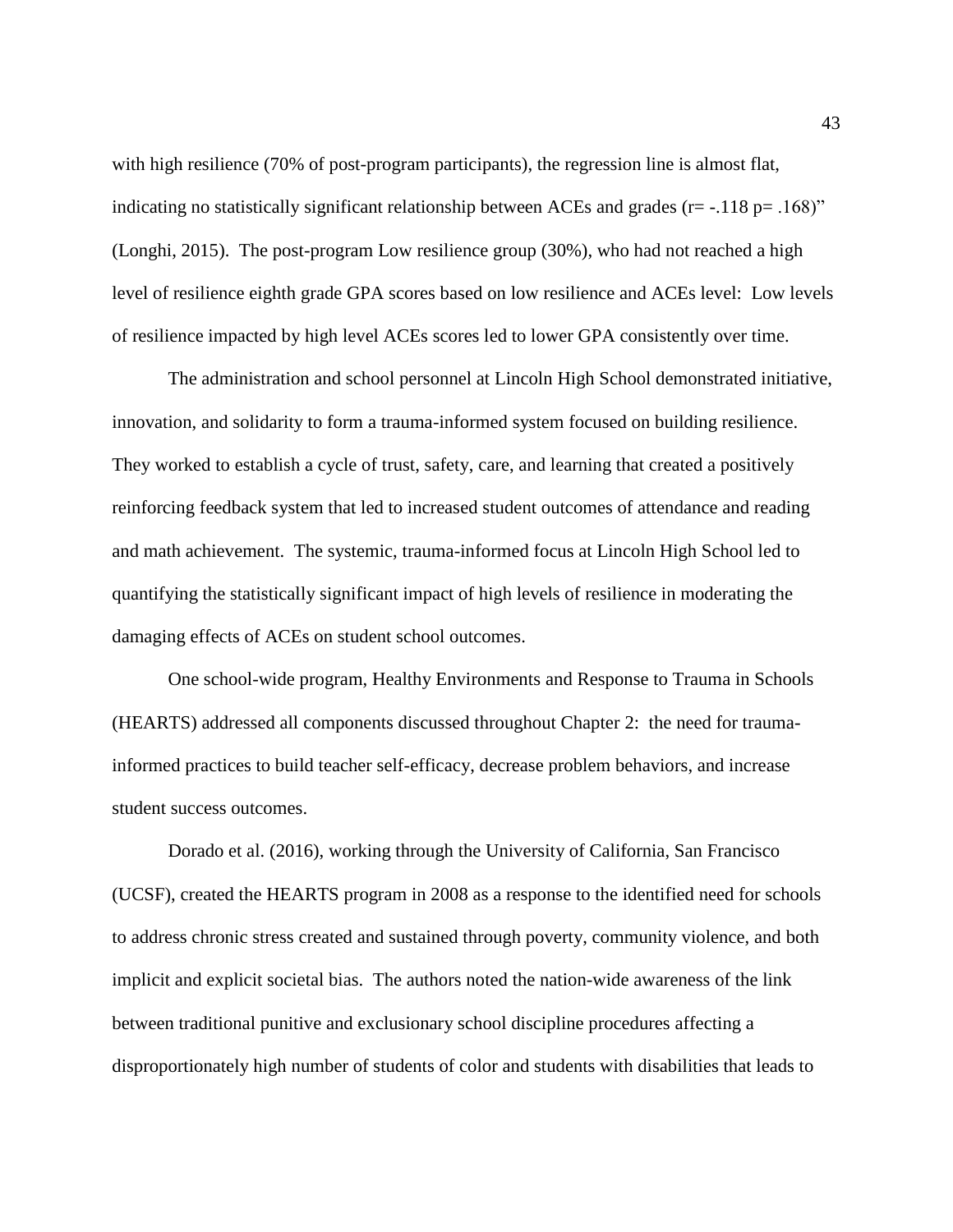the "school to prison pipeline" as a result of increased school drop-out rates. The authors also recognized the impact of poverty, violence, and bias as foundational concerns that create and sustain toxic stress for students within those communities, thus fueling the need to change traditional school culture from only seeing students by their disruptive behavior, to identifying students' emotional and physical needs and supporting their growth in adapting to adversity, through a trauma-informed perspective.

The mission of the HEARTS program was to provide an approach to trauma-informed school practices that would increase wellness for students and staff, increase students' school success-outcomes, increase the knowledge and aptitude of school personnel in providing traumainformed support, and decrease disciplinary actions, specifically those targeting minority students.

Dorado et al. (2016), in collaboration with the San Francisco Unified School District (SFUSD), constructed a program that drew upon other research-based techniques. Their wholeschool approach was formed through the use of the Trauma and Learning Policy Initiative's (TLPI) "flexible framework" (addressed in Chapter 3). HEARTS levels of services aligned with the Response to Intervention (RtI), multi-tiered levels of intervention: Tier 1 (universal supports), Tier 2 (secondary interventions when universal supports are not effective, and Tier 3 (targeted and intensive supports when secondary interventions are not effective). Each tier was guided by principles formed through participation in the Trauma Informed Systems (TIS) Initiative workgroup held by the San Francisco Department of Public Health (SFDPH):

- Understand trauma and stress
- Establish safety and predictability

44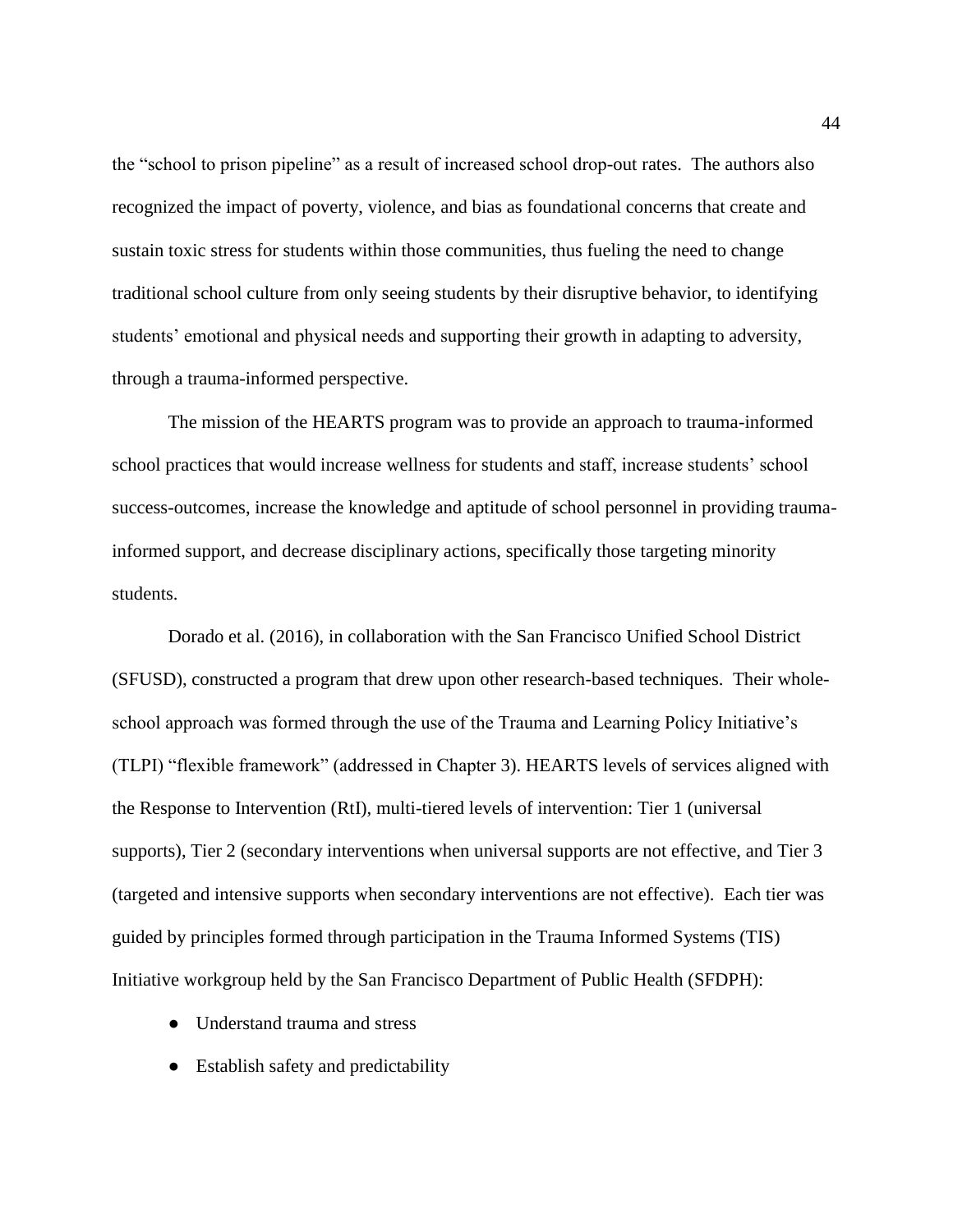- Foster compassionate and dependable relationships
- Promote resilience and social emotional learning
- Practice cultural humility and responsiveness
- Facilitate empowerment and collaboration

Within each tier, the program used the Attachment, Self-Regulation, and Competency (ARC) framework, which centers on building resilience by fostering secure caregiver/child attachment, regulating a child's body/thoughts/feelings and behavioral expressions, and developing a child's competency through building and supporting a sense of agency and realistic self-identify (Blaustein & Kinniburgh, 2010). Dorado et al. (2016) chose The ARC framework because it was created specifically to provide practical, yet flexible application of principles and methods for treating childhood traumatic stress in environments outside of clinical settings, such as homes, group homes, and schools.

For Tier 1, staff was trained on the interrelated complexities of trauma, chronic toxic stress, and how adversity affects student learning, physiology, behavior, and development. Staff learned common language and strategies that could be used by anyone, anytime across their school settings. After initial training, the team provided follow-up training on secondary trauma (to increase staff understanding of their own response to child behavior and trauma), and realtime consultation with mental health clinicians to model, then build and support staff member ability to provide "in-the-moment" interventions.

Within Tier 2, HEARTS clinicians worked with pre-existing coordinated care teams comprised of school staff members to identify at-risk students within a collaborative, discussionbased format, evaluating through a trauma-informed lens. The team also created trauma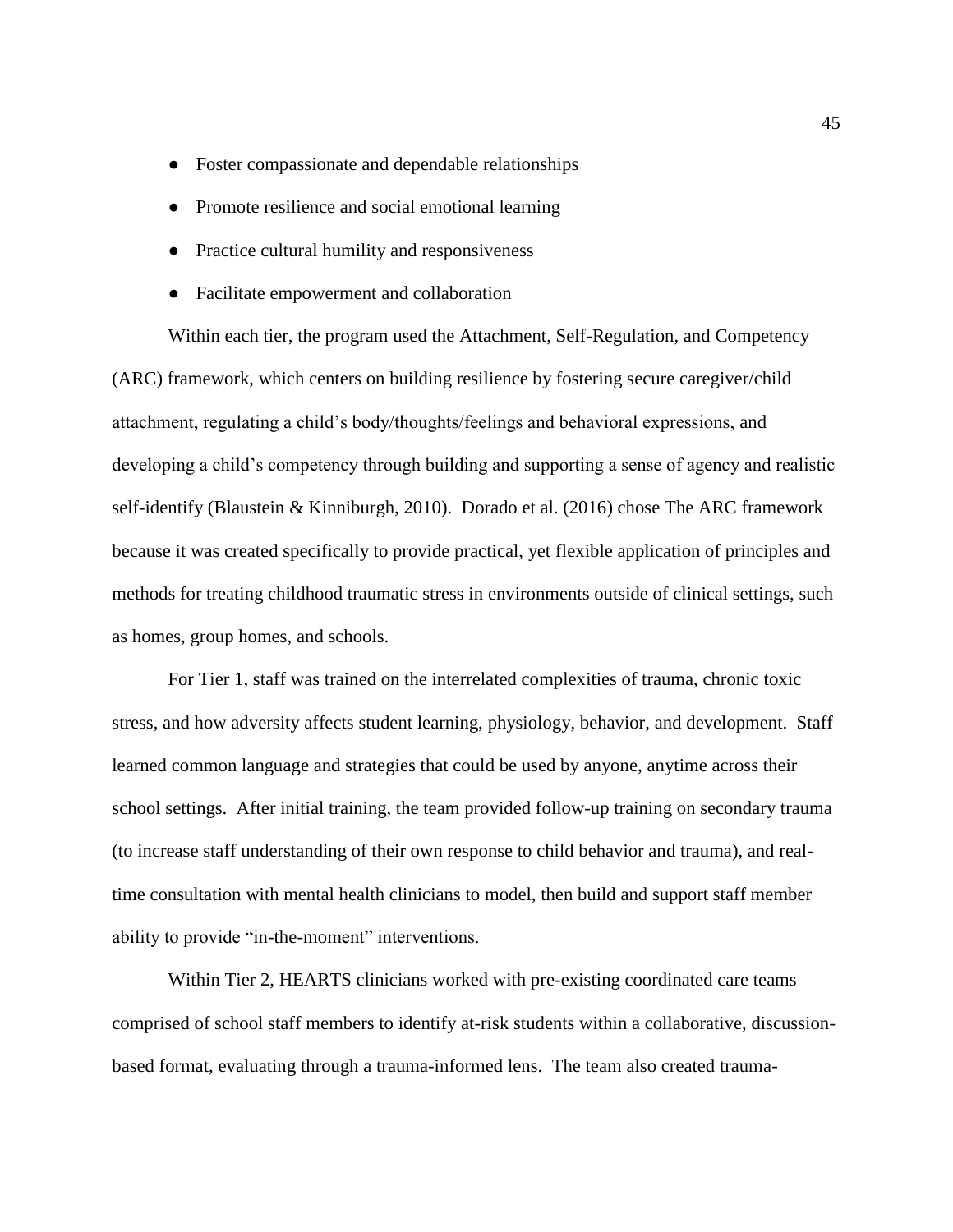informed behavior plans and developed discipline systems that were supportive of student growth and understanding of student trauma.

Tier 3 provisions included direct therapy with students by HEARTS clinicians, guided by the ARC framework. Within this level, clinicians worked directly with students on skillbuilding, and collaborated with caregivers, focusing on attunement of the caregiver to the efforts of the child in therapy, but also to address the cyclical nature of familial trauma. Clinicians consulted with and advised teachers and other school staff during this stage of intense intervention, further demonstrating the effectiveness of community collaboration in addressing childhood trauma.

Dorado et al. (2016) evaluated the HEARTS program to answer four questions:

- 1. Was there an increase in HEARTS school personnel's knowledge about addressing trauma and in their use of trauma-sensitive practices?
- 2. Was there an improvement in students' school engagement?
- 3. Was there a decrease in behavioral problems associated with the loss of students' instructional time due to disciplinary measures taken?
- 4. Was there a decrease in trauma-related symptoms in students who received HEARTS therapy?

Three of the schools evaluated were elementary schools (K-5) and the fourth school was kindergarten through eighth grade. The schools received HEARTS programming over a varied number of years, with a range of 5 consecutive years at School A, to 1.5 years at School D. There was a total of 1,243 students across the four HEARTS programmed schools. A total of 175 staff members who were trained throughout the five years of responded to the HEARTS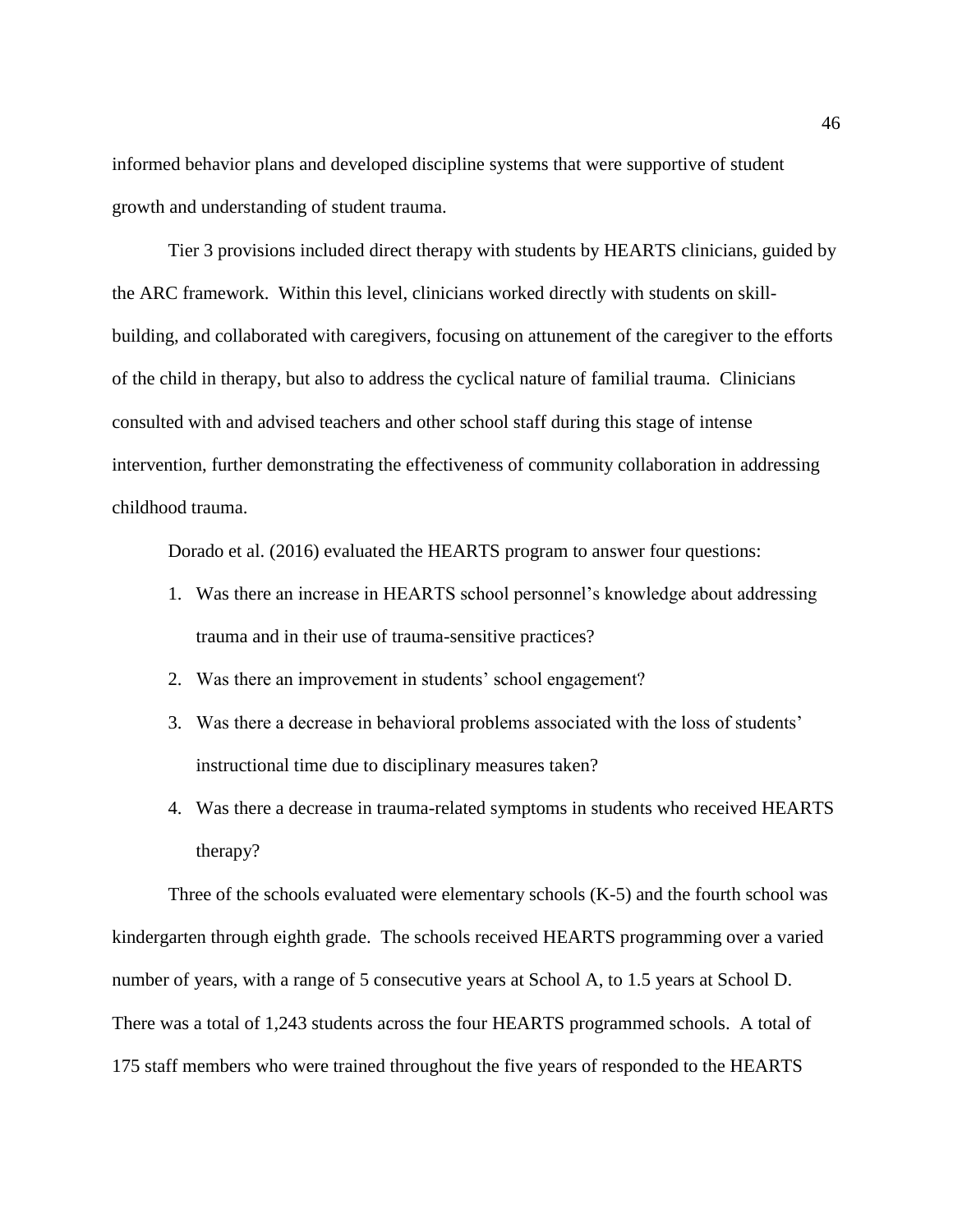Program Evaluation Survey, and 46 of the 88 students who received Tier 3 therapy interventions were evaluated based on analysis of the Child and Adolescent Needs and Strengths (CANS) scale.

Using a within-subjects paired T-Test, Dorado et al. (2016) found significant increases in each measure of staff self-efficacy in relation to understanding trauma and supporting traumaimpacted students, identified by the following:

1. their knowledge about trauma (57% increase),

- 2. trauma-sensitive practices (68% increase),
- 3. their understanding about how to help traumatized children (61% increase),
- 4. their knowledge about secondary trauma (65% increase), and
- 5. their actual use of trauma-sensitive practices (49% increase)

Findings indicated statistically significant change in each measure of student engagement:

- 1. students' ability to learn  $(t=11.06, p<.001)$ ,
- 2. students' time on task  $(t=10.57, p<.001)$ ,
- 3. students' time spent in the classroom  $(t=12.43, p<.001)$ ,
- 4. students' school attendance  $(t=6.67, p<.001)$

Next, findings of change in number of disciplinary referrals by chi square analysis indicated a 32% decrease in total incidents and a 43% decrease in incidents involving physical aggression only one year after program implementation, when compared to pre-program data. After 5 years of program implementation, behaviors decreased substantially: 87% decrease in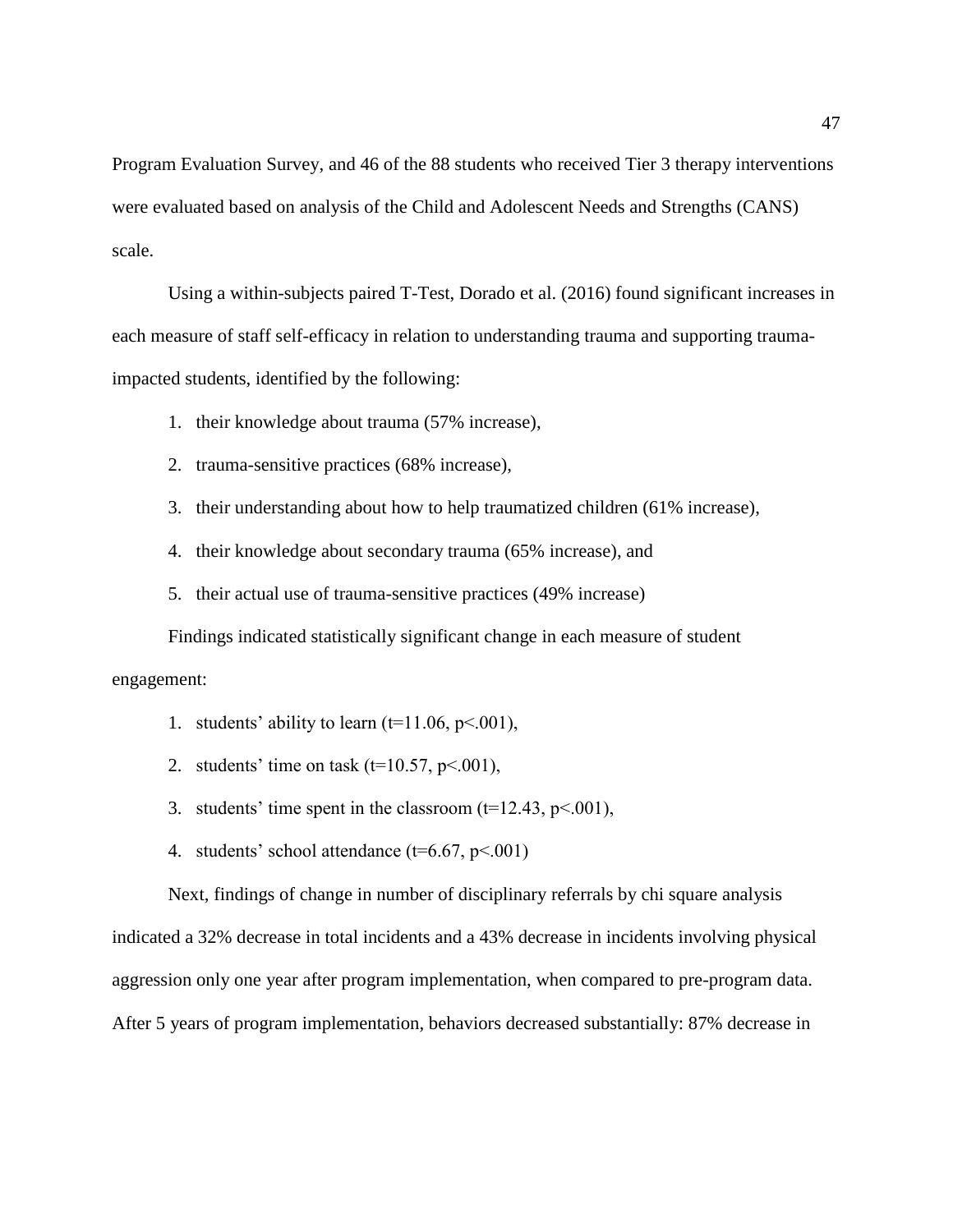total discipline referral incidents, with an 86% decrease in physically aggressive incidents, and a 95% decrease in out-of-school suspensions, when compared to pre-program data.

Lastly, findings established using within subjects paired T-tests on CANS scores pre and post therapy, indicated significant decreases in trauma-related symptoms in all five items used to determine trauma-treatment effects:

- a. Adjustment to trauma ( $t=3.97$ ,  $p<.001$ ),
- b. Affect regulation ( $t=4.95$ ,  $p<.001$ ),
- c. Intrusions ( $t=2.30$ ,  $p<.001$ ),
- d. Attachment (t=4.15,  $p < .001$ ), and
- e. Dissociation ( $t=2.20$ ,  $p=.033$ )

Dorado et al. (2016) identified limitations to their study but expressed the preliminary evidence of the effectiveness of the HEARTS program within the populations examined, and that the program's outcomes presented evidence to support future research on the generalization of the HEARTS program.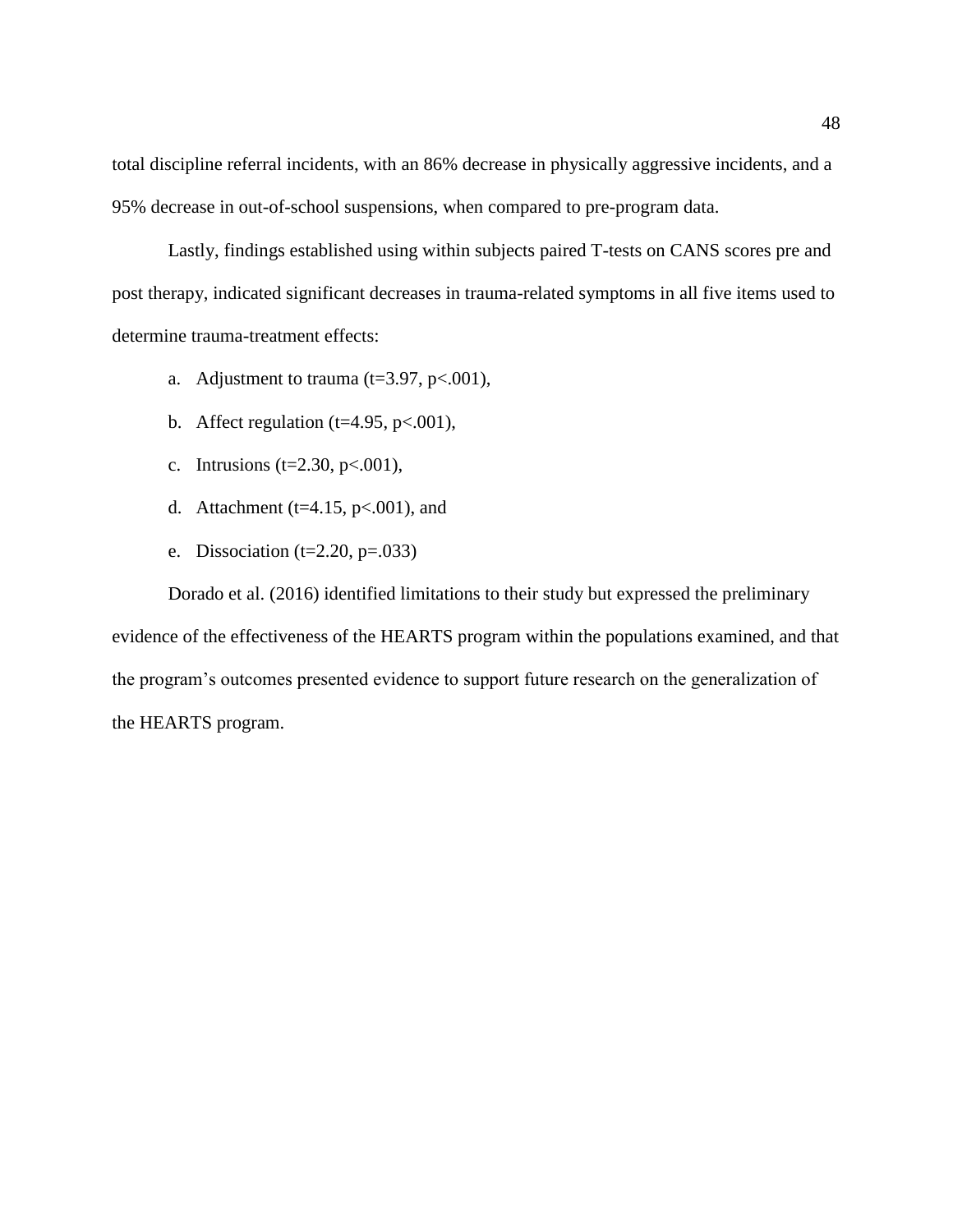# Table 2

*Summary of Chapter 2 Research Studies Examined*

| <b>SOURCE</b>                                        | TYPE OF STUDY                                                                                                                                                                                            | <b>PARTICIPANTS</b>                                                                                                                                                             | <b>PROCEDURE</b>                                                                                                                                                                                                                              | <b>FINDINGS</b>                                                                                                                                                                                                                                                       |
|------------------------------------------------------|----------------------------------------------------------------------------------------------------------------------------------------------------------------------------------------------------------|---------------------------------------------------------------------------------------------------------------------------------------------------------------------------------|-----------------------------------------------------------------------------------------------------------------------------------------------------------------------------------------------------------------------------------------------|-----------------------------------------------------------------------------------------------------------------------------------------------------------------------------------------------------------------------------------------------------------------------|
| Alisic (2012)                                        | Qualitative study to<br>investigate largely<br>under-studied issue<br>of teacher<br>perspectives on<br>working with<br>traumatized children                                                              | 21 elementary<br>school teachers                                                                                                                                                | Summative<br>analysis of semi-<br>structured<br>interviews                                                                                                                                                                                    | Prominent themes outlined<br>uncertainty about providing<br>optimal support to<br>traumatized children -<br>themes of importance: role<br>of teacher, finding balance<br>in meeting different needs,<br>need for more professional<br>knowledge, emotional<br>burden  |
| Blodgett & Lanigan<br>(2018)                         | Qualitative study to<br>measure association<br>and odds ratios for<br>school success<br>markers in relation<br>to ACE<br>identification by<br>school staff                                               | 2101 k-6 students,<br>179 classroom<br>teachers, 100<br>additional staff<br>members; all<br>participants across<br>4 school districts<br>and $10$<br>participating<br>schools   | <b>ACEs</b> markers<br>identified by<br>teachers through<br>already known<br>information -<br>cross analyzed<br>with student<br>success markers<br>of attendance,<br>meeting grade<br>level academic<br>expectations, and<br>behavior issues. | Direct relationship between<br>ACEs scores identified<br>through current known data<br>provided by teaching staff<br>and school concerns.<br>Trajectories indicated by<br>predictive odds ratios show<br>dose-response between<br>ACEs scores and school<br>concerns. |
| Brunzell, Stokes &<br><b>Waters (2018)</b>           | Qualitative analysis                                                                                                                                                                                     | 18 classroom<br>teachers from two<br>government<br>schools in<br>Australia                                                                                                      | Interview,<br>journal and<br>discussion data<br>analyzed through<br>thematic<br>interpretation                                                                                                                                                | Teacher's perception of<br>meaningful work<br>influenced by self-efficacy<br>in practice pedagogy and<br>teacher well-being when<br>working within trauma-<br>impacted classrooms.                                                                                    |
| Dorado, Martinez,<br>McArthur, & Leibovitz<br>(2016) | Quantitative study<br>designed to measure<br>effectiveness of<br><b>HEARTS</b><br>programming on<br>staff perceptions of<br>change due to<br>trauma-informed<br>practice, and student<br>outcome effects | 1243 students<br>from 4 schools<br>that implemented<br><b>HEARTS</b><br>programming.<br>175 school<br>personnel across<br>the four schools<br>completed surveys<br>for analysis | <b>HEARTS</b><br>Program<br>Evaluation<br>Survey used as 1-<br>time, pre/post<br>ratings of staff<br>perceptions of<br>programming<br>outcomes. SPSS<br>analysis.                                                                             | Significant increases in<br>teacher self-efficacy in<br>trauma-informed practice,<br>increased student<br>engagement, decreased<br>discipline reports and<br>suspensions, and decreased<br>trauma symptoms related to<br>trauma-informed school-<br>wide approach     |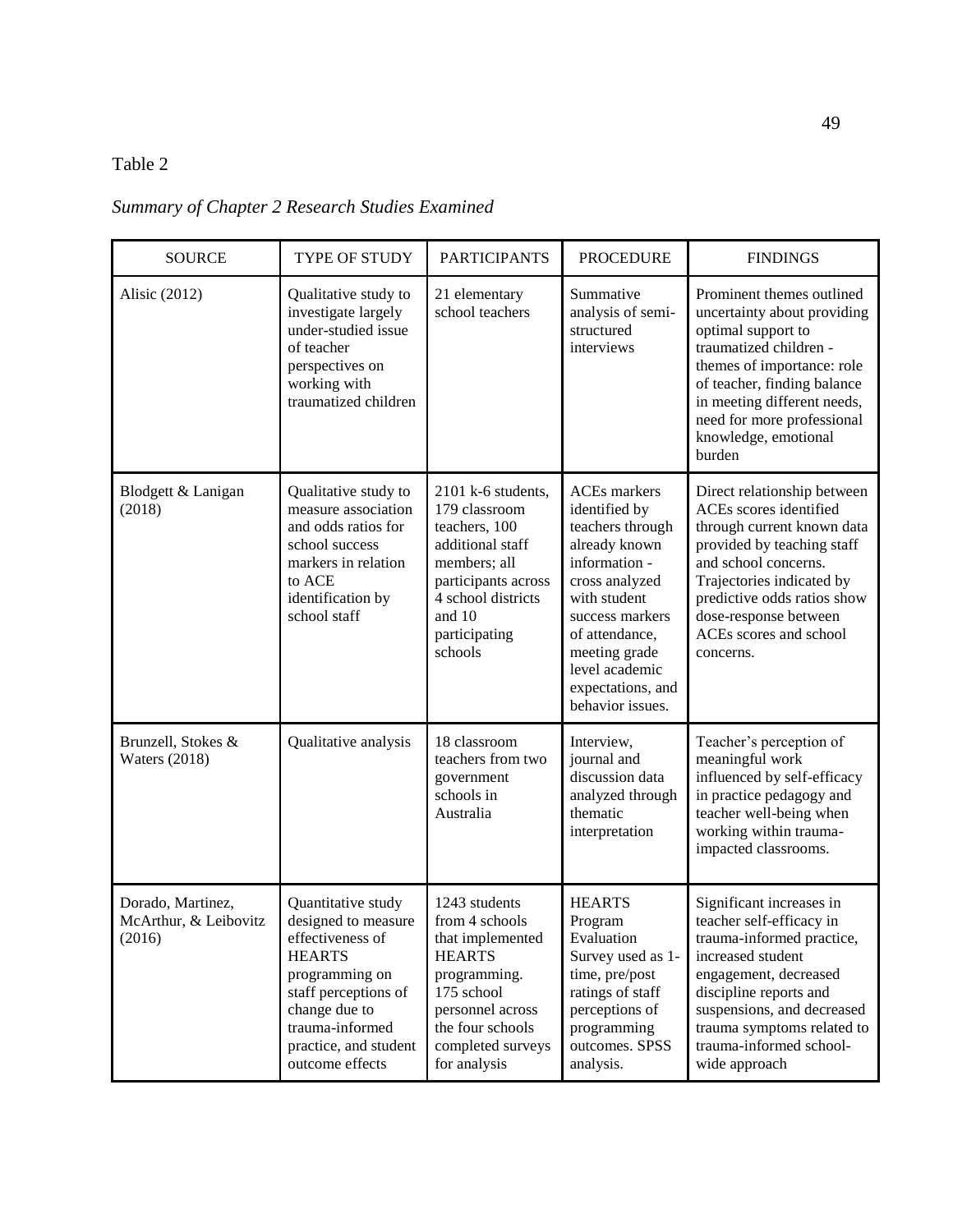Table 2 (continued)

| <b>SOURCE</b>                                                         | TYPE OF STUDY                                                                                                                                                    | <b>PARTICIPANTS</b>                                                                                                                                    | <b>PROCEDURE</b>                                                                                                                                                                   | <b>FINDINGS</b>                                                                                                                                                                                                                                                                                                  |
|-----------------------------------------------------------------------|------------------------------------------------------------------------------------------------------------------------------------------------------------------|--------------------------------------------------------------------------------------------------------------------------------------------------------|------------------------------------------------------------------------------------------------------------------------------------------------------------------------------------|------------------------------------------------------------------------------------------------------------------------------------------------------------------------------------------------------------------------------------------------------------------------------------------------------------------|
| Longhi $(2015)$                                                       | Mixed methods                                                                                                                                                    | 111 students who<br>attended Lincoln<br>High School from<br>2009-2013                                                                                  | Statistical<br>analysis of pre-<br>post levels of<br>resilience and<br>relation to<br>achievement and<br>attendance                                                                | Statistically significant<br>increase in resilience,<br>statistically significant<br>impact on school<br>attendance. Increased<br>academic achievement<br>correlated to increased<br>attendance. Resilience<br>determined to be a<br>moderator in the damaging<br>effects of ACEs on school<br>success outcomes. |
| McKelvey, Edge,<br>Mesman, Whiteside-<br>Mansell, & Bradley<br>(2018) | Qualitative study<br>conducted to<br>determine impact of<br>ACEs on behavior<br>and academics into<br>middle childhood by<br>parent/caregiver<br>rating analysis | 1469 participants,<br>with data gathered<br>at ages $1, 2, 3$ , and<br>11 through the<br>Early Head Start<br>Research and<br><b>Evaluation Project</b> | Determination of<br># of ACEs over<br>course of early<br>childhood, and<br>analysis of<br>adaptive<br>behavior and<br>academic<br>outcomes in<br>relation to early<br>ACE exposure | ACEs exposure<br>significantly associated<br>with school outcomes, and<br>significantly associated<br>with children's behavior,<br>with children having<br>clinically significant<br>externalizing behavior<br>problems of nearly three<br>times higher for two ACEs,<br>five times higher for 3 or<br>more ACEs |
| Vaughn, Wexler,<br>Beaver, Perron,<br>Roberts, & Fu (2011)            | Quantitative study<br>used to measure<br>indicators of school<br>disengagement in<br>relation to<br>psychiatric disorders                                        | Data from<br>nationally<br>representative<br>sample of US<br>adults (N=43,093)                                                                         |                                                                                                                                                                                    | Significant correlations<br>and odd ratios found<br>between severely<br>disengaged students and<br>later adult diagnosis of<br>antisocial psychopathology<br>and externalizing,<br>aggressive behaviors                                                                                                          |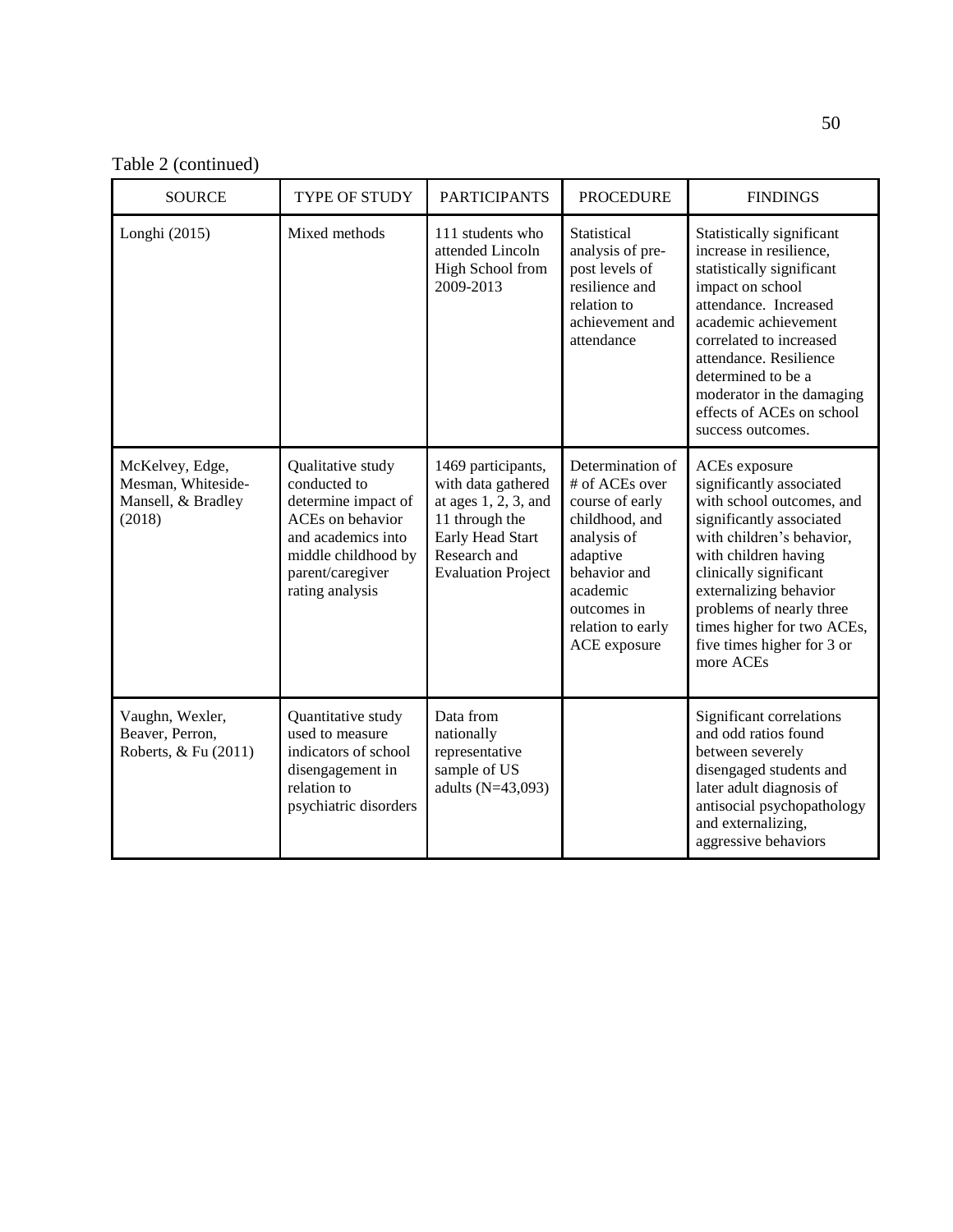Table 2 (continued)

| <b>SOURCE</b> | TYPE OF STUDY                                                                                                                                                                                | <b>PARTICIPANTS</b>                                                                                                       | <b>PROCEDURE</b>                                                                                                                                                                                                                                           | <b>FINDINGS</b>                                                                                                                                                  |
|---------------|----------------------------------------------------------------------------------------------------------------------------------------------------------------------------------------------|---------------------------------------------------------------------------------------------------------------------------|------------------------------------------------------------------------------------------------------------------------------------------------------------------------------------------------------------------------------------------------------------|------------------------------------------------------------------------------------------------------------------------------------------------------------------|
| Yoon $(2018)$ | Quantitative study of<br>CPS child<br>populations over 8<br>years and applied to<br>analysis, to<br>determine if<br>protective factors<br>alter trajectories of<br>externalizing<br>behavior | 449 children<br>involved in the<br>child welfare<br>system from ages<br>4-5 through pre-<br>adolescence ages<br>of $9-13$ | Four data<br>collection waves<br>using CPS<br>reports and<br>caregiver reports<br>of maltreatment.<br>Use of rating<br>scales for<br>caregivers to<br>measure child<br>externalizing<br>behaviors, pro-<br>social skills, and<br>caregiver well-<br>being. | Pro-social skill-building<br>and caregiver well-being<br>significantly related to<br>improving externalizing<br>behavior trajectories in<br>maltreated children. |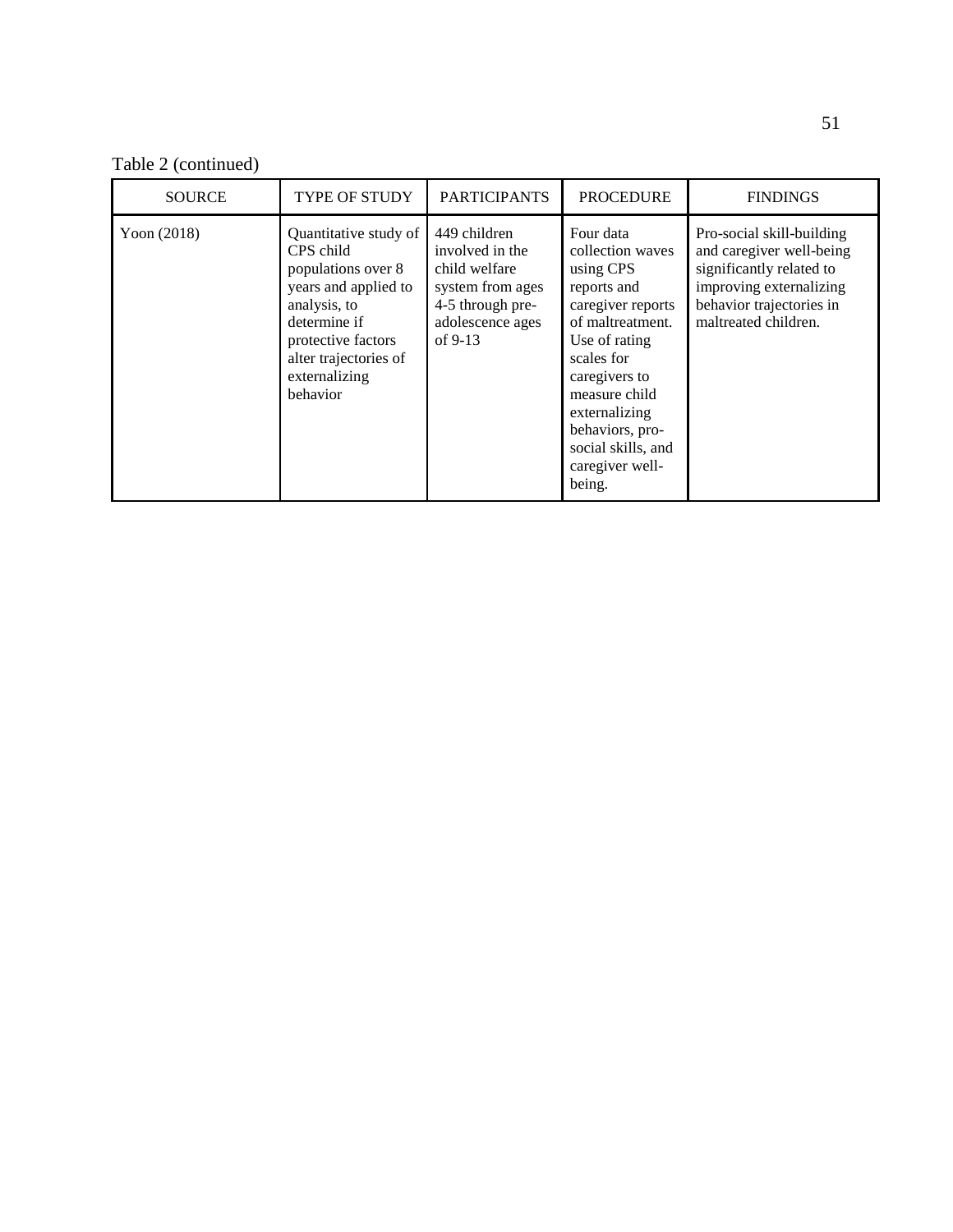#### **Chapter3: Summary and Interpretation**

Chapter 3 is organized into three subsections based on literature review from Chapter 2: Review of findings, Limitations, and Recommendations for Future Practice. Review of findings summarizes literature reviews that link relationships between trauma, development, behavior, and student outcomes. Teacher self-efficacy is addressed in managing resulting behaviors within and without the supportive network of trauma-informed systems. The limitations subsection discusses the areas identified within the literature that need call for further research. Recommendations for future practice includes recommendations proposed within the literature reviewed as well as researched strategies and resources available to educators to pioneer efforts in creating school-wide trauma-informed practices while building teacher self-efficacy in managing externalizing behaviors, regardless of etiology.

#### **Review of Findings**

Articles and studies reviewed established the cause-effect relationship between childhood trauma to toxic stress and neurodevelopment (McKelvey, et al., 2017; Perry, 2016; Shonkoff & Garner, 2012) and the impact of such adversity on behavior, academic and other student outcomes (Blodgett & Lanigan, 2018; McKelvey et al., 2018; Vaughn, et al., 2011;Yoon, 2018).

Externalizing behaviors were shown to be an expression of emotional and physiological response to adverse childhood experiences. The literature explained the prevalence of ACEs (Saunders & Adams, 2014) and illustrated the need for more research into the impact that ACEs has on the educational field in terms of dealing with the emotional and behavioral needs of affected students (McKelvey et al., 2018; Yoon, 2018). Vaughn et al. (2011) established the relationship between a lack of school engagement for troubled youth leading to later adult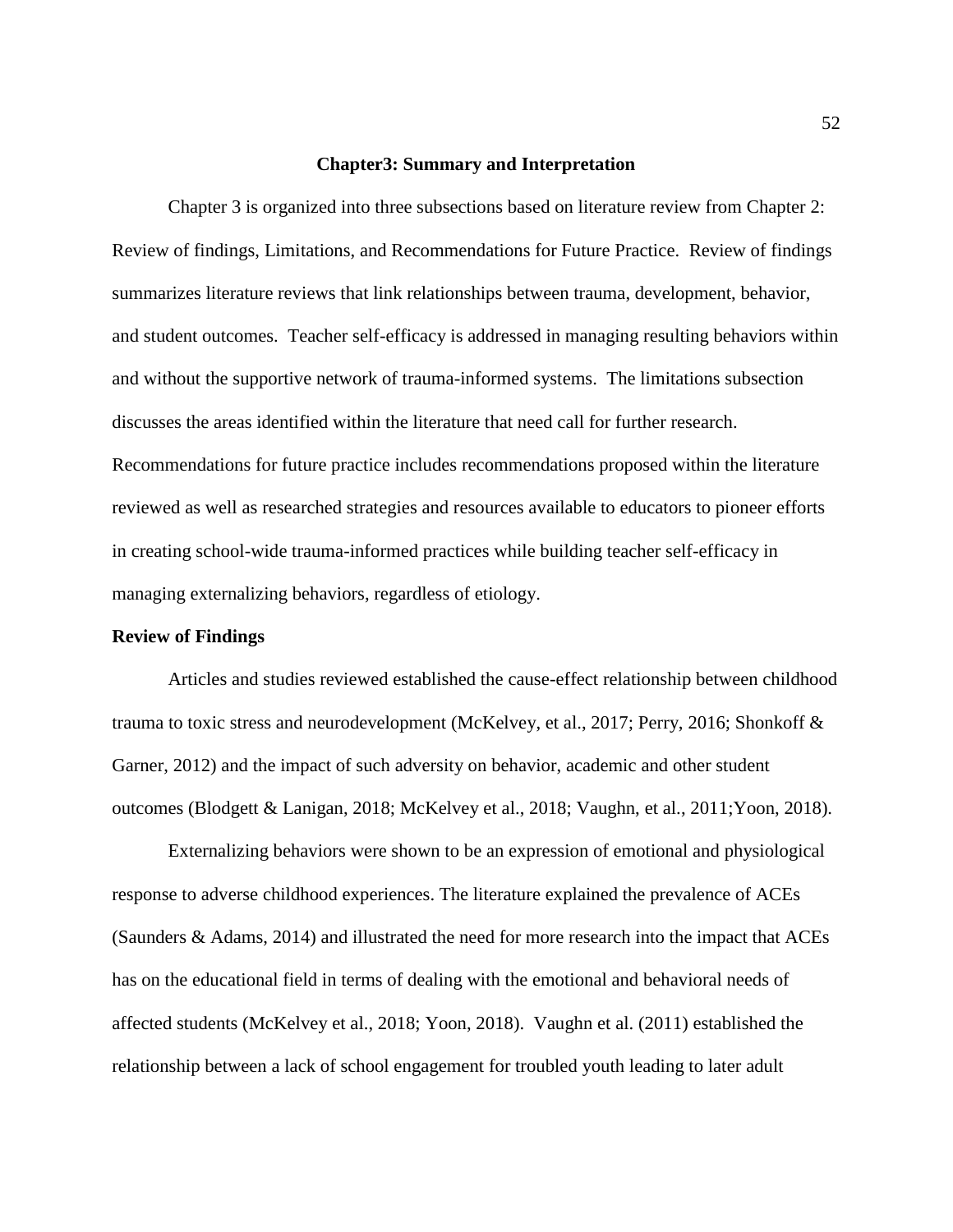psychosis. Yoon (2018) and McKelvey et al. (2018) discussed student trajectories related to adversity, highlighting greater need for school supports to manage clinically significant levels of problem behaviors throughout childhood when the mediating effects of caring and supportive attachments have not been present. Research reviewed indicated that teachers do not feel efficacious in responding to trauma-affected students and find it difficult to manage problem behaviors in the classroom.

Teacher self-efficacy was found to be a highly important component to managing externalizing behaviors (Alisic, 2012; Brunzell et al., 2018; Delale-O'Connor et al., 2018), but was also hindered by lack of trauma-informed training and teachers' own experiences of secondary, or vicarious trauma (Brunzell et al., 2018; Minero, 2017). Teachers reported to need more professional development in the area of trauma-informed practice to build confidence in addressing emotional and behavioral needs of their students (Alisic, 2012; Brunzell et al., 2018). The qualitative studies that examined teacher self-efficacy through teacher reflection and interviews shined a light on the growing need for teachers to become engaged not only with the student and the curriculum, but with the community, families, and social context within which they teach. By doing so, teachers gain confidence in understanding student behaviors, realizing and interpreting the cause of student behaviors, and ownership in supporting students in managing adversity by modeling appropriate responses (Delale-O'Connor et al., 2018).

Blodgett and Lanigan (2018) examined how classroom teachers can be effective in identifying student ACEs by way of using existing knowledge of students, families, and social context in collaboration with school success information to inform school-wide practices to mediate the effects of trauma on school success. Many of the studies reviewed, most notably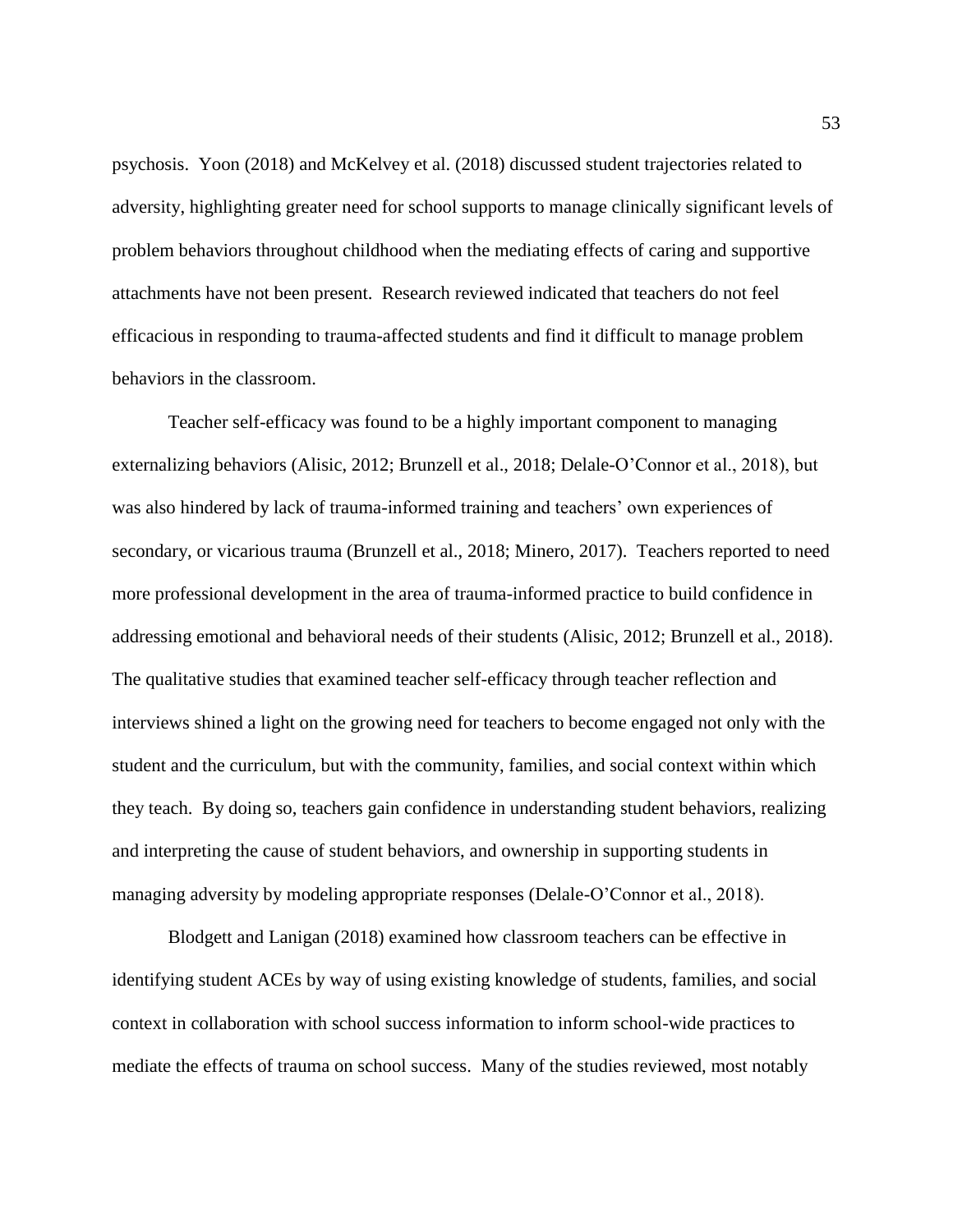Longhi (2015) and Dorado et al. (2016), highlighted the importance of creating a traumainformed environment that supports building quality relationships with students; that secure and trusted relationships between educators and students builds resilience in students, moderating the negative impact of adversity on student achievement and behavior.

Clearly, it stands to reason that a shift in education must occur. In order for teachers to feel impactful and effective within their profession, they are required to put forth more time and energy to connect with students in more than superficial, teach-only ways. Teachers must build relationships with students in earnest, and to do so, must take on a mindset that is sensitive to the student's world beyond the classroom.

For teachers to engage in this paradigm shift requires the support of administrators to encourage and produce a school environment conducive to changing the focus from controlling discipline and zero-tolerance policies to trusting relationships and meaningful, caring responses to student needs. School administrators can support this shift in school culture by providing professional development, pre-service, and in-service trainings on trauma, ACEs, toxic stress, and secondary trauma. The research within this literature review identifies the need for further research, specifically quantitative studies, that examine the effects of trauma-informed practices on both student outcomes and teacher self-efficacy.

#### **Limitations**

There was limited research found to establish teacher ratings of self-efficacy in managing externalizing behaviors in the classroom. Review of studies within this paper also illustrated the need for further research into the effects of trauma-informed training on teaching and the teaching experience. Additionally, I found only one study that rated teacher feelings of self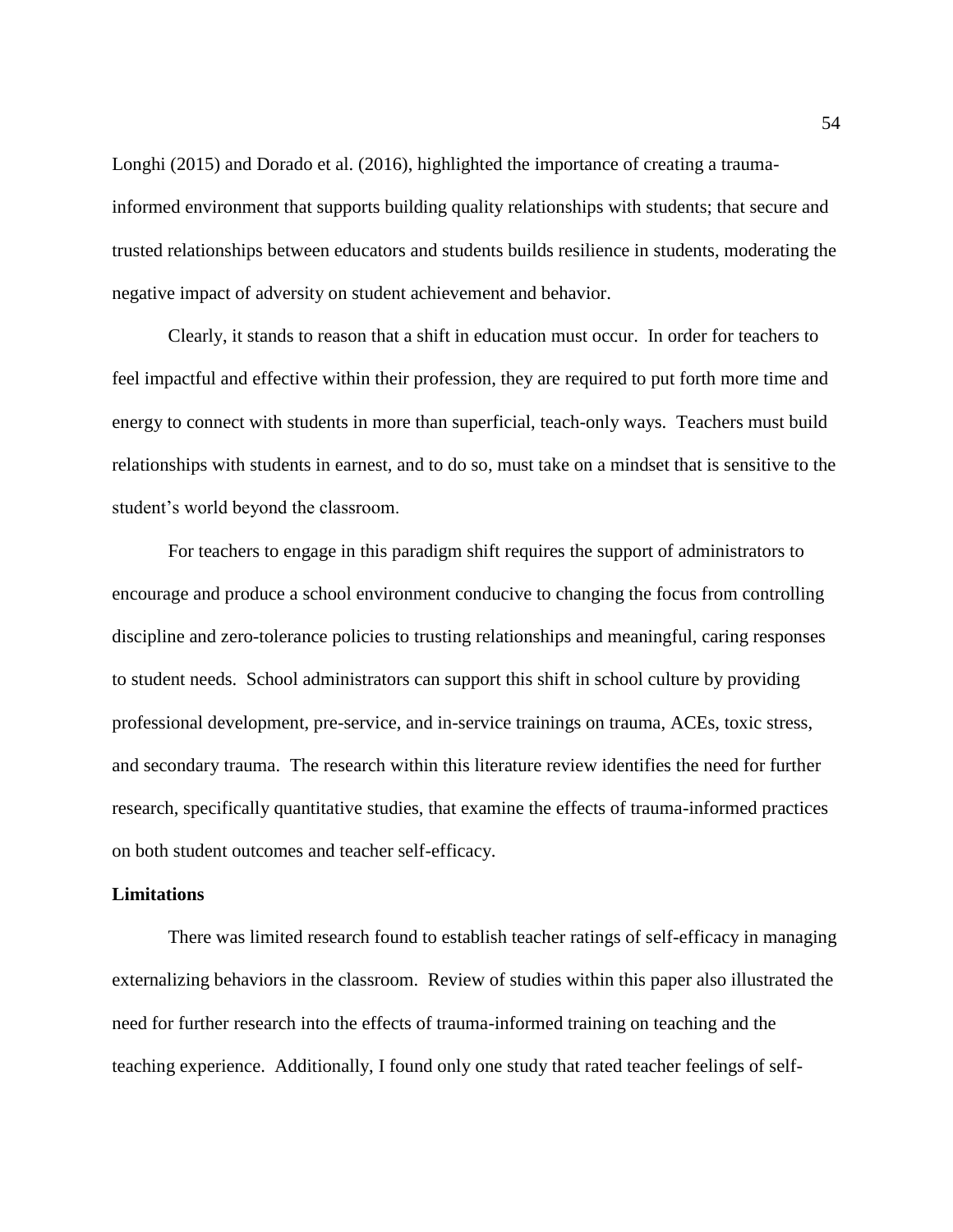efficacy *after* a specific behavioral intervention or trauma-informed practice implementation (Dorado et al., 2016).

Another limitation to the findings discussed in literature reviewed is the fact that not all externalizing behaviors are driven by trauma exposure, trauma history, or ACEs. My argument is such that as educators, we may never know the cause of problem student behaviors in the classroom. However, if we are trained to understand trauma and adversity and its effects on childhood development, cognition, behavior, and learning, we can push ourselves to better understand the circumstances that surround the child when any behaviors are observed and experienced, regardless of cause.

The research within this paper supports the idea that to be more efficacious in our duties as teachers, we must be willing to take on the challenge of building deeper relationships with our toughest students, and by doing so, build our own resilience in times of adversity within and outside of the classroom. Dorado et al. (2016) demonstrated that a whole-systems school approach to providing trauma-informed practices within a tiered level of service that included universal, school-wide trauma-informed procedures was effective in increasing teacher selfefficacy in managing behavior, increasing student success outcomes, decreasing problem behavior, suspensions, and trauma-based symptoms.

Authors of some studies included limitations based on their need to collect historical and reflective data. Most studies reviewed, quantitative and qualitative, relied on caregiver, student, or adult reporting, oftentimes retrospectively. Recall of information may be inaccurate due to many factors. Additionally, statistics for ACEs, abuse, and neglect were not consistently reliable across reporting agencies, as highlighted by Saunders and Adams (2014).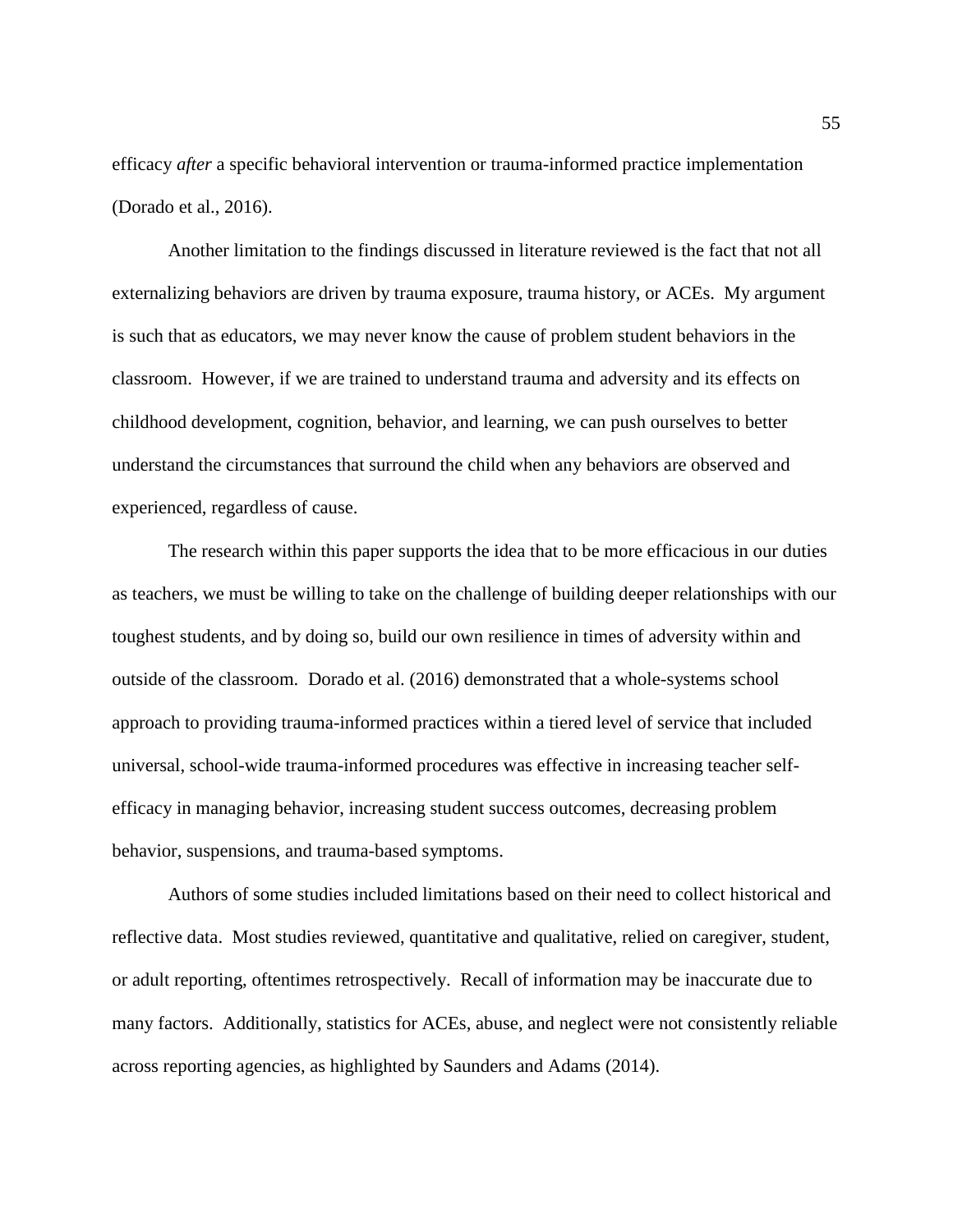#### **Recommendations for Future Practice**

I recommend that school systems provide trauma-informed care and support by changing the school climate from punitive to protective. This cannot be done by following a singular manual, protocol, or procedure, but by examining multiple research-based studies and programs available in order to create and implement a cumulative trauma-informed program designed to fit their needs.

Many organizations provide information on the effects of trauma on children and their development. The Child Trauma Academy was created by Dr. Bruce Perry, a leader in childhood trauma research and how it relates to neurodevelopment and allostatic load in children. Its website offers webinars, research-based interventions, and studies that support individuals, families, and society as a whole in becoming more trauma-informed.

Another source for educators is the Trauma and Learning Policy Initiative (TLPI), a collaboration of Massachusetts Advocates for Children (MAC) and Harvard Law School. TLPI supports schools and educators in building trauma-sensitive schools and is responsible for the distribution of the publication created by MAC in 2005 titled, Helping Traumatized Children Learn, which has distributed over 95,000 copies and includes the Flexible Framework (tailored and adjusted to fit site needs) as a systems approach to creating trauma-sensitive school practice ("About TLPI" traumasensitiveschools.org). Dorado et al. (2016) used the TLPI flexible framework in creating the HEARTS program discussed in Chapter 2.

The National Child Traumatic Stress Network (NCTSN) is funded by the Center for Mental Health Services (CMHS), Substance Abuse and Mental Health Services Administration (SAMHSA), U.S. Department of Health and Human Services, and jointly coordinated by UCLA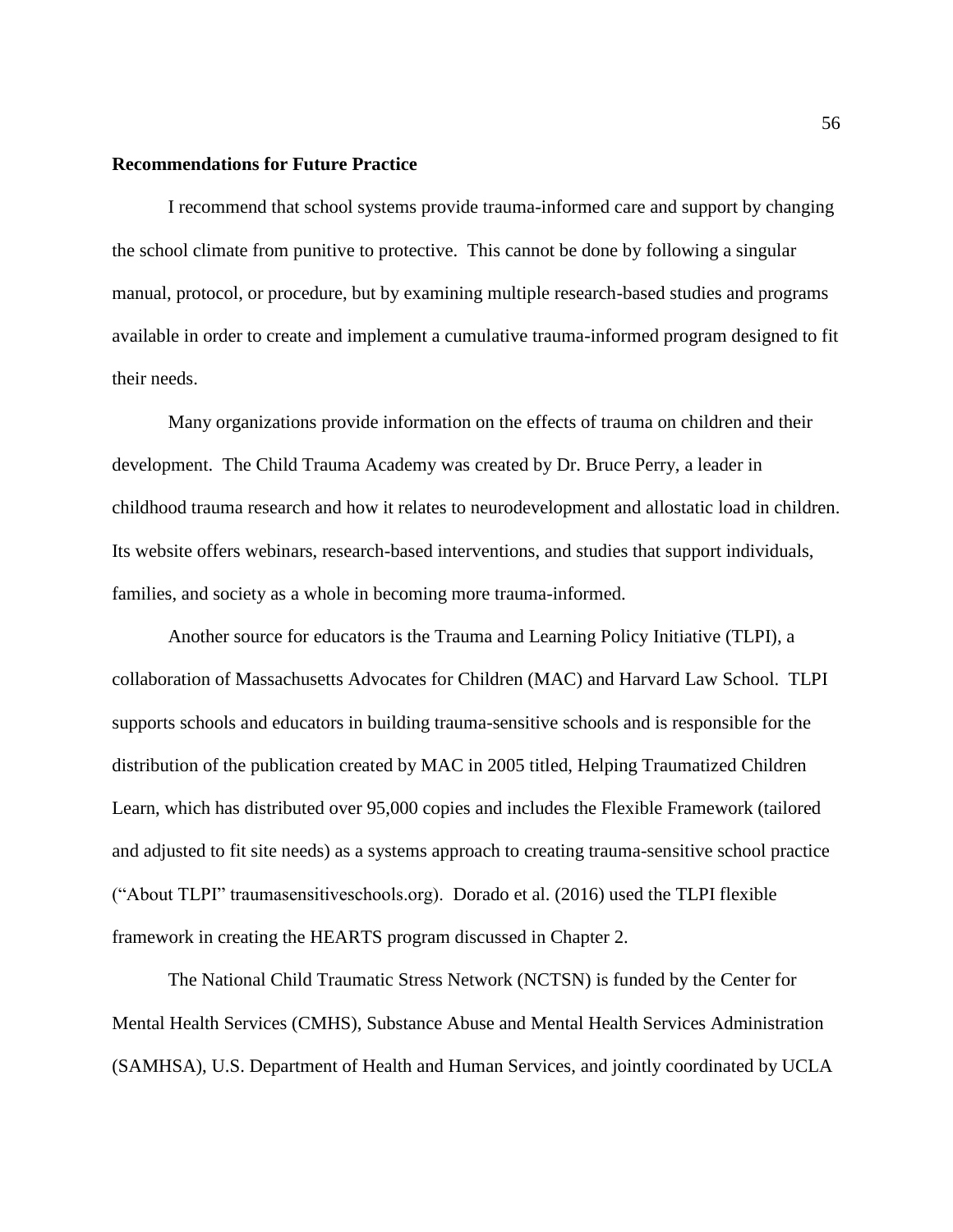and Duke University and contains a vast amount of information about childhood trauma. Its website has links to an entire area dedicated to schools as trauma-informed systems with a link to resources specifically for schools.

Review of the literature identified trauma-informed interventions and strategies. Cognitive-Behavioral Intervention for Trauma in Schools (CBITS) and Support for Students Exposed to Trauma (SSET) were mentioned by Blodgett and Lanigan (2018) as evidence-based programs designed for schools. The HEARTS program (Dorado et al., 2016) and the virtuous cycles used at Lincoln High School (Longhi, 2015) are examples of trauma-informed flexible framework application, whole-systems approaches used to increase resilience to moderate the impact of ACEs on student behavior and academic outcomes.

The ARC framework, created by Blaustein and Kinniburgh (2010) and explained in their book, Treating Traumatic Stress in Children and Adolescents: How to Foster Resilience through Attachment, Self-Regulation, and Competency, is resource for caregivers and educators that teaches and guides trauma-informed principles, strategies, and skills centered around improving relationships, self-control, and self-identity for trauma-impacted children.

The Collaborative for Academic, Social, and Emotional Learning (CASEL, 2013) is an organization that researches and evaluates evidence-based social and emotional learning (SEL) programs. Their 2013 CASEL Guide: Effective Social and Emotional Learning Programs is available free online and includes ratings and recommendations for SEL programs, as well as guidelines for schools in selecting appropriate programs to meet student needs.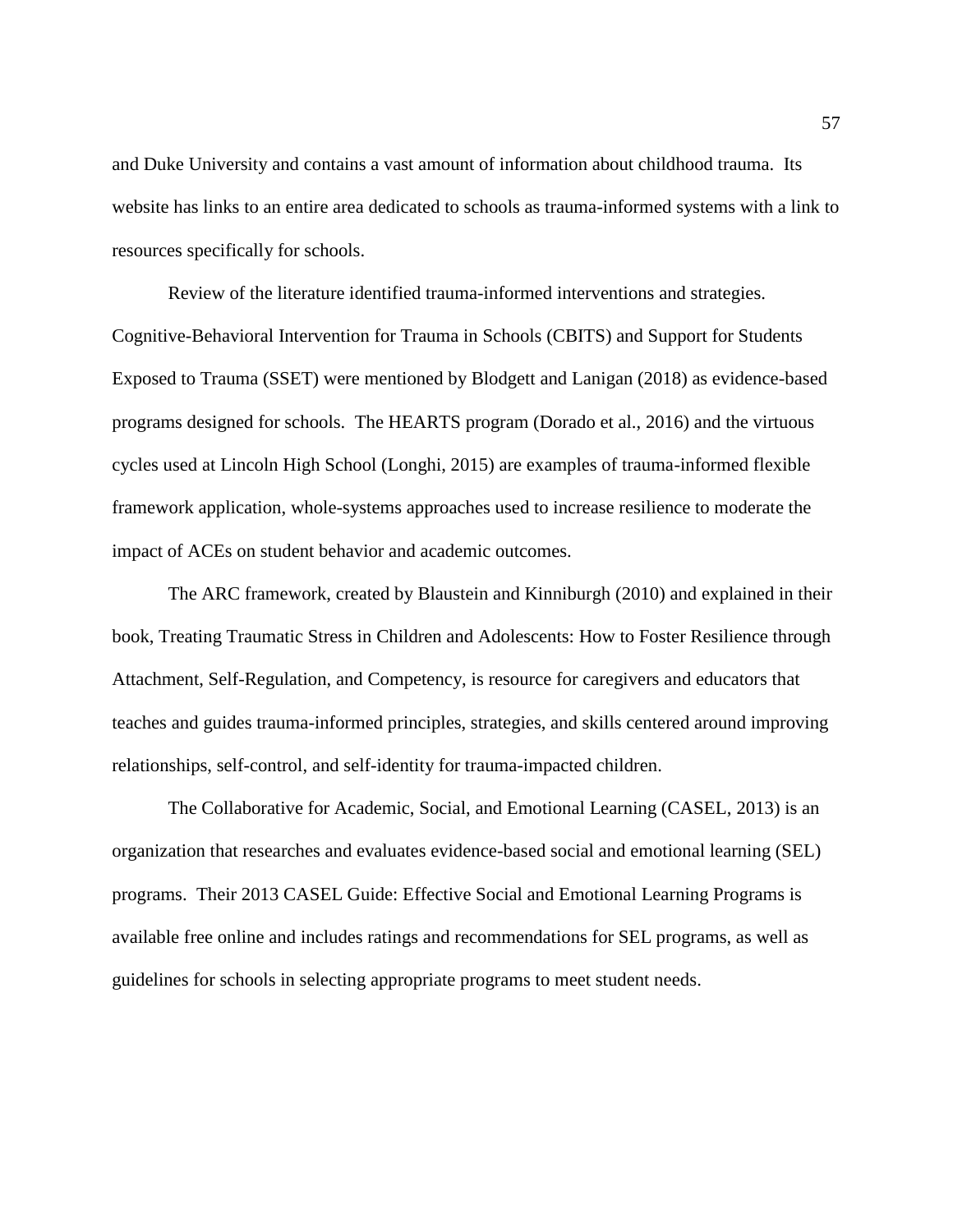#### **Summary**

Through this literature review, I realized that there is no singular answer, curriculum, or strategy that will ameliorate the trend of students dealing with adversity and schools ill-equipped to support them. The literature reviewed identified core concepts that are important for school administrators and educators to consider when evaluating and implementing school-wide traumainformed practices and environmental shifts from punishment to support.

First, administrators must lead the way into school-wide trauma-informed practice. The priority must be placed on trauma-informed training, to support the needs of students, but to also support the emotional and professional needs of staff. Training cannot stop at pre-service, but should be an on-going, systems-based approach that includes focus groups and consultation with mental health professionals, with the focus being on building relationships with students and understanding their current events, then collaborating on how to build student resilience and coping skills. All systems and participants within the function of an educational setting must be compelled by leadership to be "on-board" with the shift in mindset to affect change in everything from disciplinary practices (i.e., from punitive and controlling to supportive and guiding) to academia (i.e., teacher-led to student-guided learning).

Becoming trauma-sensitive includes building a school climate where students feel safe to express feelings and emotions and staff feels comfortable to approach behaviors in a responsive way without fear of acting counter to the school culture. Protocols and procedures for discipline should be created with student sensitivity in mind, where behavior is examined as a possible signal of distress and appropriate supports provided, case by case. Teachers should evaluate their own goals in teaching and determine to what level they are willing to commit. Today, in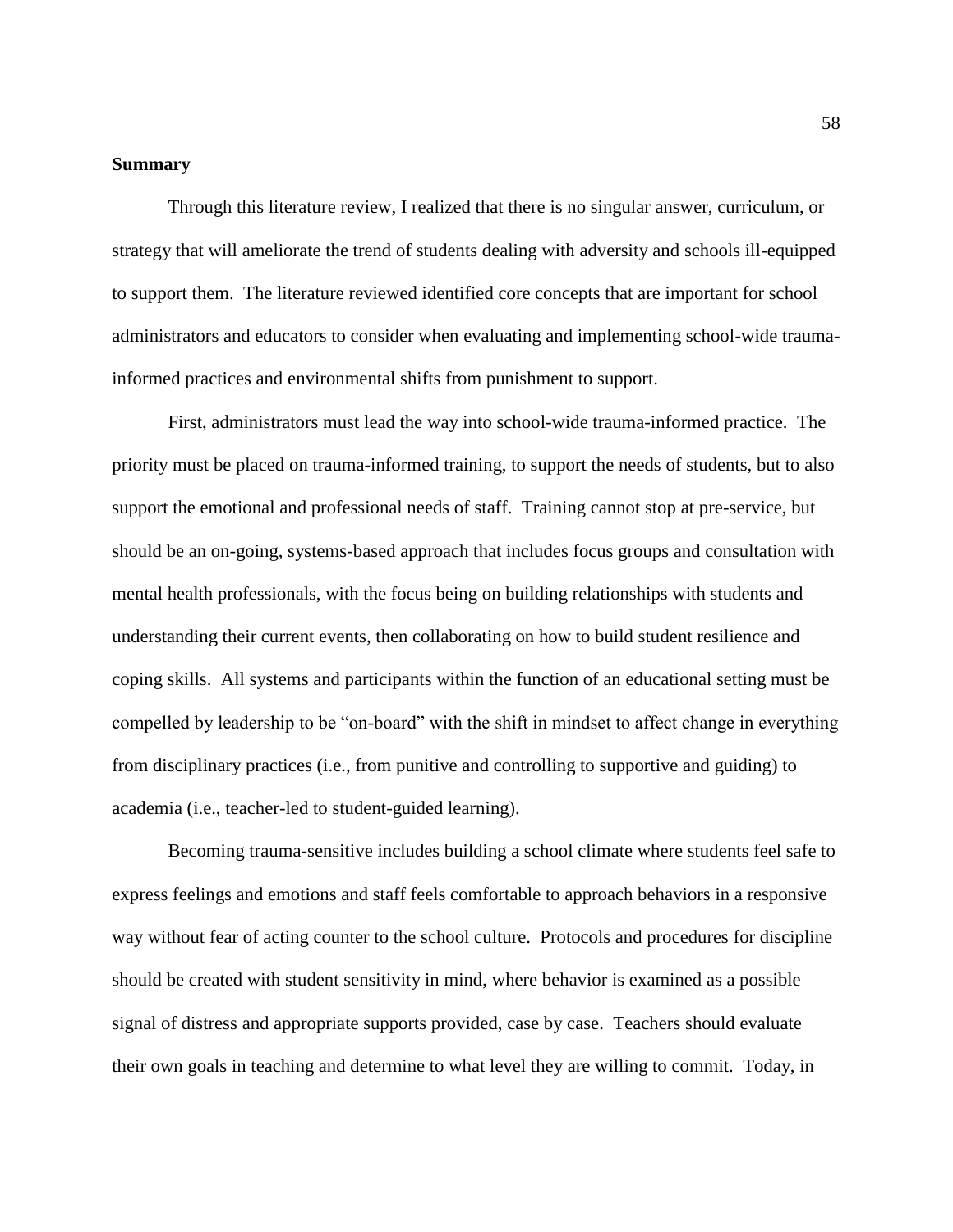light of trauma research, teachers are tasked with far more than lesson-planning; they must be willing to truly learn about their students--their strengths, the nature of their struggles, and the adversity they deal with, maybe on a minute-to-minute basis.

Community support is necessary in building trauma-informed school practices. School administrators and educators can communicate openly and often with families and community members about student needs outside of school. They should engage within the community to effect social change that can positively impact students' lives, while making it known within the community that trauma exists in all different forms and that the school is sensitive to it.

This movement begins with the courage of educators to move away from the acceptance of traditional views about childhood problem behavior into embracing new approaches to meeting students' deeper emotional, behavioral, and physiological needs--through leadership in and the provision of trauma-informed practices.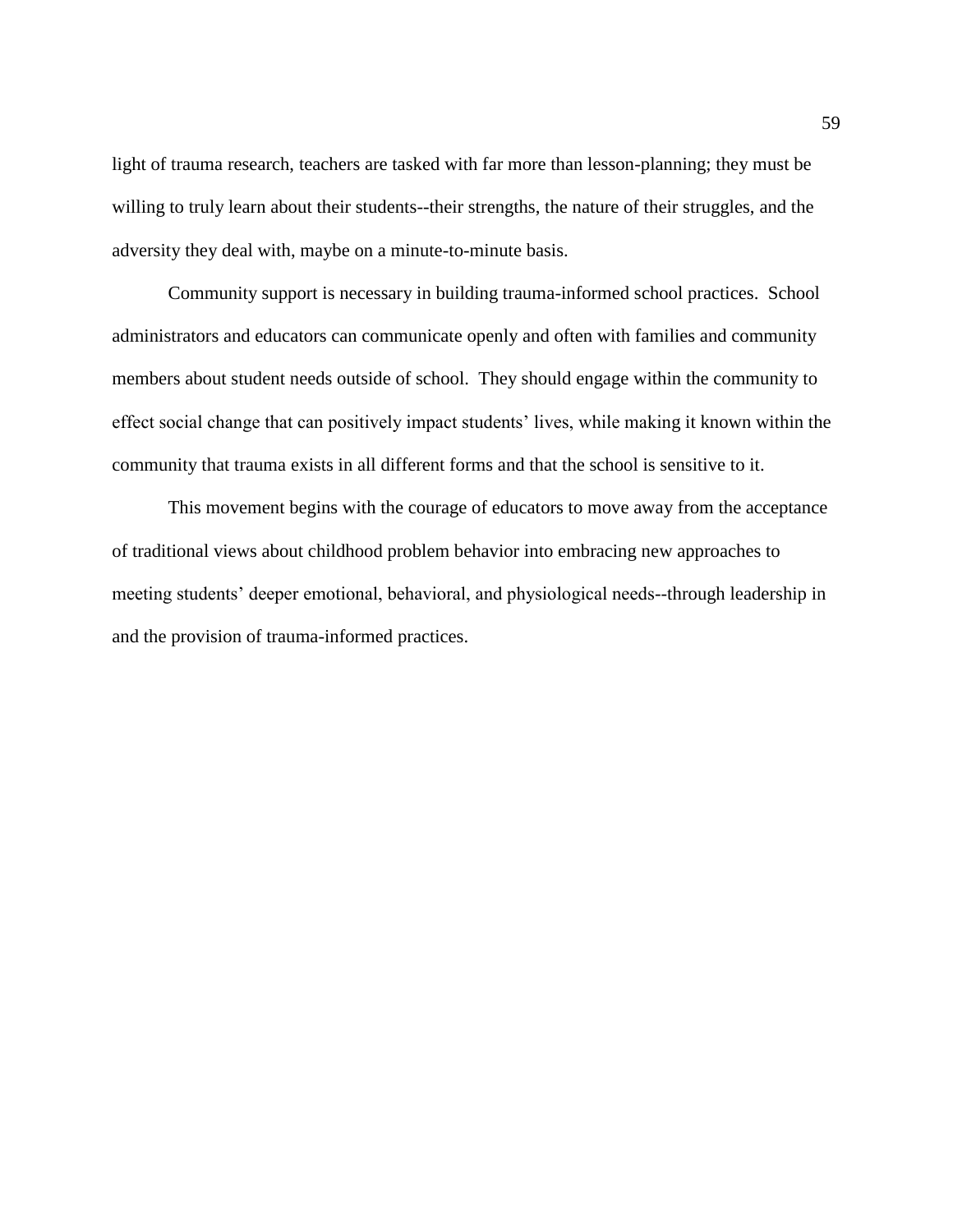#### **References**

- *Adverse childhood experiences*. (2018). Retrieved December, 2018, from [https://www.samhsa.gov/capt/practicing-effective-prevention/prevention-behavioral](https://www.samhsa.gov/capt/practicing-effective-prevention/prevention-behavioral-)health/adverse-childhood-experiences
- Alisic, E. (2012). Teachers' perspectives on providing support to children after trauma: A qualitative study. *School Psychology Quarterly, 27*(1), 51-59. doi:10.1037/a0028590.
- American Psychological Association. (2013). *Externalizing disorders*. The diagnostic and statistical manual of mental health  $(5<sup>th</sup>$  ed.).
- American Psychological Association. (2018). *Externalizing-internalizing. APA Dictionary of Psychology*. Retrieved from https://dictionary.apa.org/externalizing-internalizing.
- Bell, M., & Singh, M. (2017). Implementing a collaborative support model for educators reporting child maltreatment. *Children & Schools, (39)*1, 7-14. doi:10.1093/cs/cdw041
- Blaustein, M., & Kinniburgh, K. (2010). *Treating traumatic stress in children and adolescents: How to foster resilience through attachment, self-regulation, and competency*. New York: The Guilford Press.
- Blodgett, C. & Lanigan, J. D. (2018). The association between adverse childhood experience and school success in elementary school children. *School Psychology Quarterly, 33*(1), 137-146.
- Brunzell, T., Stokes, H., & Waters, L. (2018). Why do you work with struggling students? Teacher perceptions of meaningful work in trauma-impacted classrooms. *Australian Journal of Teacher Education, 43*(2).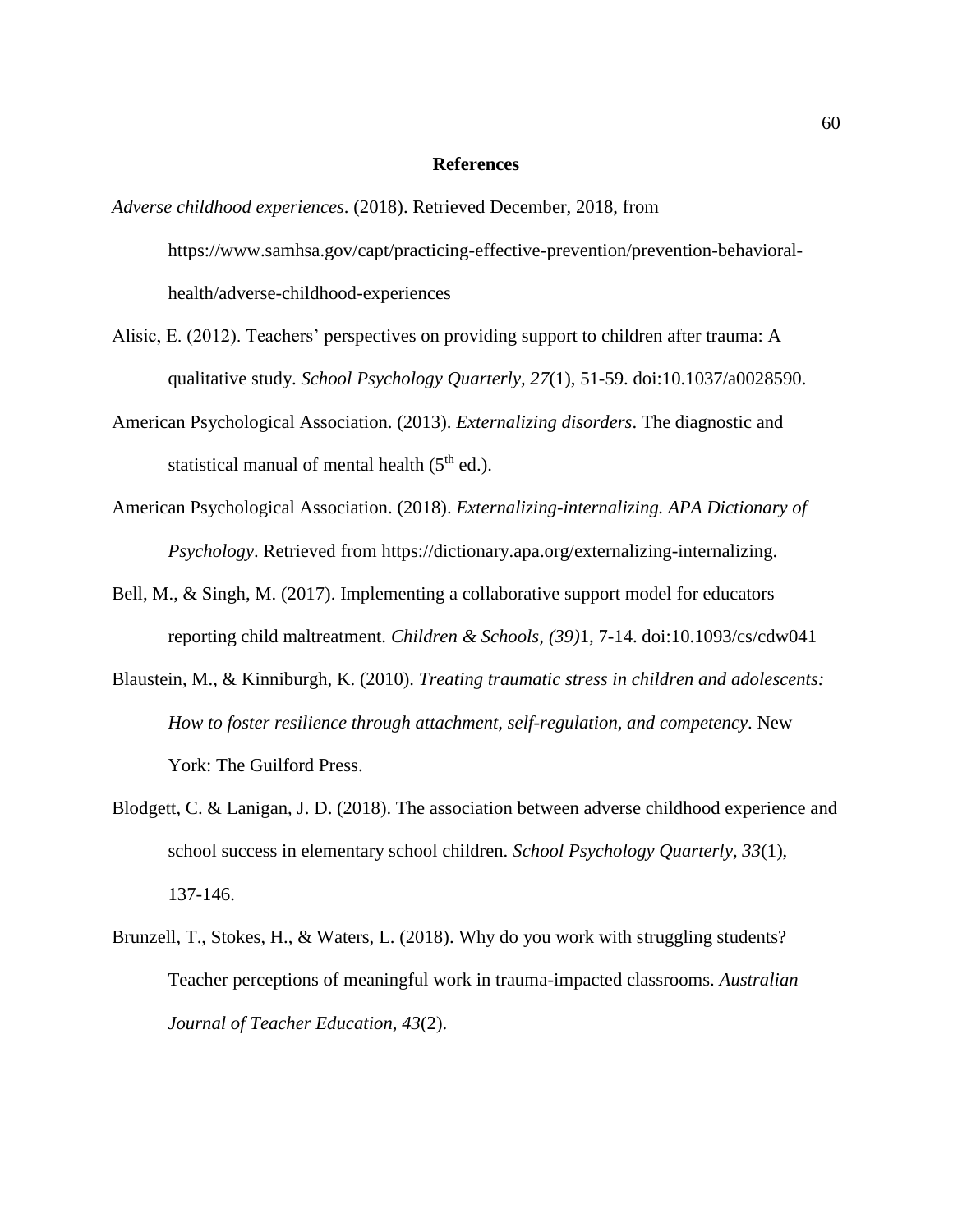- Center on the Developing Child. (2007). *The impact of early adversity on child development* (InBrief). Retrieved from [www.developingchild.harvard.edu.](https://developingchild.harvard.edu/)
- *Child abuse statistics & facts*. (n.d.). Retrieved January 2019 from [https://www.childh](https://www.child/)elporg/ child-abuse-statistics/.
- *Children and trauma: Update for mental health professionals.* (2008). APA Presidential Task Force on PTSD and Trauma.
- Collaborative for Academic, Social and Emotional Learning (CASEL). (2013). *Effective social and emotional learning programs*. (2013). CASEL Guide, Preschool and Elementary School Edition. Retrieved from [https://casel.org/guide/.](https://casel.org/guide/)
- Crosby, S. D. (2015). An ecological perspective on emerging trauma-informed teaching practices. *Children and Schools, 37*(4), 223-229.
- Crosby, S. D., Somers, C. L., Day, A. G., Zammit, M., Shier, J. M., & Baroni, B. A. (2017). Examining school attachment, social support, and trauma symptomatology among court-involved, female students. *Journal of Child and Family Studies.*  doi:10.1007/s10826-017-0766-9
- Delale-O'Connor, L. A., Alvarez, A. J., Murray, I. E., Milner, I. V, H. R. (2017). Self-efficacy beliefs, classroom management, and the cradle-to-prison pipeline. *Theory into Practice, 56.* 178-186.
- Dorado, J., Martinez, M., McArthur, L., & Leibovitz, T. (2016). Heathy environments and response to trauma in schools (HEARTS): A whole-school, multi-level, prevention and intervention program for creating trauma-informed, safe and supportive schools. *School Mental Health, 8,* 163-176.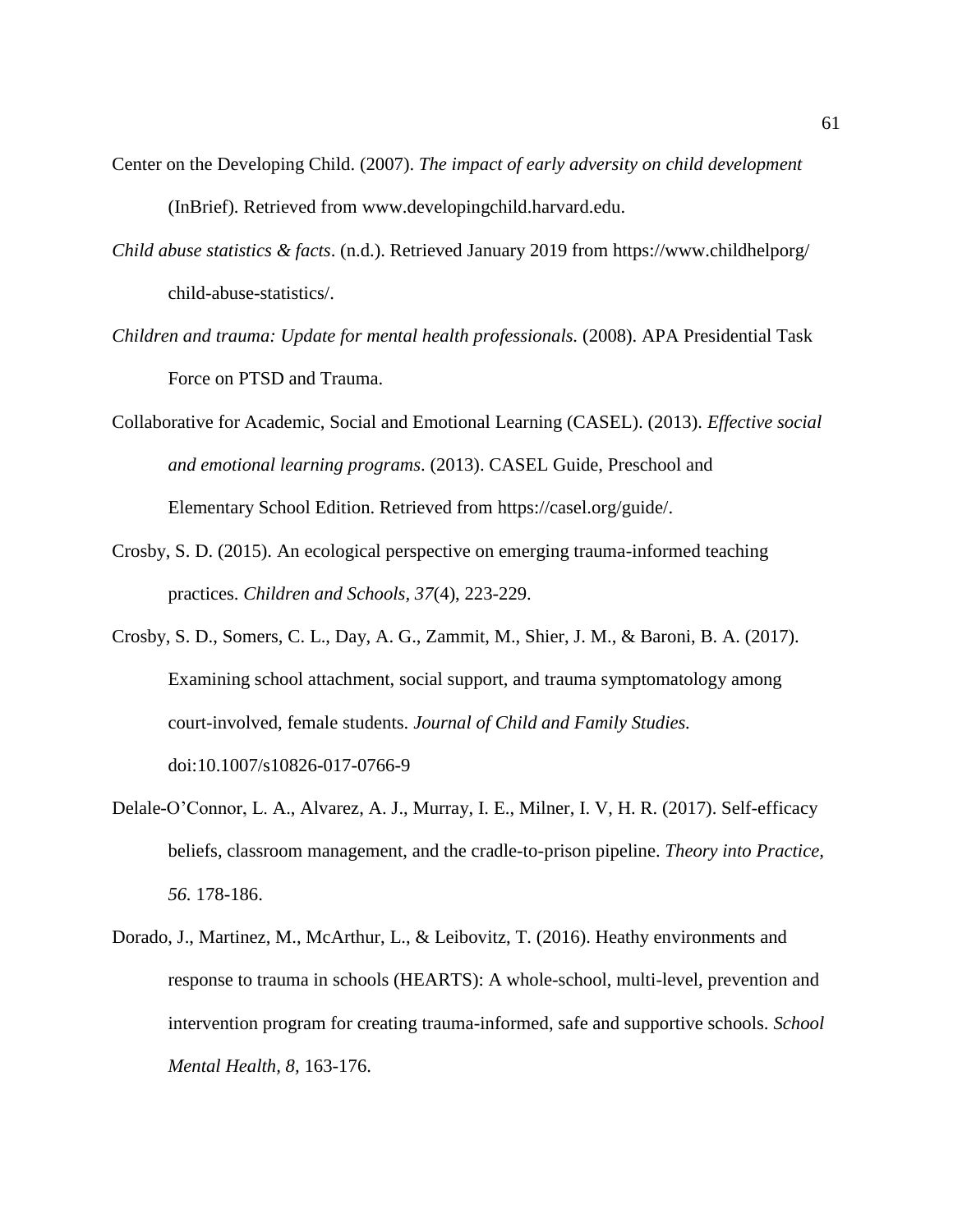- Externalizing disorders. (n.d.). In T. Beauchaine and S. Hinshaw's *The Oxford Handbook of Externalizing Spectrum Disorders*. New York, New York: Oxford University Press. Retrieved February 20, 2019, from Wikipedia. ISBN 978-0-19-932467-5.
- Felitti, V. J., Anda, F., Nordenberg, D., Williamson, D. F., Spitz, A. M., Edwards, V., … Marks, J. S. (1998). Relationship of childhood abuse and household dysfunction to many of the leading causes of death in adults--the adverse childhood experiences (ACE) study. *American Journal of Preventive Medicine, (14)*4, 245-258.
- Flotz, R., Dang, S., Daniels, B., Doyle, H., McFee, S., & Quisenberry, C. (2013). When diagnostic labels mask trauma. *Reclaiming Children and Youth, 22*(2), 12-17.
- Kos, J. M., Richdale, A.L., & Hay, D. A. (2006). Children with attention deficit hyperactivity disorder and their teachers: A review of the literature. *International Journal of Disability, Development, and Education, 53,* 147-160. doi:10.1080/10349120600716125
- Krueger, R. F., Markon, K. E., Patrick, C. J., Benning, S. D., & Kramer, M. (2007). Linking antisocial behavior, substance use, and personality. An integrative quantitative model of the adult externalizing spectrum. *Journal of Abnormal Psychology, 116*, 645-666.
- Krueger, R. F., & South, S. C. (2009). Externalizing disorders: Cluster 5 of the proposed meta-structure for DSM-V and ICD-11. *Psychological Medicine, 39*(12). 2061-2070.
- Liu, J. (2004). Childhood externalizing behavior: theory and implications. *Journal of Child and Adolescent Psychiatric Nursing: Official Publication of the Association of Child and Adolescent Nurses, Inc. 17*(3), 93-103.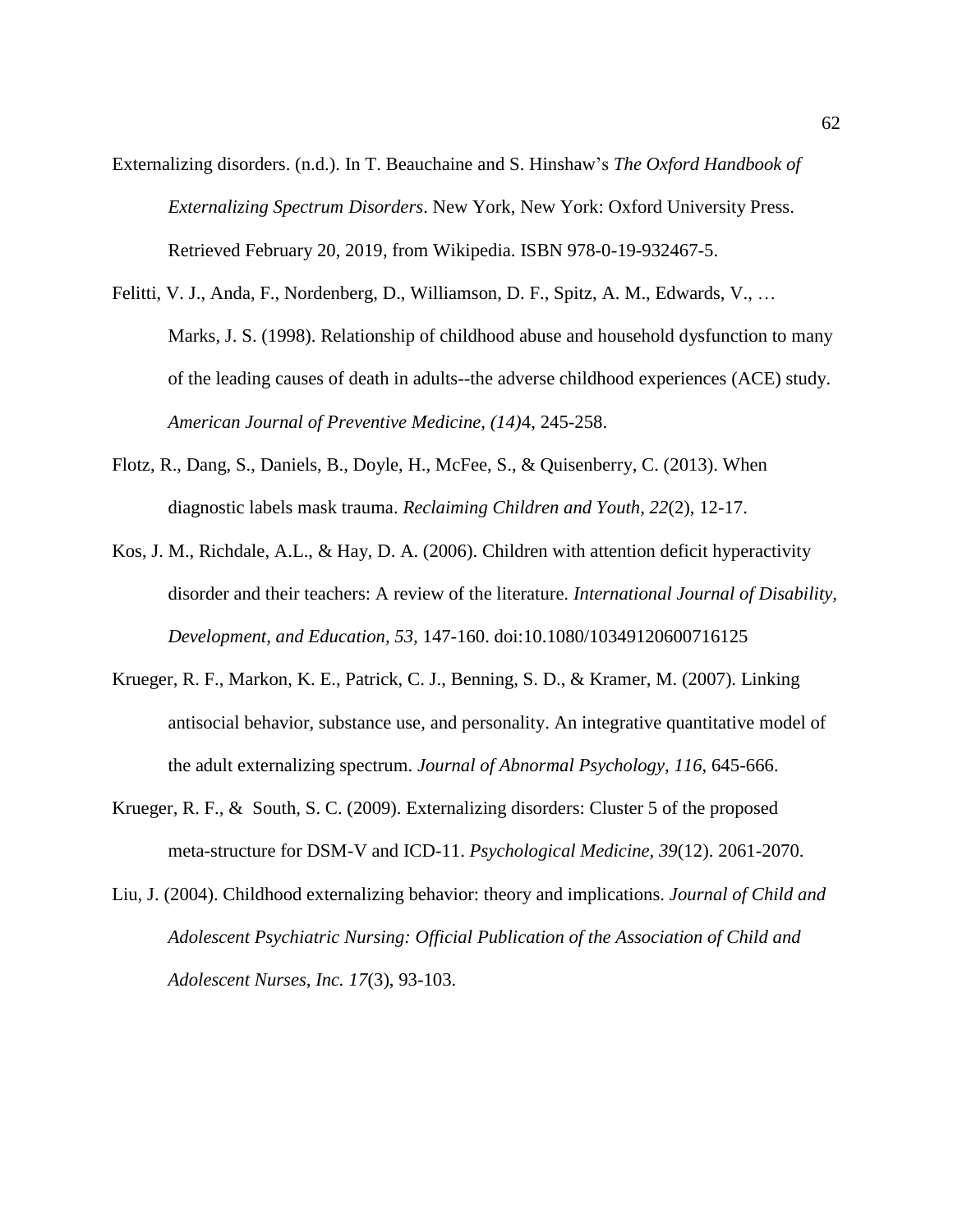- Longhi, D. (2015). *Higher resilience and school performance among students with disproportionately high adverse childhood experiences (ACEs) at Lincoln High, in Walla Walla, Washington, 2009 to 2013*. Retrieved February 2019 from <https://www.acesconnection.com/fileSendAction/fcType/0/fcOid/466307103279770868/f> ilePointer/466307103281285022/fodoid/466307103281285018/LH%20report%20final% 20%281%29.pdf
- McKelvey, L., Edge, N., Mesman, G., Whiteside-Mansell, L., & Bradley, R. (2018). Adverse experiences in infancy and toddlerhood: Relations to adapative behavior and academic status in middle school. *Child Abuse & Neglect, 82,* 168-177.
- Milner, H. R. (2010). *Start where you are, but don't stay there: Understanding diversity, opportunity gaps, and teaching in today's classrooms.* Cambridge, MA: Harvard Education Press.
- Minero, E. (2017). *When students are traumatized, teachers are too*. Retrieved February 18, 2019, from [https://www.edutopia.org/article/when-students-are-traumatized-t](https://www.edutopia.org/article/when-students-are-traumatized-)eachers-aretoo.
- Minnesota Department of Education. (2018). *Special education-monitoring-program monitoring. Emotional or behavioral disorders.* Retrieved February 2019 from [https://education.mn.](https://education.mn/) gov/MDE/dse/sped/mon/prog/list/.
- Monnat, S. M., & Chandler, R. F. (2015). Long-term physical health consequences of ACES. *Social Quarterly, 56(*4), 723-752.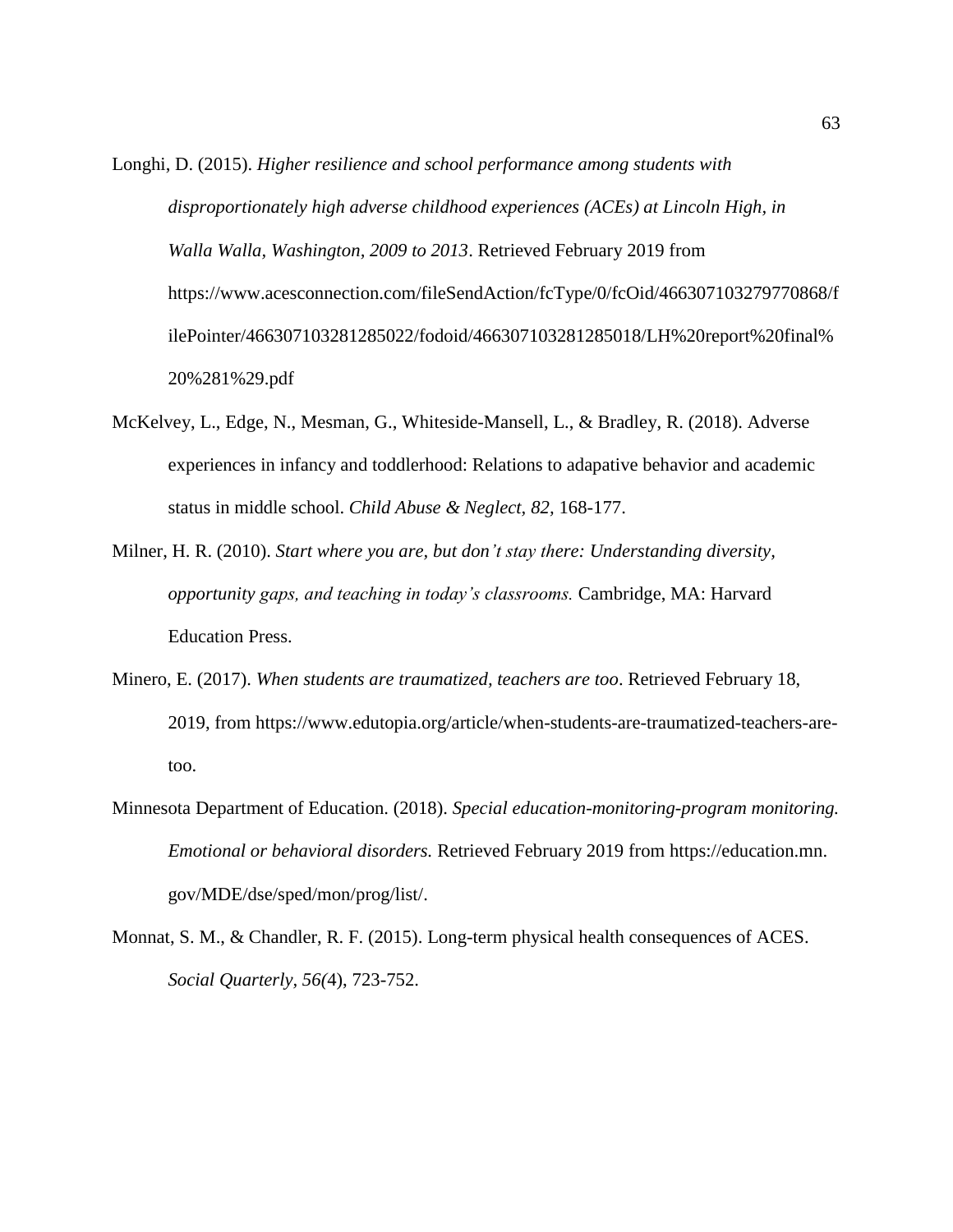- National Association of School Psychologists (NASP). (2015). *Supporting students experiencing childhood trauma--Tips for parents and educators.* Bethesda, MD: National Association of School Psychologists.
- National Child Traumatic Stress Network. (2019). *Resilience and traumatic stress.* Retrieved March 19, 2019, from [https://www.nctsn.org/resources/resilience-and-child-traumatic](https://www.nctsn.org/resources/resilience-and-child-traumatic-)stress.
- Pacer Center, Inc. (2018). *A guide to the individualized education program for Minnesota parents*.
- Perry, B. (2014). The cost of caring: Understanding and preventing secondary traumatic stress when working with traumatized and maltreated children. *CTA Parent and Caregiver Education Series, 2*(7).
- Perry, B. (2016). The brain science behind student trauma. *Education Week, 36*(15), 28.
- Perry, B., Pollard, R., Blakley, T., Baker, W., & Vigilante, D. (1995). Childhood trauma, the neurobiology of adaptation and 'use-dependent' development of the brain: How "states" become "traits." *Infant Mental Health Journal*, *16*(4), 271-291.
- Saunders, B. E., & Adams, Z. W. (2014). Epidemiology of traumatic experiences in childhood. *Child and Adolescent Psychiatric Clinics of North America, 23*(2), 167–184.
- Shonkoff, J., & Garner, A. (2012). The lifelong effects of early childhood adversity and toxic stress. *Pediatrics, 129*(1).
- Spinazzola, J., Habib, M., Blaustein, M., Knoverek, A., Kisiel, C., Stolbach, B., …Maze, J. (2017). *What is complex trauma? A resource guide for youth and those who care about them.* Los Angeles, CA, and Durham, NC: National Center for Child Traumatic Stress.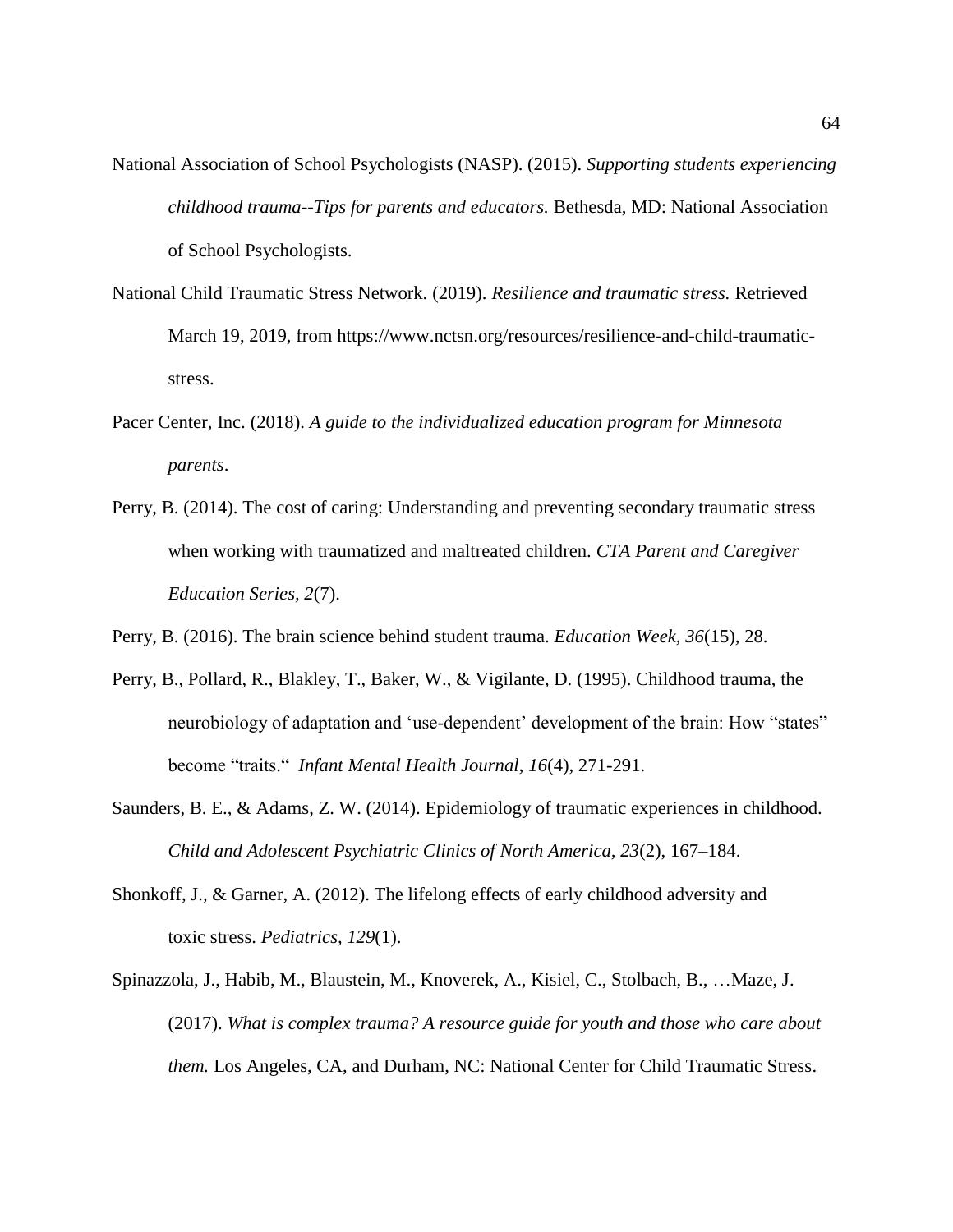The National Child Traumatic Stress Network. (2018). *Trauma-informed schools for children in k-12: A systems framework.* (2018). Retrieved from [https://www.nctsn.org/resources/](https://www.nctsn.org/resources/%20trauma-informed-schools-children-k-12-system-)  [trauma-informed-schools-children-k-12-system-f](https://www.nctsn.org/resources/%20trauma-informed-schools-children-k-12-system-)ramework.

Trauma and Learning Policy Initiative (TLPI). (2019). *Helping traumatized children learn: Frequently* 

*asked questions.* Retrieved March 31, 2019 from https://traumasensitive schools.org/ frequently-asked-questions/.

- *Trauma and violence.* (2019). Retrieved February, 2019, from [https://www.samhsa.gov/trauma](https://www.samhsa.gov/trauma-)violence.
- U.S. Department of Health & Human Services. (2019). *Child maltreatment 2017.* Available from <https://www.acf.hhs.gov/cb/research-data-technology/statistics-research/child> maltreatment.
- Vaughn, M., Wexler, J., Beaver, K., Perron, B., Roberts, G., & Fu, Q. (2011). Psychiatric correlates of behavioral indicators of school disengagement in the United States. *Psychiatric Quarterly, 82*, 191-206. Retrieved 2019 from Springer Science+Business Media, LLC through EBSCO Host. doi:10.1007/s11126-010-9160-0.
- Williford, A., LoCasale-Crouch, J., Whittaker, J., DeCoster, J., Hartz, K., Carter, L., … Hatfield, B. (2017). Changing teacher-child dyadic interactions to improve preschool children's externalizing behaviors. *Child Development, 88*(5), 1544-1553.
- Yoon, S. (2018). Fostering resilient development: Protective factors underlying externalizing trajectories of maltreated children. *Journal of Child and Family Studies, 27,* 443-452. doi:0.1007/s10826-017-0904-4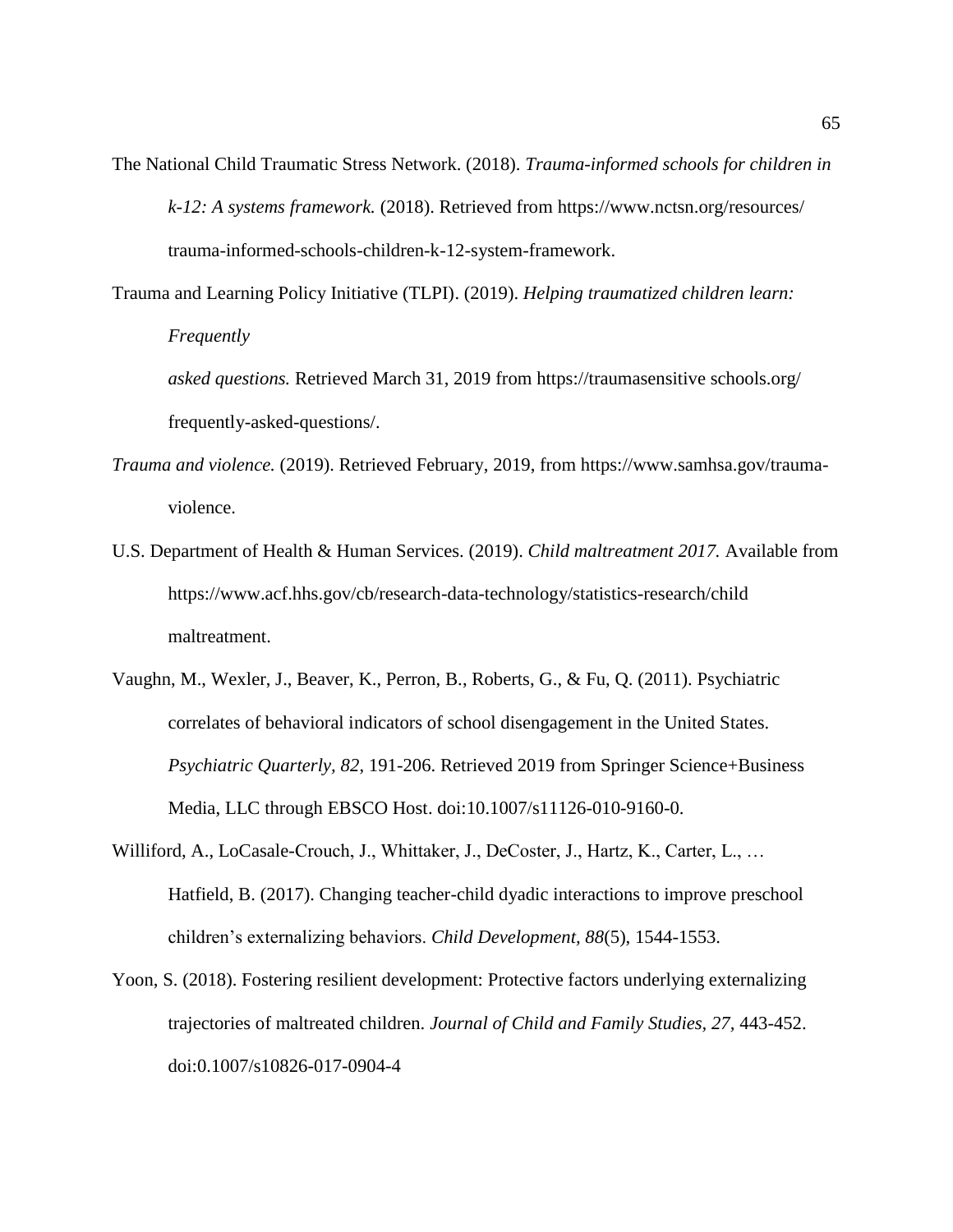Zee, M., deJong, P., & Koomen, H. (2016). Teachers' self-efficacy in relation to individual students with a variety of social-emotional behaviors. A multilevel investigation. *Journal of Educational Psychology, 108*(7), 1013-1027.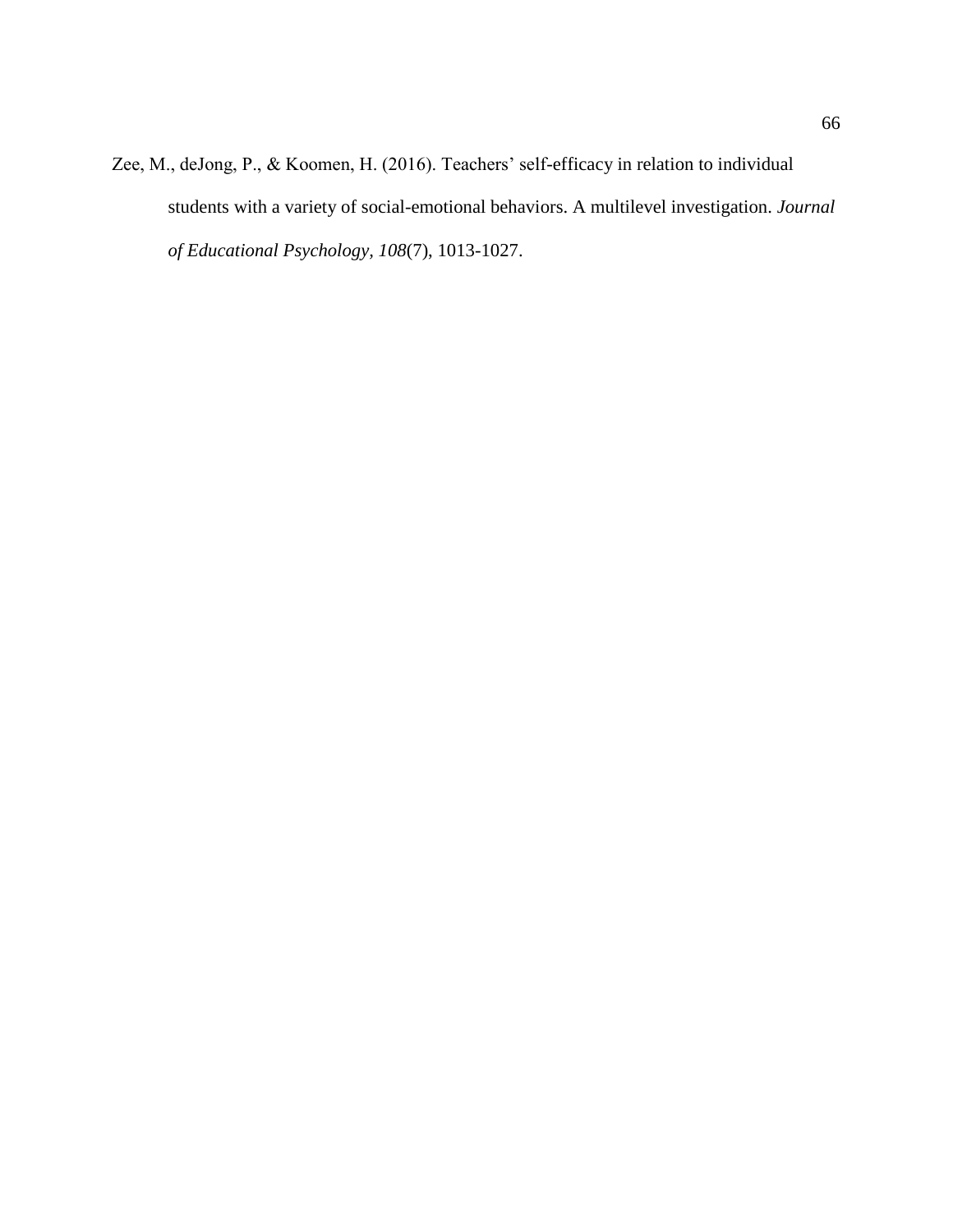#### **APPENDIX**

The following excerpt was taken directly from, "What is Complex Trauma? A Resource Guide for Youth and Those Who Care About Them." (Spinazzola et al., 2017)

#### Complex Trauma

Sometimes, young people grow up with a lot of bad things or hardly any good things, or both. And sometimes the same bad things happen so often, youth might think that this is just how life is. There could be trouble at home, like grown-ups fighting all the time or not giving children things they need like enough to eat, warm clothes, hugs, words of encouragement, or praise. Sometimes, things are bad in a way that hurts young people on the inside, where no one can see, like when grown-ups, older siblings, or peers are constantly saying terrible things about them, threatening them, or getting mad and blaming them for things that are not their fault. Some youth live in scary neighborhoods where it never feels safe outside their home. It can be really hard when bad stuff starts to pile up. Many children and adolescents feel like there's no one around to fix things, and no one in their corner. They can feel afraid, sad, or mad a lot of the time, or blame themselves for what's going wrong. It can also be hard to trust people when you never know if someone is going to let you down, disappear, or attack you all of a sudden. If you feel like people don't care about you, you might start thinking you deserve the bad things that happen. Instead of feeling loved and special, you might not feel good about yourself. You might feel like you're really different from other people and like you don't fit in, especially if you see others having good times with their families and having grown-ups they can count on. It might feel like you'll never be good at anything no matter how hard you try, and you want to just give